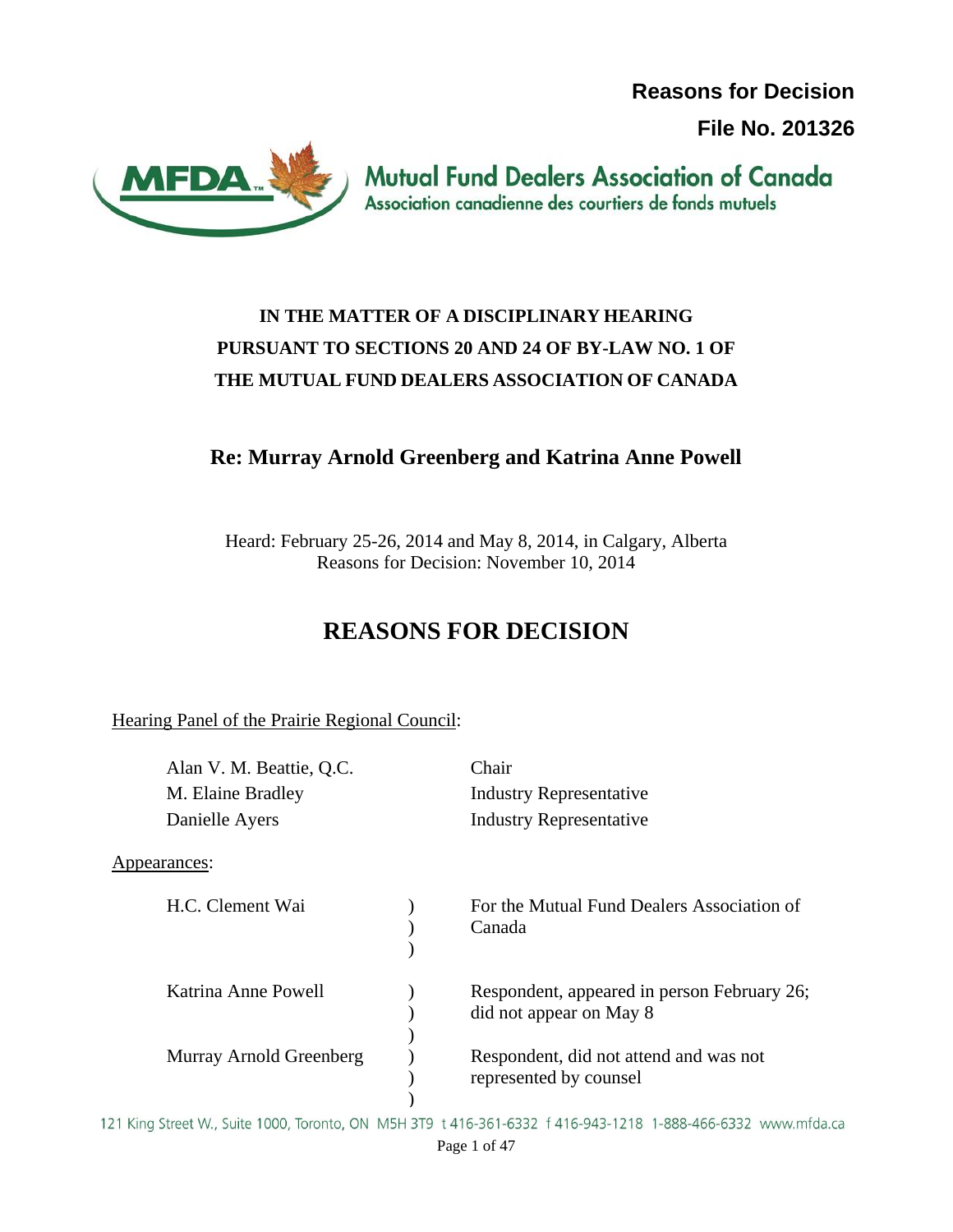### **1. INTRODUCTION**

1. By Notice of Hearing dated July 2, 2013, Murray Greenberg and Katrina Anne Powell (hereinafter referred to collectively as the "Respondents") were notified that a first appearance would take place by teleconference before the Hearing Panel of the Prairie Regional Council (the "Panel") on September 17, 2013, concerning a disciplinary proceeding commenced by the Mutual Fund Dealers Association of Canada ("MFDA" or "Staff").

2. No Reply was made by either of the Respondents within the prescribed 20 days but (1) Mr. Greenberg sent a "without prejudice" (the "without prejudice" was subsequently withdrawn) email to Mr. Wai, Enforcement Counsel, dated August 5, 2012 in which he admitted the misconduct and sought a nominal penalty, and (2) Ms. Powell sent an email to MFDA dated September 17, 2013 advising that she would not be participating in the First Appearance Hearing that day for heath/stress reasons. She set out her position in part and contended it was unrealistic to expect she would report Mr. Greenberg's activities to Partners in Planning (the "Member") because it would jeopardize her only source of income. The First Appearance Hearing took place by teleconference before the Panel on September 17, 2013. Mr. Greenberg participated, Ms. Powell did not participate.

3. The hearing of this matter on its merits was scheduled to take place on February 25 and 26, 2014. The Respondents were advised of the dates.

4. There were communications between Ms. Powell and the MFDA regarding possible settlement. On February 18, 2014 Ms. Powell sent a "Notice of Motion" to the MFDA requesting "an order to separate the disciplinary proceedings against Murray Arnold Greenberg and Katrina Anne Powell into two separate and distinct matters". She also submitted an "Agreed Statement of Facts" and a "Proposed Settlement Agreement", both of which were in the MFDA form of documents. In the Agreed Statement of Facts she admitted certain "facts or allegations" set out in the Notice of Hearing (below) and provided "clarification" of "facts or allegations that I deny because I have no knowledge of them". Because of the manner in which this case proceeded, with no sworn testimony being given by Ms. Powell, we have incorporated the essence of her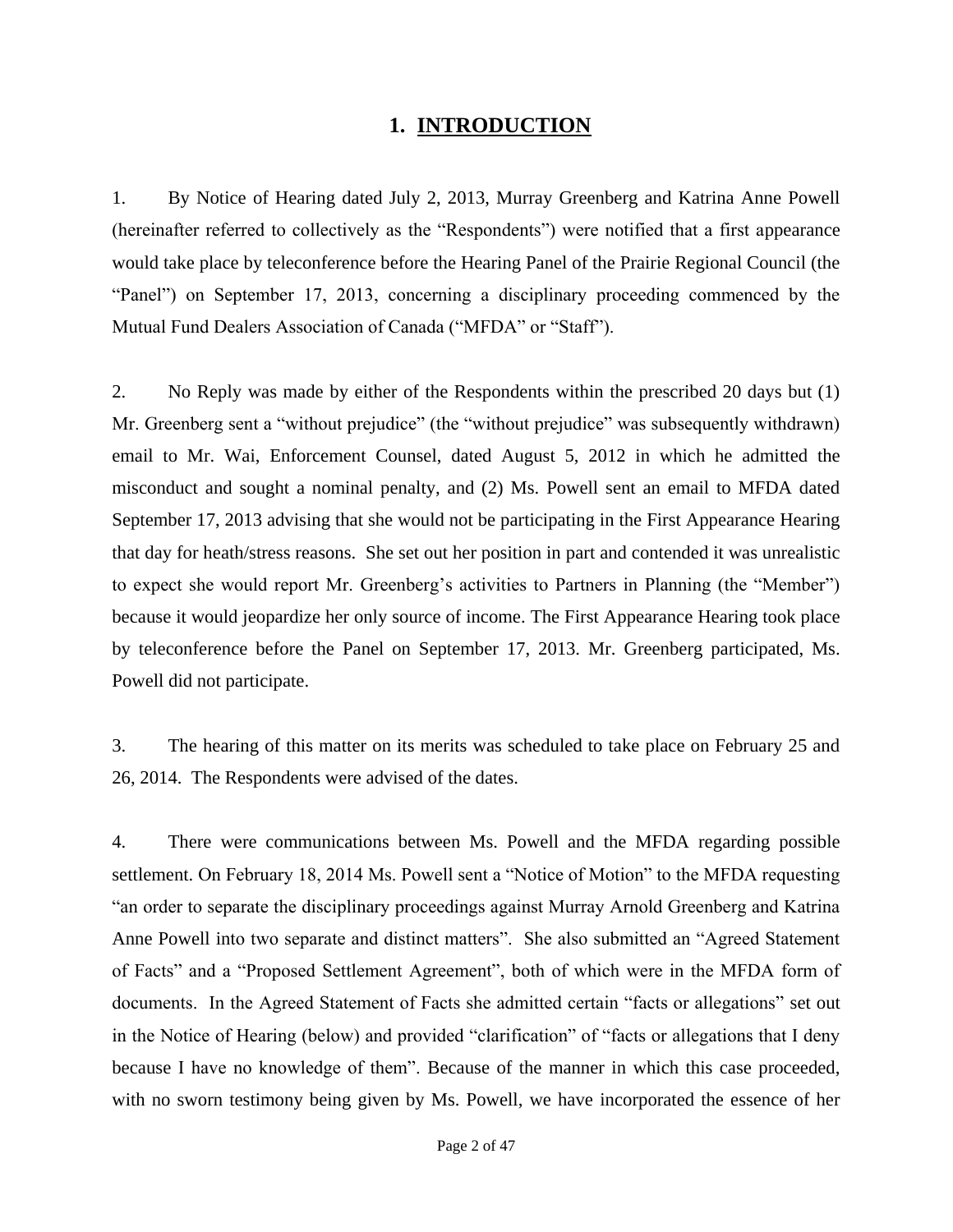written submissions in paras. 23-31 below to demonstrate that we have taken into account her submissions in reaching our decision.

5. The MFDA rejected the Proposed Settlement Agreement submitted by Ms. Powell but MFDA Enforcement Counsel engaged in further discussions with Ms. Powell regarding a possible settlement, to no avail.

6. The hearing convened on the scheduled date, February 25, 2014. Mr. Greenberg, who lives in Italy, did not attend nor did Counsel on his behalf. Mr. Greenberg did not advise the MFDA that he would not be attending. The hearing proceeded regarding Mr. Greenberg, in his absence, in accordance with Rule 7.3 of the Rules of Procedure of the MFDA (para. 14 below). (Ms. Powell's Notice of Motion to separate the proceeding became redundant in view of Mr. Greenberg not attending the hearing.) Ms. Powell had emailed the MFDA on February 24 advising that she was seeking an adjournment of the hearing scheduled for the next day, and advising that she would be seeking to retain legal counsel as the MFDA had recommended. MFDA Enforcement Counsel had responded to the email advising that there is a procedure for seeking adjournments and she would have to apply for adjournment at the hearing the following day. When Ms. Powell did not appear at the hearing the Panel, out of an abundance of caution, and with the concurrence of MFDA Enforcement Counsel, telephoned Ms. Powell in order to ensure that she was fully aware of the consequences of her failure to attend. The call, on a speaker phone, was recorded by the Court Reporter. We advised Ms. Powell that we found ourselves in a very difficult position with the case having been set for hearing for months and her advising so late that she was not in a position to attend the hearing. We advised that to accommodate her we were prepared to:

- a. Have her attend the hearing that day at 2:00 p.m. or the following day at 10:00 a.m. to apply for an adjournment at which time we would hear argument from both Ms. Powell and MFDA Enforcement Counsel who would be opposing the application for adjournment;
- b. If she did not attend at one of those times we would proceed with the hearing in her absence.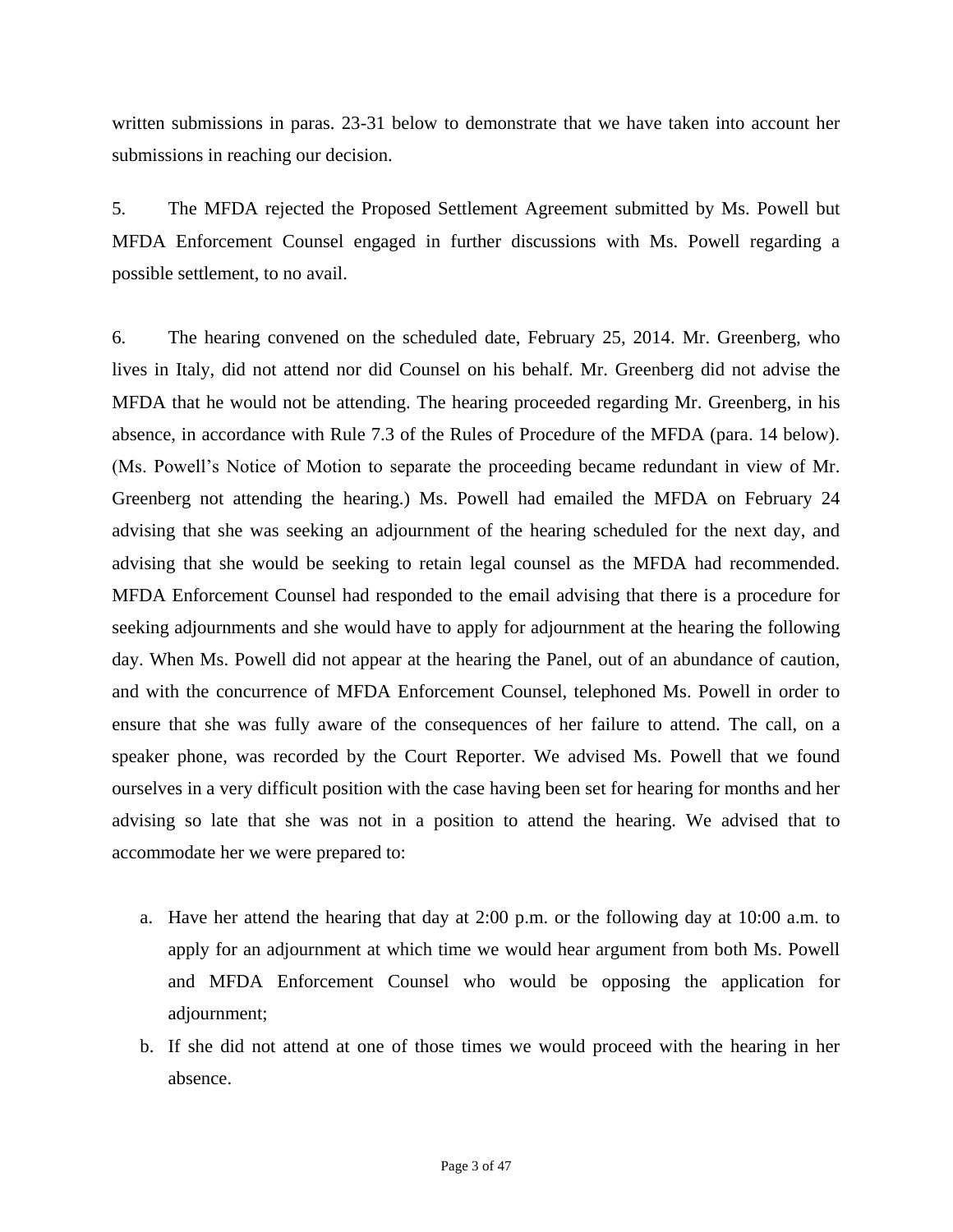MFDA Enforcement Counsel was invited to summarize his position. He stated that the MFDA opposed the application for adjournment because costs continued to be incurred and it was apparent that there was no prospect for settlement. Ms. Powell advised that she would attend the hearing at 10:00 a.m. the following day, February 26.

7. On February 26, 2014 the hearing convened at 10:00 a.m. Ms. Powell was in attendance. The proceedings were recorded by a Court Reporter. Ms. Powell advised that she would not be retaining counsel. The Chair, on behalf of the Panel, reviewed in detail the steps which had been taken (above) and explained that the Panel was very conscious of the need to accommodate Ms. Powell to the extent that is reasonable and fair both to her and to the MFDA. The Chair explained that Ms. Powell could make application for an adjournment on the basis that she required more time to prepare to present her case, with or without counsel, but if an adjournment was to be considered we would require her undertaking that she would complete her preparation, file a formal Reply with MFDA and attend on the rescheduled date. It was explained that if an adjournment was granted and she did not attend on the rescheduled date the case would proceed in her absence. Alternatively, the hearing could proceed presently after she was fully apprised of the written submissions being made by MFDA Enforcement Counsel.

8. Ms. Powell was stricken with a migraine headache and was in obvious distress. The hearing was adjourned to May 8, 2014 and she was advised that the case would proceed at that time whether or not she was in attendance.

9. On May 5, 2014 Ms. Powell emailed the MFDA (Exhibit 6) advising that she was unable to attend the hearing on May 8 due to extensive health reasons and her condition being exacerbated by stress. She said she had been unable to find some of the information on which she intended to rely. She apologized and said "you will have to make your decision without me".

10. Ms. Powell did not attend the hearing on May 8 nor did Counsel on her behalf. In view of all the efforts made to accommodate Ms. Powell and in view of the documents from Ms. Powell and the transcript of an interview with Ms. Powell, both of which set out her position, the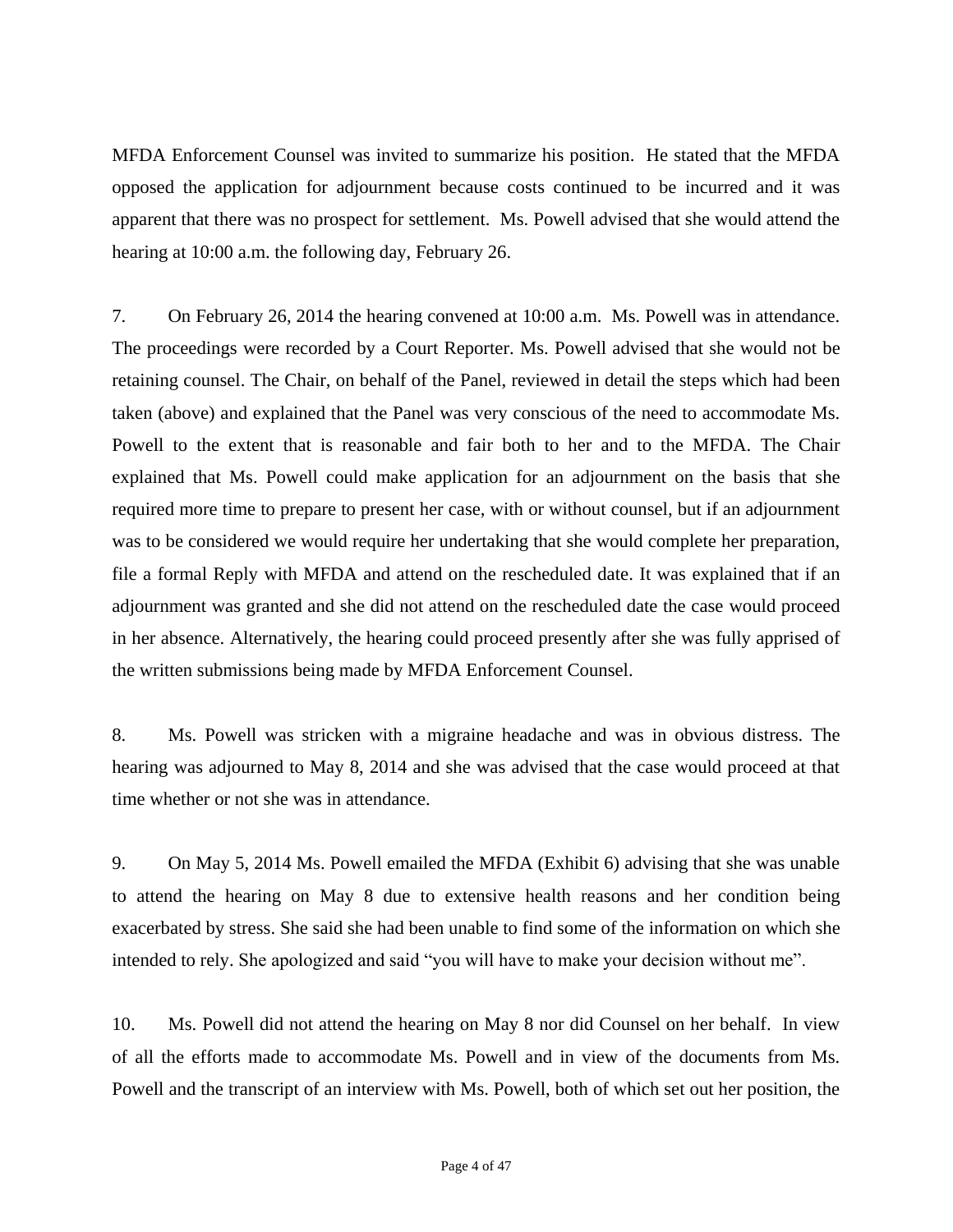Panel proceeded with the hearing in accordance with Rule 7.3 of the Rules of Procedure of the MFDA (para. 14 below).

# **2. FAILURE TO ATTEND HEARING**

11. We have referenced, in the "Introductory" section above, the steps taken by the MFDA and the extent of participation, or non-participation, by the Respondents in these proceedings. We are satisfied, from affidavits presented to this Panel, that all steps required to be taken by the MFDA were taken. Mr. Greenberg was served with the Notice of Hearing (below) which contained the allegations of misconduct and a summary of the facts alleged and intended to be relied upon by the MFDA at the hearing. In his response (Exhibit 4, para. 19 below) he acknowledged that "the facts in the notice of hearing are correct subject to a couple of small details that are not important" and stated: "I admit the misconduct". He was not served with the Affidavit of Alan Currie (Exhibit 5, below) or the Submissions of Staff of the MFDA because he ceased communicating with the MFDA and did not attend any of the days of hearing. We are satisfied that the Mr. Greenberg was aware of this hearing and chose not to attend although the date had been set in consultation with him.

12. We are satisfied, from Affidavits presented to this Panel, and from her attendance at some of the days of hearing, that Ms. Powell has been served with all necessary documents including the Affidavit of Alan Currie, the Submissions of Staff of the MFDA and the MFDA Book of Authorities. After two adjournments to accommodate Ms. Powell she was either unwilling or unable (according to her email to the MFDA of May 5, 2014 referenced at para. 9 above) to attend the hearing on May 8.

13. Both Mr. Greenberg and Ms. Powell were aware from the Notice of Hearing of the authority of the Panel to proceed with the hearing in their absence. The Notice of Hearing states:

**NOTICE** is further given that if the Respondent fails:

a. to **serve** and **file** a **Reply**; or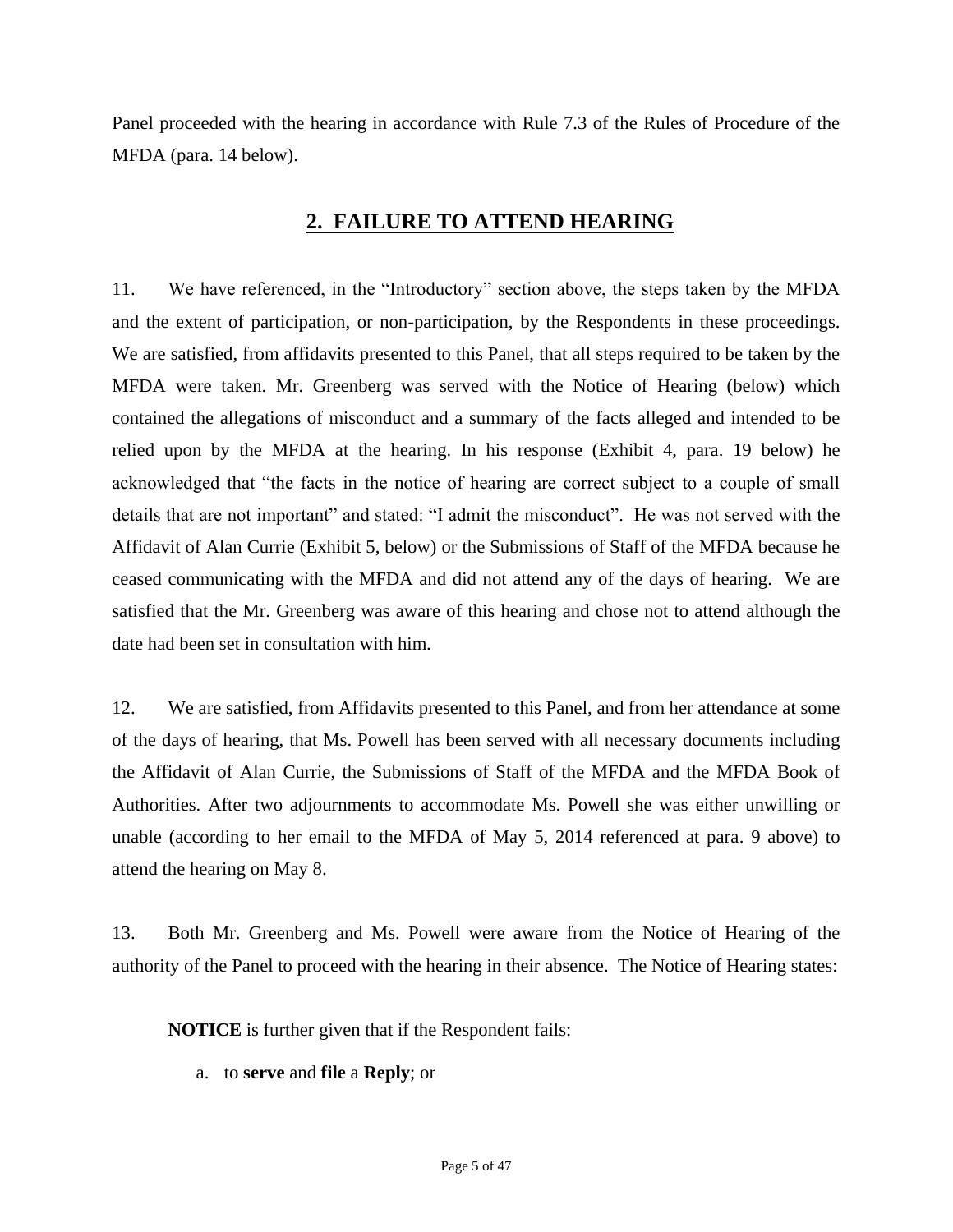b. attend at the hearing specified in the Notice of Hearing, notwithstanding that a **Reply** may have been served,

the hearing Panel may proceed with the hearing of the matter on the date and the time and place set out in the Notice of Hearing (or on any subsequent date, at any time and place), without any further notice to and in the absence of the Respondent, and the Hearing Panel may accept the facts alleged or the conclusions drawn by the MFDA in the Notice of Hearing as having been proven and may impose any of the penalties described in the By-laws.

14. The Rules of the Procedure of the MFDA provide:

#### **7.3 Failure to Attend Hearing**

- (1) Where a Respondent fails to attend the hearing on the date and at the time and location specified in the Notice of Hearing, the Hearing Panel may:
	- (a) proceed with the hearing without further notice to and in the absence of the Respondent;

15. We are satisfied that it was in the public interest to proceed with the hearing in the absence of the Respondents, and we so directed.

# **3. NATURE OF THE EVIDENCE AND APPLICABLE RULES**

16. The evidence submitted by the MFDA was entirely by Affidavit of Alan Currie. Mr. Currie was present at the hearing, answered several questions from the Panel and was prepared to testify if required by the Panel. Mr. Currie is a Manager in the Investigations Department of the MFDA. He commenced employment with the MFDA on November 29, 2010. He conducted the investigation with respect to the allegations against the Respondents. An extensive, comprehensive, Affidavit of Mr. Currie, with many exhibits, was entered in evidence (Exhibit 5). The Affidavit is sworn in support of the disciplinary proceedings being conducted against the Respondents. In his Affidavit Mr. Currie traces the registration history of the Respondents and his investigation of the evidence supporting the allegations against the Respondents. The Affidavit included transcripts of interviews by the MFDA of Mr. Greenberg and Ms. Powell and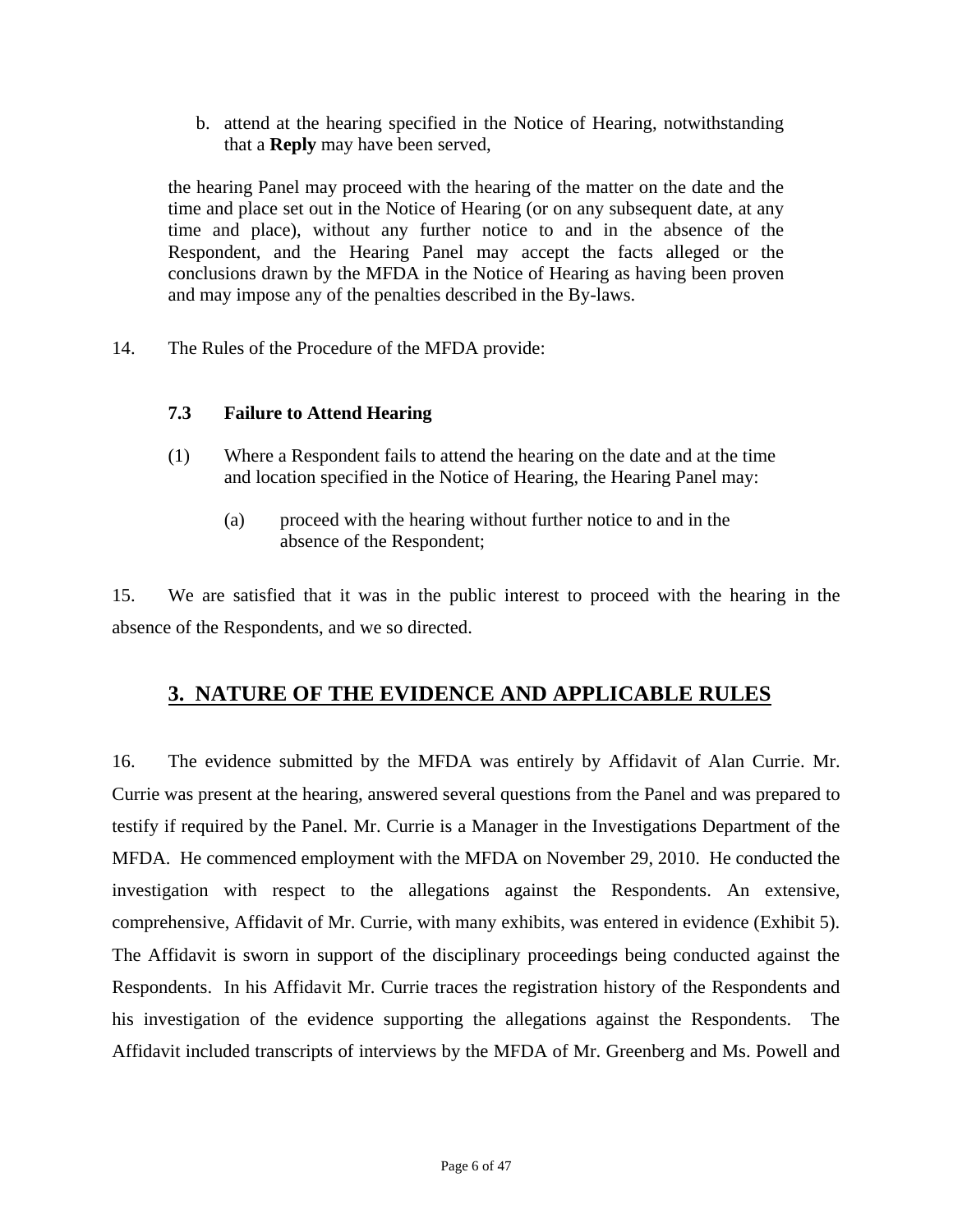an extensive "Final Investigation Report" of Mr. Greenberg by IPC Investment Corporation dated October 19, 2011 which led to his termination by IPC on August 31, 2011.

# **4. ALLEGATIONS OF MISCONDUCT**

17. In the Notice of Hearing the MFDA alleges the following violations of the By-laws, Rules or Policies of the MFDA:

**Allegation #1**: Between September 2005 and April 2009, Greenberg engaged in securities related business that was not carried on for the account and through the facilities of the Member by recommending, selling, facilitating the sale or making referrals in respect of the sale of approximately \$13.45 million of investment products to at least 40 clients outside the Member, contrary to MFDA Rules 1.1.1, 2.4.2 and 2.1.1.

**Allegation #2**: Between September 2005 and April 2009, Greenberg had and continued in another gainful occupation which was not disclosed to and approved by the Member by recommending, selling, facilitating the sale or making referrals in respect of the sale of approximately \$13.45 million of investment products to at least 40 clients outside the Member, contrary to MFDA Rules  $1.2.1(d)^1$  and  $2.1.1$ .

**Allegation #3**: In or around July 2009, Greenberg failed to inform the Member of a complaint from client NH Ltd. concerning the sale of an investment outside the Member, contrary to s. 4.1 of MFDA Policy No. 6.

**Allegation #4**: Between September 2005 and July 2009, Powell failed to fulfill her supervisory responsibilities as a branch manager by permitting, acquiescing in or facilitating the sale or referral of investment products by Greenberg outside the Member, contrary to MFDA Rule  $2.5.3(b)^2$ , MFDA Policy No. 2 and MFDA Rule 2.1.1.

 $\overline{a}$ 

<sup>&</sup>lt;sup>1</sup>Effective February 22, 2011, the MFDA's Rules were amended. MFDA Rule 1.2.1(d) was re-numbered as current MFDA Rule 1.2.1(c). The wording of the section was not changed.

<sup>&</sup>lt;sup>2</sup>Effective December 3, 2010, MFDA Rule 2.5.3(b) was replaced by MFDA Rule 2.5.5.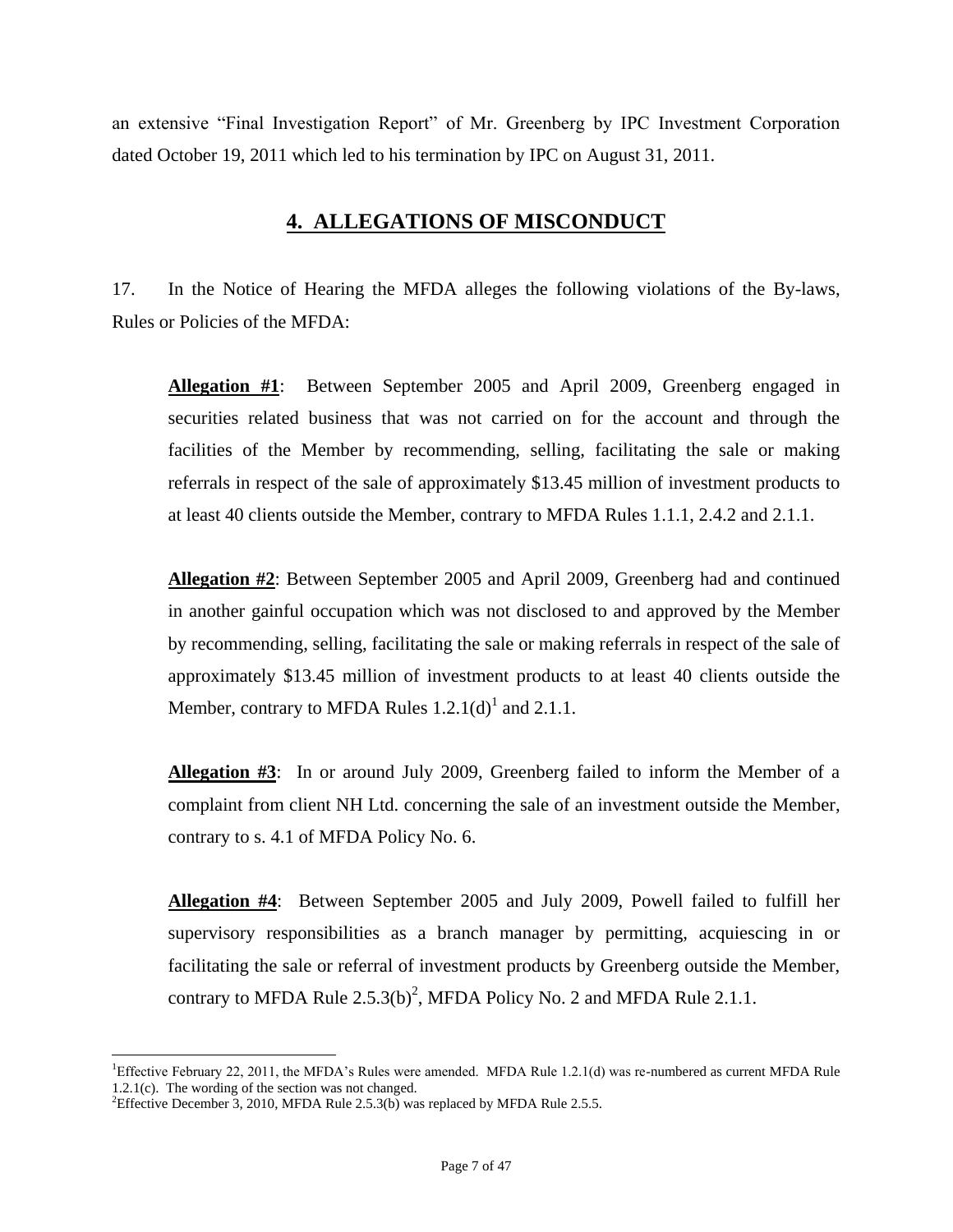# **5. EVIDENCE**

# **5A. EVIDENCE - PARTICULARS (FROM THE NOTICE OF HEARING)**

**NOTICE** is further given that the following is a summary of the facts alleged and intended to be relied upon by the MFDA at the hearing:

# **Registration History**

#### *Greenberg*

1. From June 2011 to August 2011, Murray Arnold Greenberg ("Greenberg") was registered in Alberta, British Columbia, Nova Scotia, Ontario and Saskatchewan as a dealing representative in the category of mutual fund dealer with IPC Investment Corporation ("IPC"), a Member of the MFDA.

2. From August 2004 to June 2011, which included the material time giving rise to the allegations in this Notice of Hearing, Greenberg was registered as a mutual fund salesperson with Partners In Planning Financial Services Ltd. ("PIP"), formerly a Member of the MFD $A^3$ .

3. Prior to August 2004, Greenberg had been registered as a mutual fund salesperson since 1993.

4. During the material time, Greenberg resided and carried on business in Calgary, Alberta.

5. On August 31, 2011, Greenberg was terminated by IPC as a result of the events described herein and is not currently registered in the securities industry in any capacity.

<sup>&</sup>lt;sup>3</sup> In June 2011, IPC Investment Corporation and Partners In Planning Financial Services Ltd. amalgamated and continued business as IPC Investment Corporation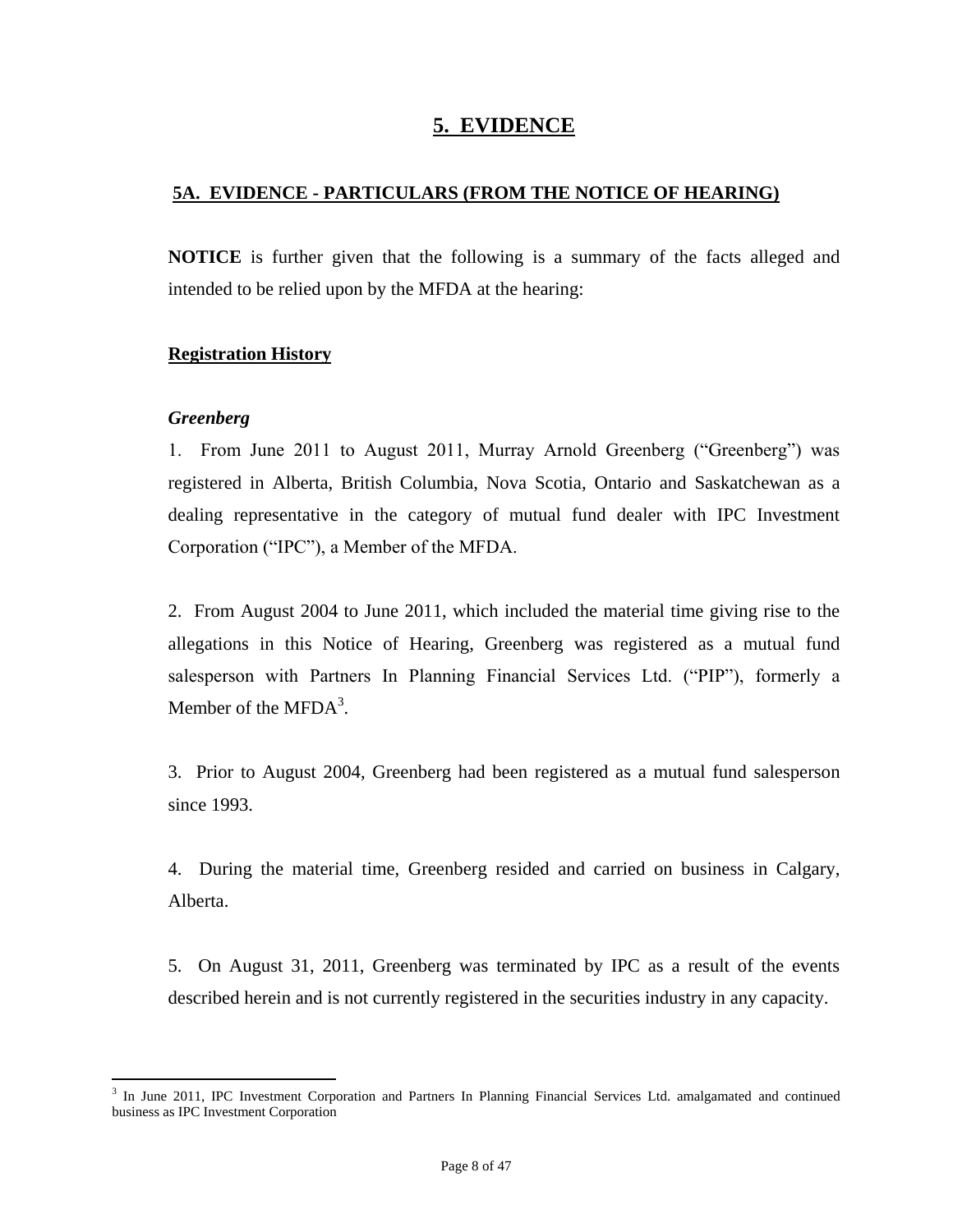#### *Powell*

6. From June 2011 to August 2011, Katrina Anne Powell ("Powell") was registered in Alberta with IPC as a dealing representative in the category of mutual fund dealer and was designated as a branch manager.

7. From August 2004 to June 2011, which included the material time giving rise to the allegations in this Notice of Hearing, Powell was registered as a mutual fund salesperson and branch manager with PIP, formerly a Member of the MFDA $^{4}$ .

8. During the material time, Powell resided and carried on business in Calgary,

9. On August 4, 2011, Powell was terminated by IPC as a result of the events described herein and is not currently registered in the securities industry in any capacity.

# **Overview**

10. Greenberg and Powell have worked together since around 1997. At all material times, Greenberg employed Powell, initially as his administrative assistant and subsequently when she was the designated branch manager for the branch office from which Greenberg carried on business. While acting as the designated branch manager, Powell continued to provide administrative and other support services to Greenberg's clients and to act as a client contact person for the clients.

11. At all material times, Powell, in her capacity as the designated branch manager, was responsible for supervising trading activity at the branch and ensuring that any business conducted on behalf of PIP was in compliance with MFDA By-laws, Rules and Policies and applicable securities legislation.

 4 See note 3.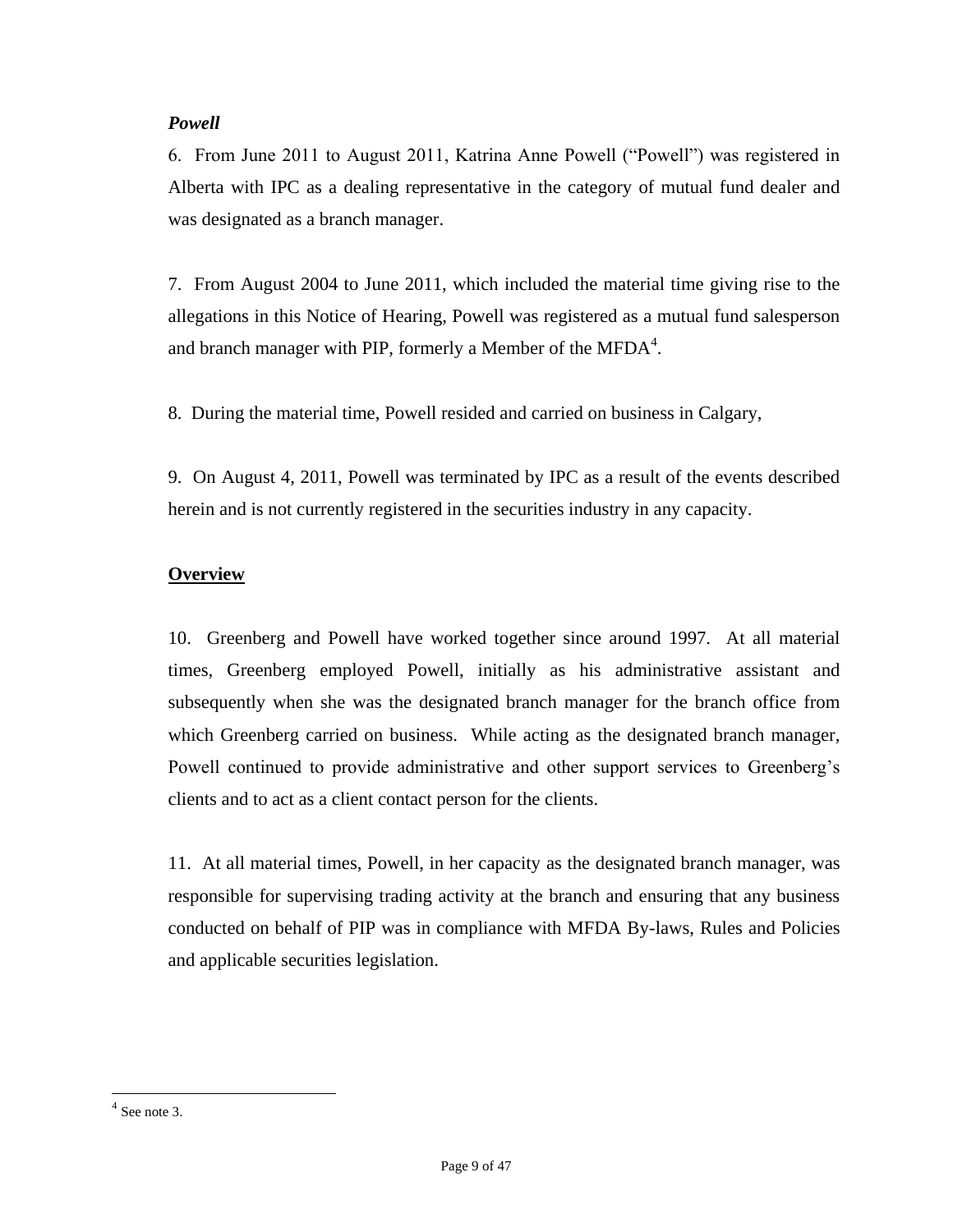12. During the material time, Greenberg and his spouse were the sole directors and equal owners of Financial Dynamics Inc. ("FDI") and Dootkey Powder Company Limited ("Dootkey"), two companies incorporated in Alberta.

13. At all material times, Greenberg was licensed in Alberta to sell insurance and he did so through FDI. Greenberg sought and obtained approval from PIP to sell insurance through FDI.

14. In July 2010, NH Ltd., by then a former client of PIP whose account had been serviced by Greenberg, commenced a legal proceeding in the Court of Queen's Bench of Alberta against PIP, Greenberg and FDI (the "Statement of Claim"). The Statement of Claim alleged, among other things, that in July 2006 NH Ltd. had invested \$500,000 in a land development project owned by Arcus Developments Inc. based upon negligent representations made by the defendants that were inaccurate, misleading or untrue. According to the Statement of Claim, the land development project had not proceeded as represented and NH Ltd. had suffered losses as a result.

15. Upon being served with the Statement of Claim in August 2010, PIP notified the MFDA by filing a report on the MFDA's Member Event Tracking System ("METS"), in accordance with its obligations under MFDA Policy No. 6. Shortly thereafter, PIP and Staff of the MFDA ("Staff") commenced separate investigations into the Respondents' activities.

16. As set out in greater detail below, Staff's investigation determined that commencing in approximately September 2005, Greenberg began to engage in outside business activities not disclosed to PIP by recommending, selling, facilitating the sale or making referrals in respect of the sale of approximately \$13.45 million of investment products to at least 40 clients of PIP. Greenberg facilitated some of the sales and referrals through FDI and Dootkey pursuant to agreements with the issuers or vendors of the investment products signed by Greenberg's spouse on his behalf. At all material times, Powell was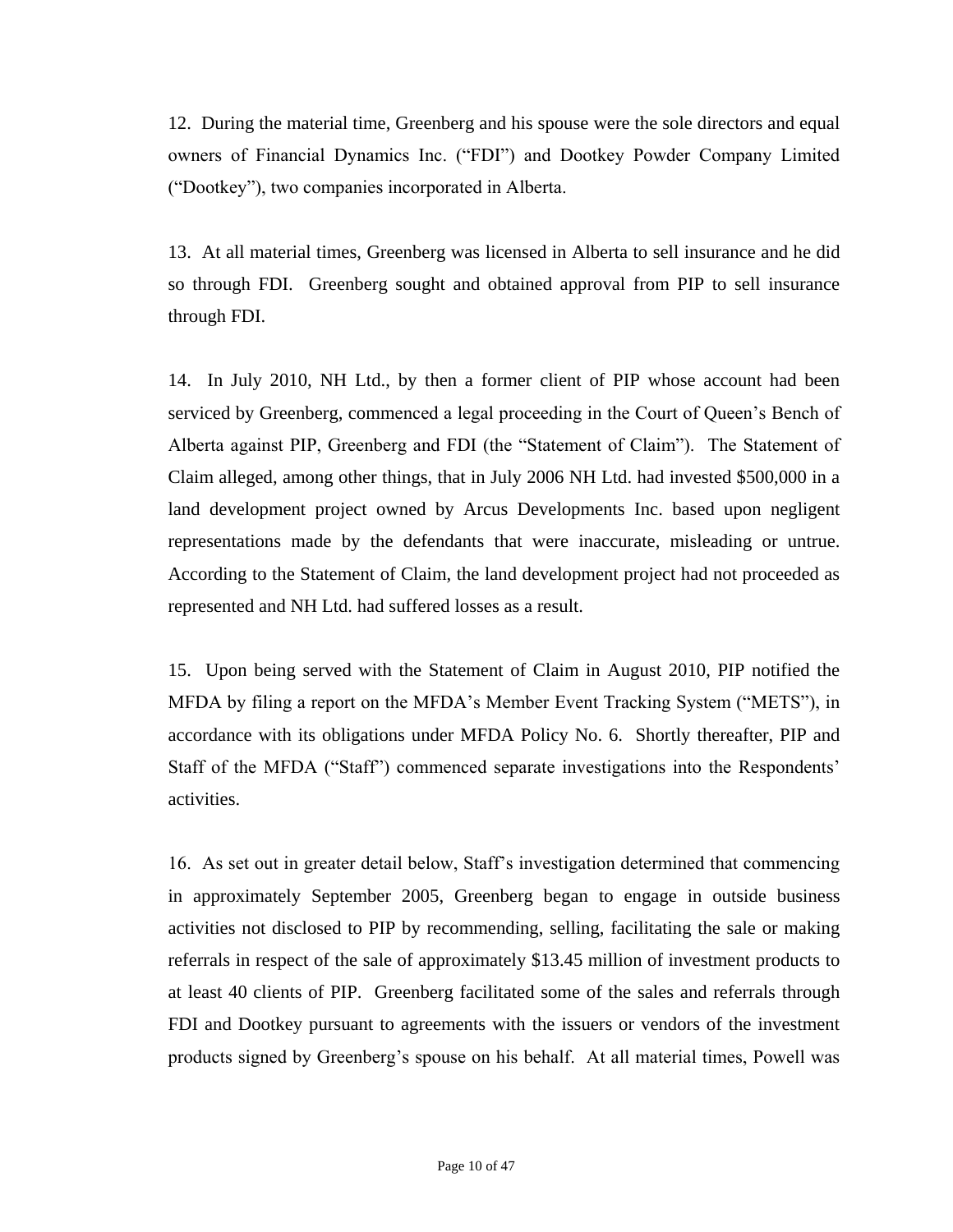aware of and assisted with the processing and tracking of the sales of the investment products to the clients.

*Panel Note: For each of the following securities there are (in paras. 18, 24, 26 and 31) of the Notice of Hearing statements the same or similar to the following: Greenberg did not seek or obtain approval from PIP with respect to his involvement with (the investment). At the material time, PIP was not aware of Greenberg's outside business activities involving (the investment). None of the sales or referrals of the investment products were processed through the facilities or for the account of PIP.*

#### **Allegation #1: Securities related business outside the Member**

#### *a) Westmount Mortgage Corporation*

17. Westmount Mortgage Corporation ("Westmount") is a firm located in Calgary, Alberta.

18. In or around September 2005, Greenberg recommended, sold, facilitated the sale or made referrals in respect of the sale of at least \$2.8 million of mortgage investment products offered by Westmount to clients outside PIP…*(rest of para. set out in Panel Note above in italics).*

19. Greenberg received approximately \$252,000 in commissions, fees or other compensation relating to the sale of the Westmount investment products pursuant to an agreement between Dootkey and Westmount signed by Greenberg's spouse on behalf of Dootkey. (Neither Dootkey nor Greenberg's spouse were registered in any capacity.)

#### *b) The CareVest Group*

20. The CareVest Group of Companies ("CareVest") offered investment products relating to commercial, industrial and residential real estate. CareVest Capital Inc.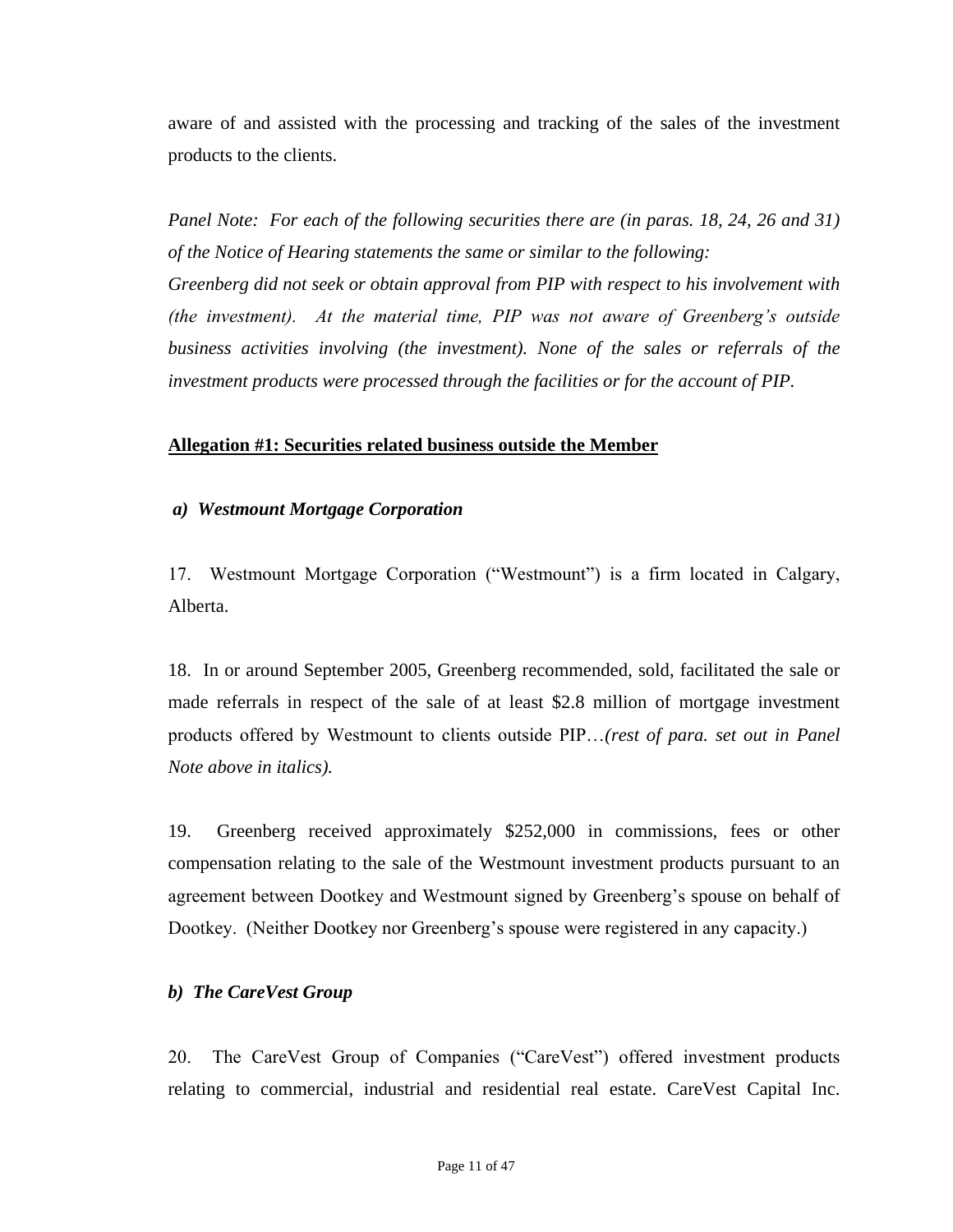("CareVest Capital") and CVC Market Point Inc. ("CVC" Market Point") are related companies to CareVest.

21. On or about June 7, 2006, Dootkey entered into a referral agreement with CareVest Capital. Greenberg's spouse signed the agreement on behalf of Dootkey. Under the terms of the referral agreement, Dootkey was entitled to receive referral fees for referring investments in the following issuers, among others (referred to collectively as the "Issuers"):

- a. Canadian Horizons (Naramata) Limited Partnership;
- b. Canadian Horizons (Sendero) Limited Partnership;
- c. Canadian Horizons First Mortgage Investment Corporation; and
- d. Canadian Horizons Blended Mortgage Investment Corporation.

22. Beginning in or around August 2006 and continuing until at least April 2009, Greenberg recommended, sold, facilitated the sale or made referrals in respect of the sale of at least \$8.48 million of investment products offered by the Issuers to approximately 35 clients. Dootkey was paid approximately \$616,256.35 in commissions or fees in relation to these sales or referrals.

23. On April 2, 2008, Dootkey entered into a second referral agreement, on this occasion with CVC Market Point. Greenberg's spouse signed the agreement on behalf of Dootkey. There is no evidence that Greenberg made any sales or referrals in relation to this second referral agreement.

#### 24. *(Set out in Panel Note above in italics.)*

#### *c) Arcus Developments Inc.*

25.Arcus Developments Inc. ("Arcus") is a real estate development company located in Calgary Alberta. On or around July 25, 2006, client NH Ltd. entered into an agreement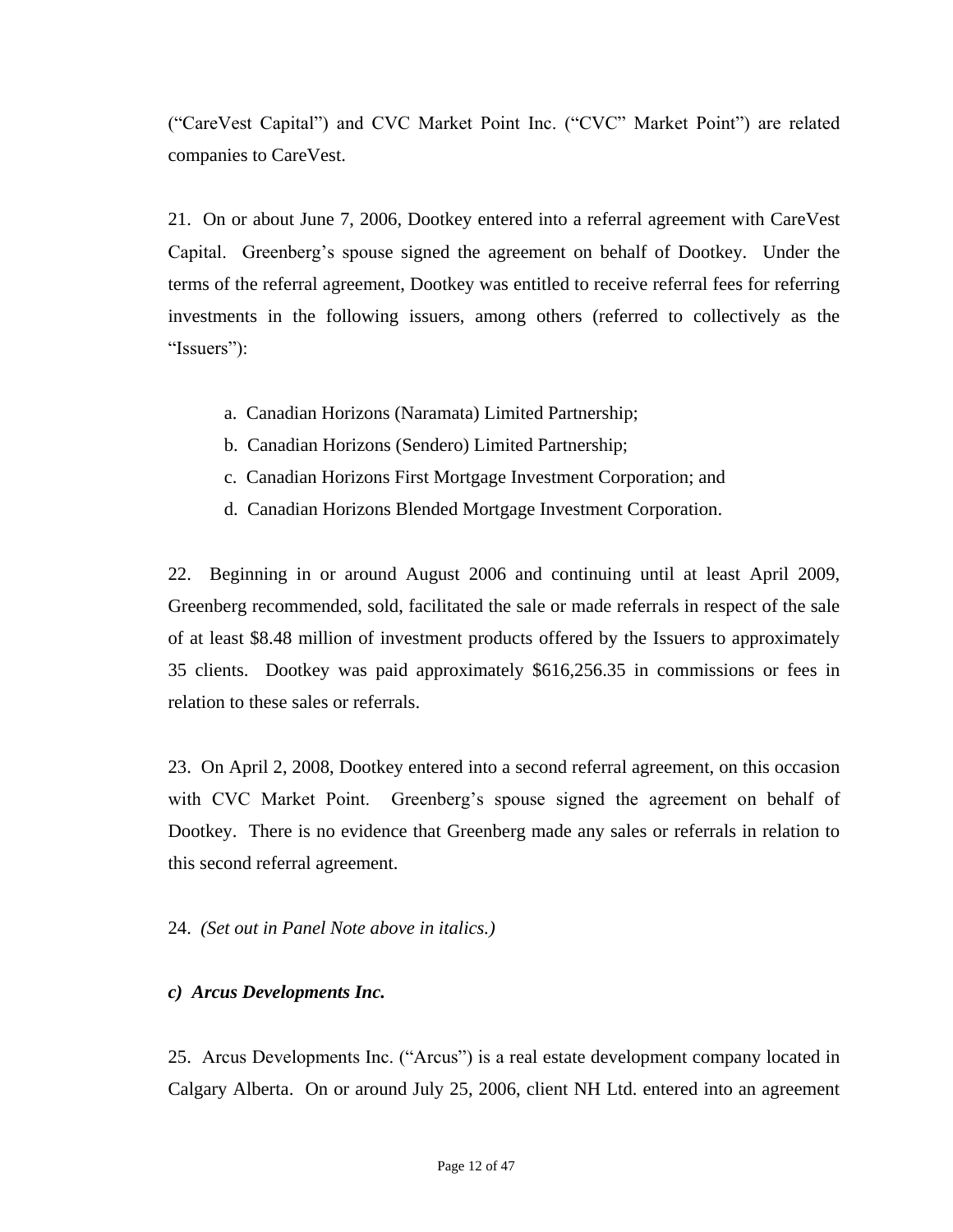(the "Arcus Agreement") with Arcus based on a recommendation by Greenberg. As set out in the Arcus Agreement, NH Ltd. provided \$500,000 to Arcus for an unsecured interest in a condominium development project in Edmonton, Alberta. Greenberg received a commission of approximately \$25,000.

26. *(Set out in Panel Note above in italics.)*

#### *d) Quadrexx Asset Management Inc.*

27. Quadrexx Asset Management Inc. ("Quadrexx") is an exempt market dealer (formerly, a limited market dealer) based in Toronto, Ontario<sup>5</sup>.

28. From around July 2007 to August 2008, Greenberg sold or referred approximately \$2.35 million of the following investment products offered for sale by Quadrexx to approximately 27 clients of PIP:

- a. HFI Limited Partnership;
- b. Property Values Income & Common Shares LP; and
- c. Diversified Assets Limited Partnership.

29. Dootkey received approximately \$166,750 in commissions, fees or other compensation in relation to these sales.

30. By letter dated February 14, 2012, Quadrexx advised the Alberta Securities Commission that there were no referral agreements in place between Quadrexx and Greenberg, Dootkey or FDI. Quadrexx stated that it understood that the sales agent in respect of such sales was Greenberg's spouse. At all material times, Greenberg's spouse was not registered in the securities industry in any capacity.

31. *(Set out in Panel Note above in italics.)*

 $\overline{a}$ 

<sup>5</sup> On February 19, 2013, the Ontario Securities Commission suspended Quadrexx's registration as an Exempt Market Dealer for a matter unrelated to this Notice of Hearing.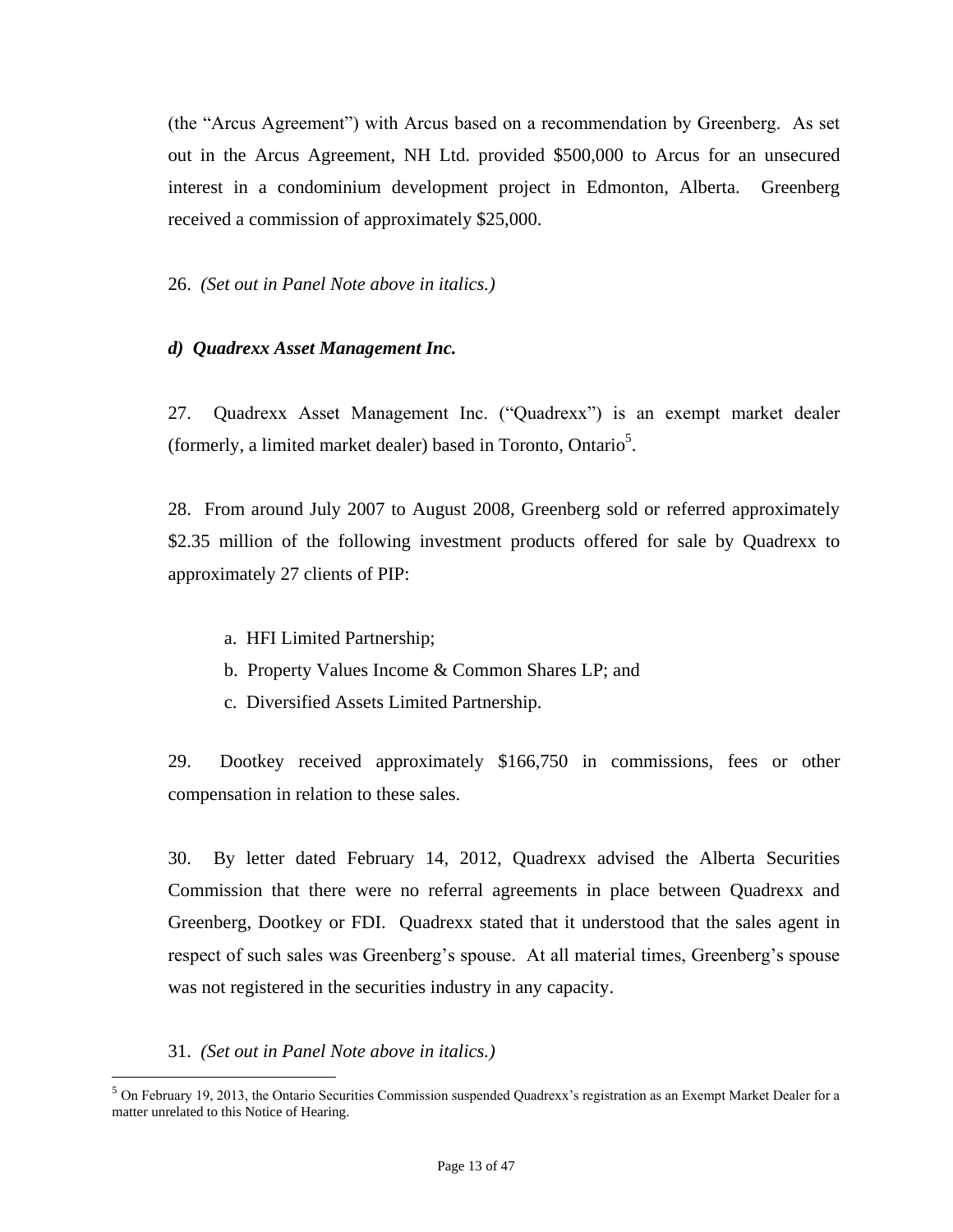32.On or about August 28, 2008, Quadrexx purchased Greenberg's insurance and exempt market business by purchasing all of the shares of FDI, at which time Greenberg ceased his involvement in the sale of products offered for sale by Quadrexx outside PIP. Greenberg continued to sell CareVest investment products until at least April 2009.

#### *Staff's Investigation*

33. On March 7, 2012, Staff interviewed Greenberg during the course of its investigation. During the interview, Greenberg made the following admissions, among others:

- a. that he had engaged in undisclosed securities related business outside of PIP for which he did not seek or obtain PIP's approval; and
- b. that his spouse had signed the referral agreements entered into on his behalf by Dootkey in part for tax reasons and in part to avoid possible detection and scrutiny of his activities.

# *PIP's Policies and Procedures and Investigation*

34. PIP required all of its Approved Persons, including Greenberg, to periodically sign an Acknowledgement form confirming that they understood and agreed to comply fully with PIP's policies and procedures and all applicable securities laws, rules and regulations.

35. At all material times, PIP's policies and procedures, consistent with MFDA requirements, required all Approved Persons to report in writing all outside business activities to PIP and to obtain PIP's prior approval before commencing any outside business activities.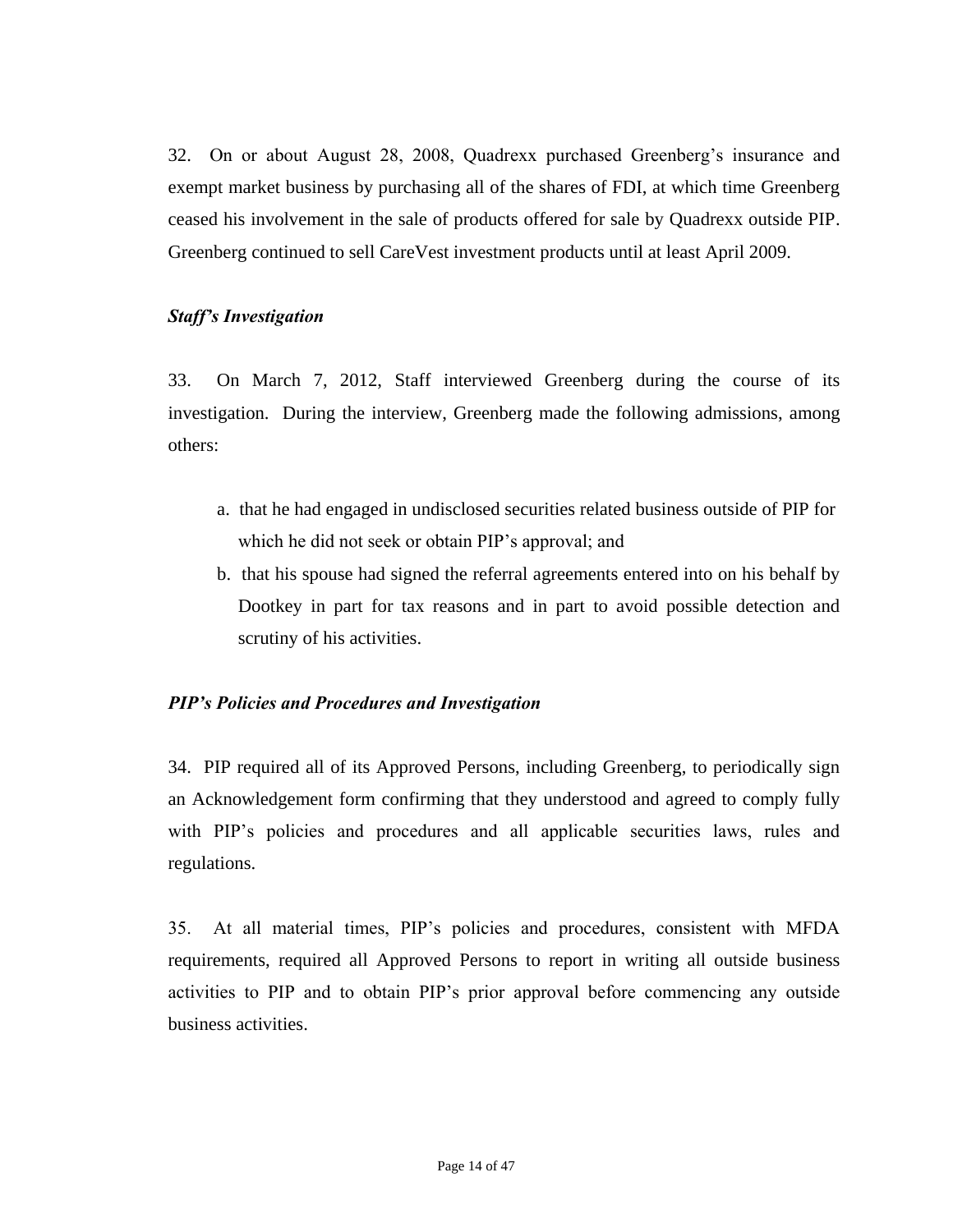36. In August 2010, after being served with the Statement of Claim, PIP commenced an investigation of the Respondents' activities, which included a surprise examination of the Respondents' branch office.

37. On October 12, 2010, PIP placed both Greenberg and Powell on "close supervision" which required, among other things, that all trades processed by Greenberg in clients' accounts be approved by PIP's head office in advance.

38. On or about August 31, 2011, Greenberg and Powell resigned at the request of IPC (PIP had since amalgamated with IPC and the combined entity carried on business under the name IPC - see footnote #3 above).

39. On October 19, 2011, IPC completed its investigation of the Respondents' activities and determined, among other things, that Greenberg had been selling and referring various investment products outside the accounts and facilities of PIP without PIP's knowledge and approval.

#### *Summary*

40. In summary, from September 2005 until at least April 2009 Greenberg sold, recommended, referred or facilitated the sale of approximately \$13.45 million of investment products offered by the following issuers or companies to over 40 clients of PIP:

- a. Westmont;
- b. CareVest;
- c. Arcus; and
- d. Quadrexx.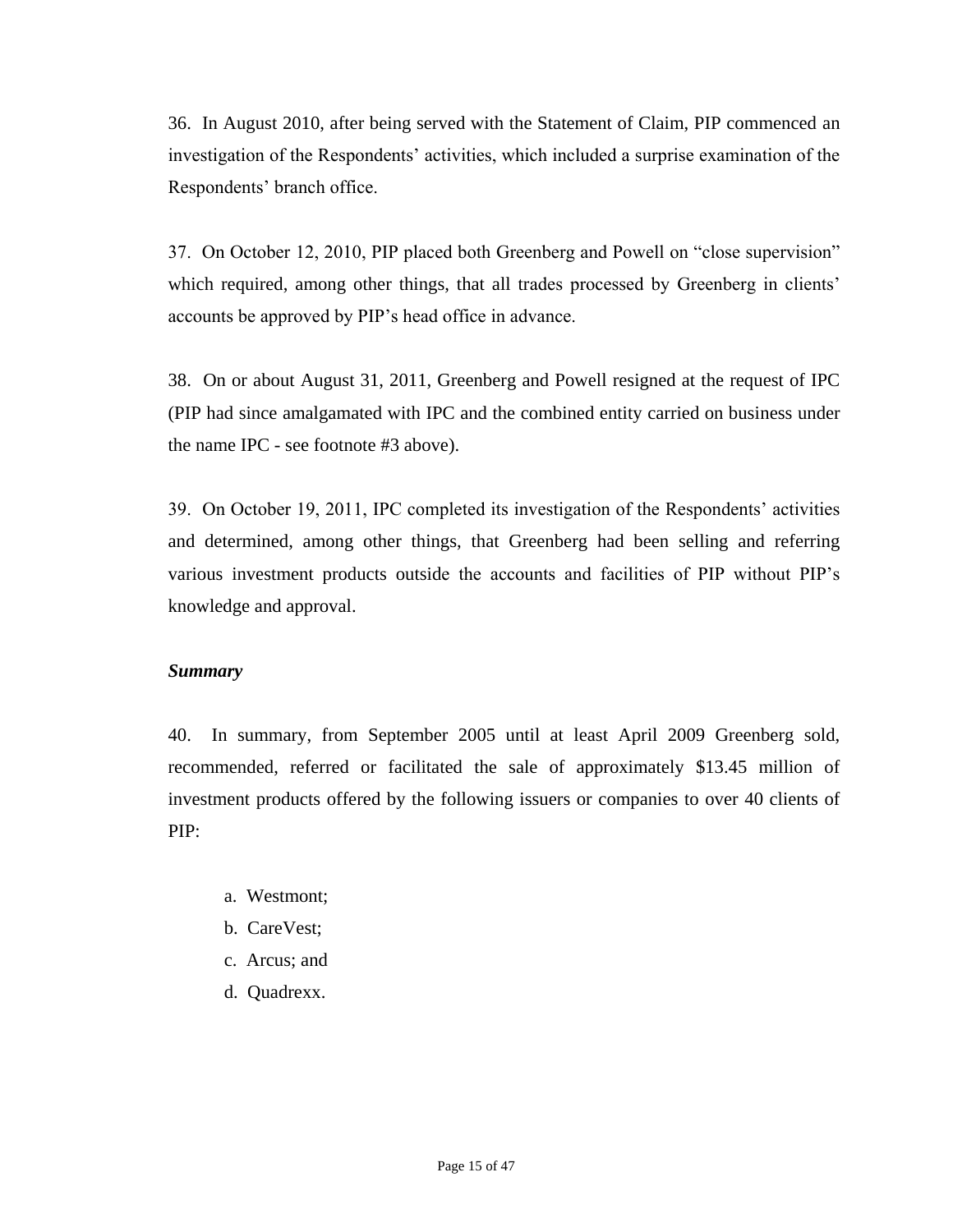41. In total, Greenberg received sales commissions, referral fees or other compensation, either paid to him directly or indirectly to FDI, Dootkey or his spouse, in the amount of approximately \$1.06 million in relation to these sales and referrals.

42. By engaging in the conduct described above, Greenberg engaged in securities related business that was not carried on for the account and through the facilities of PIP, contrary to MFDA Rules 1.1.1, 2.4.2 and 2.1.1.

#### **Allegation #2: Undisclosed dual occupations**

43. To the extent any of the activity described in Allegation #1 above did not constitute securities related business, then Greenberg had and continued in another gainful occupation that was not disclosed to and approved by PIP, contrary to MFDA Rules 1.2.1(d) and 2.1.1.

#### **Allegation #3: The Complaint**

44. On or about July 14, 2009, NH Ltd.'s counsel sent a letter to Greenberg outlining concerns his client had with the Arcus Agreement. The concerns included but were not limited to the fact that:

- a. the Arcus Agreement did not allow NH Ltd. to take a secured interest in the lands to be developed;
- b. a different legal entity other than Arcus owned the condominium project;
- c. the Arcus Agreement did not disclose a legal address for the lands to be developed; and
- d. the Arcus Agreement provided a municipal address in the city of Edmonton which did not exist.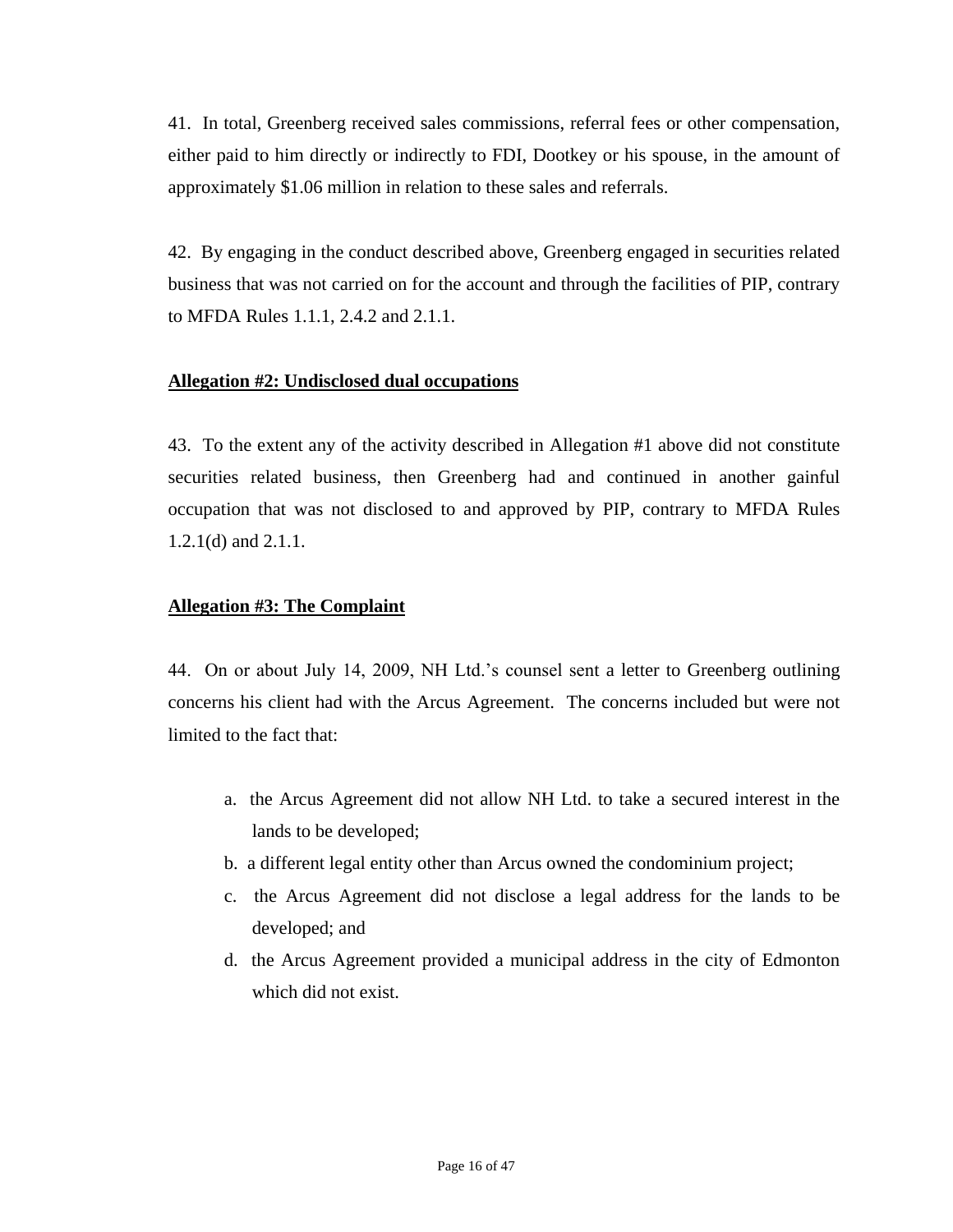45. Greenberg referred the letter to his lawyer, who dealt directly with NH Ltd.'s lawyer. Greenberg failed to inform PIP of NH Ltd.'s letter, which letter constituted a complaint in writing under section 4.1(a) of MFDA Policy No. 6.

46. In July 2010, one year later after NH Ltd.'s lawyer had sent the letter to Greenberg, NH Ltd. commenced the statement of Claim against PIP, Greenberg and FDI.

47. In an email dated November 29, 2010 sent from Powell to the Chief Compliance Officer of PIP during the course of PIP's investigation, Greenberg stated: "I did not report the complaint to [PIP] because my lawyer handled it and I considered the matter to be concluded and irrelevant."

48. By engaging in the conduct described above, Greenberg failed to inform PIP of a complaint in writing received from client NH Ltd., contrary to s. 4.1(a) of MFDA Policy No. 6.

# **Allegation #4: Branch Manager Supervision**

49. At all material times, Powell was the designated branch manager of PIP responsible for supervising trading activity at the branch and ensuring that any business conducted on behalf of PIP was in compliance with PIP's policies and procedures, MFDA By-laws, Rules and Policies and applicable securities legislation.

50. On May 31, 2012, Powell attended an interview requested by Staff during the course of its investigation. At the interview, Powell admitted, among other things that she:

- a. processed the paperwork and performed other administrative tasks associated with the sale and referral of the unauthorized investment products by Greenberg to clients outside the Member;
- b. maintained a list of the outside investment products owned by clients in order to track the clients' holdings and assist Greenberg in reporting to the clients;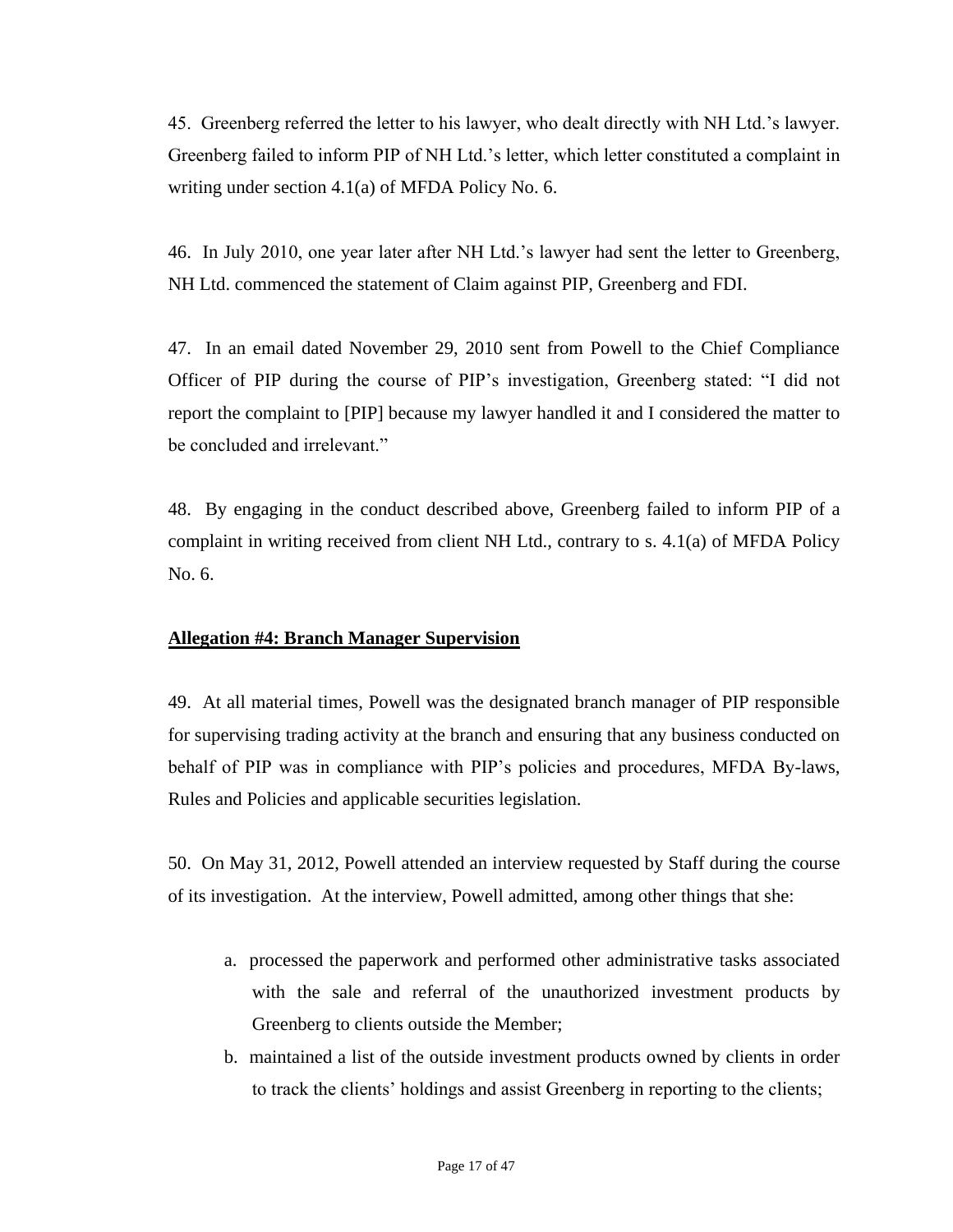- c. was aware that Greenberg attended client meetings to discuss the sale of investment products that were not approved for sale by PIP;
- d. never questioned or challenged Greenberg regarding the sale or referral of the unapproved investment products or required that he cease engaging in the activity; and
- e. never reported Greenberg's unauthorized outside business activities to PIP.

51. During Greenberg's interview with Staff, Greenberg stated that Powell was aware of all of his outside business activities as she processed most of the documents relating to the purchases or referrals of the investments, was responsible for sending the documents to the issuers or companies selling the investments, and verified with the issuers or companies whether the commissions, fees or other compensation to which Greenberg was entitled had been paid.

52. By engaging in the conduct described above, Powell failed to fulfill her supervisory responsibilities as the designated branch manager by permitting, acquiescing in or facilitating the sale or referral of investment products by Greenberg outside the Member, contrary to MFDA Rule 2.5.3(b), MFDA Policy No. 2 and MFDA Rule 2.1.1.

*Panel Note: The Notice of Hearing concluded with statements regarding the powers of the Panel to "impose any one or more of the following penalties" in its discretion, to require that the Respondents pay the whole or any portion of the costs of the proceedings, and stated the requirements with respect to a Reply by the Respondents.*

# **5B. EVIDENCE - STATEMENTS BY RESPONDENTS OF THEIR POSITIONS**

18. As stated above, Mr. Greenberg did not attend the hearing and Ms. Powell, although she attended on one day of the hearing (with no evidence being given), did not attend on the last day and was unable or unwilling to testify. Mr. Greenberg provided a Reply to the MFDA and, as stated above, Ms. Powell submitted to the MFDA a proposed Agreed Statement of Facts and a proposed Settlement Agreement in which she set out "The Respondent's Position". Although we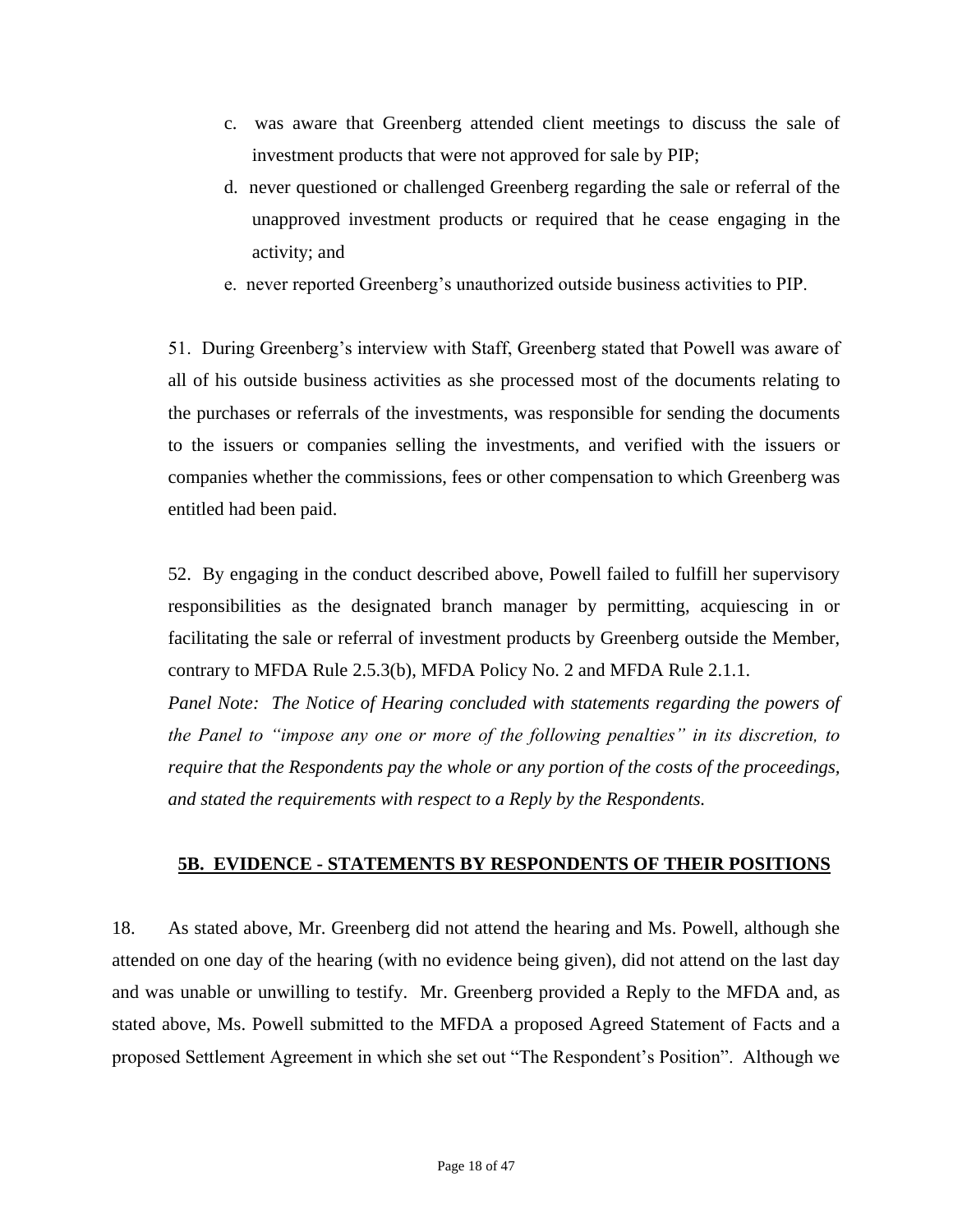did not have sworn testimony from the Respondents, we believe that these documents served to inform the Panel of their positions and we are, therefore, providing a summary of those positions.

19. Mr. Greenberg in a three page "Without Prejudice" letter dated August 15, 2013 (Exhibit 4) and a later letter dated November 21, 2013 in exactly the same form but with "Without Prejudice" removed, summarized his position as:

- 1) The facts in the notice of hearing are correct, subject to a couple of small details that are not important.
- 2) I admit the misconduct.

.

3) An appropriate penalty should be one dollar (\$1.00), probably with those censure measures that the MFDA would deem appropriate.

20. He went on to provide a fairly extensive explanation of what he considered "mitigating factors" including:

(a) He used "unapproved products" (mostly mortgages) on behalf of his clients for Individual Pension Plans ("IPPs") he had set up for many of his clients in order to seek to achieve the Federal Government mandated return rate of 7.5% and avoid or minimize the shortfall which clients would have to deposit. He referred to the Westmount and CareVest mortgages as not being approved but identical to products which had been approved previously.

(b) No client suffered losses from having invested in the Walton (Westmount) and CareVest mortgages, and have benefited "hugely" from the investments. There have not been "dozens of clients pounding at the MFDA's door wanting my scalp".

(c) He used "other non-approved investment products for clients looking for some diversification and possibly higher returns. "Some did well others did less well and some failed to achieve anywhere near the sought after results". However, he explained, he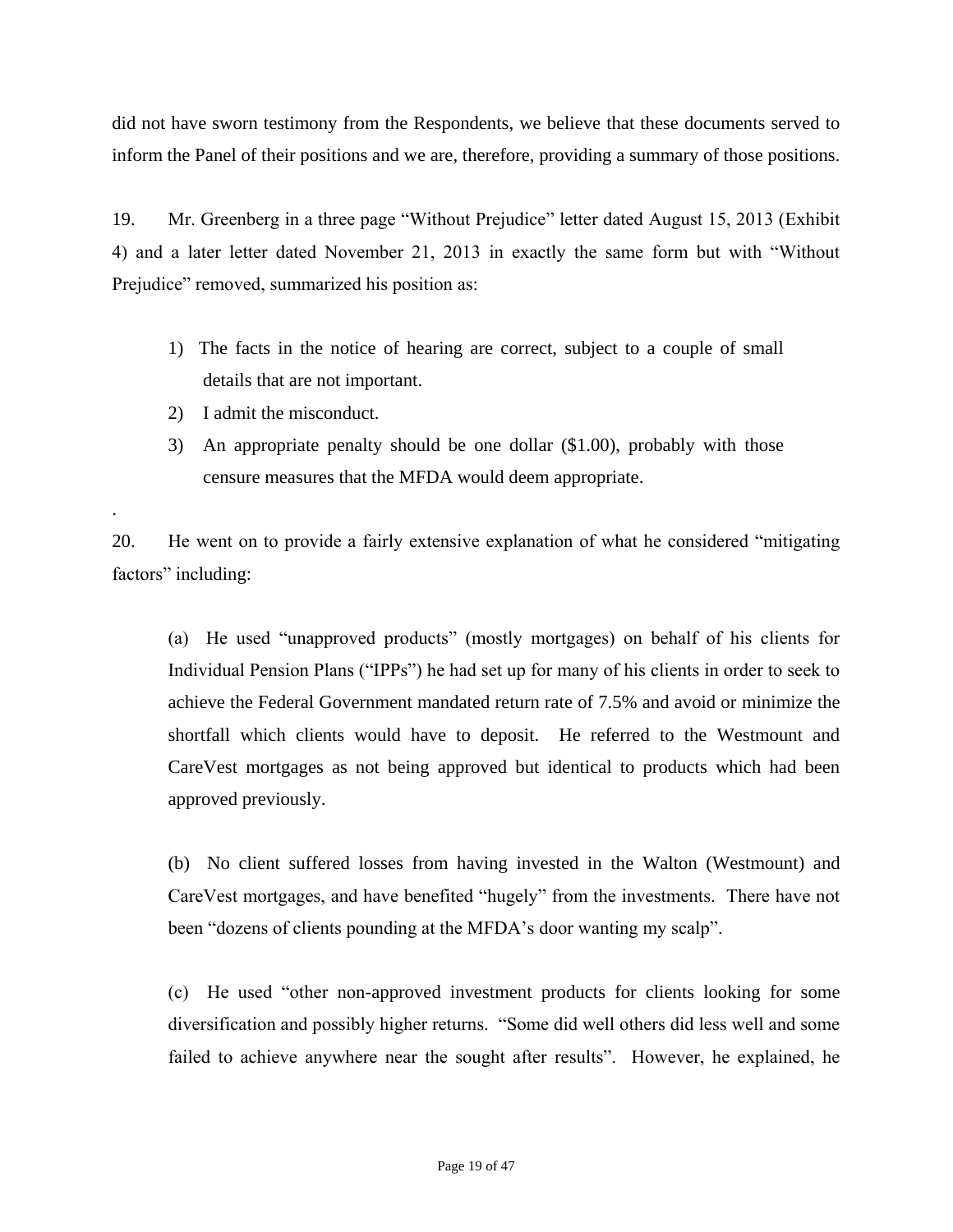used those investments cautiously so that loses were "proportionately small and affordable in all cases".

(d) He concluded his letter:

The final mitigating factor that I see as part of this scenario is simply that I voluntarily surrendered my mutual fund license two years ago and ceased all activity in this area at that time. About two years prior to that, I had previously ceased ALL activity on non-approved products as well, maintaining only my life and disability insurance licenses. I am now in my seventy-second year and not looking to break any records as the oldest practitioner in ANY field since I am fully retired and living in the south of Italy.

It also seems to me, from studying that part of the MFDA website that deals with enforcement, that the most egregious offenses involve misrepresentations (many to seniors), inappropriate investment recommendations (resulting in major losses, of course) and leveraging issues. Since NONE of these apply in my situation, I think my position on any penalties to be imposed is fairly reasonable. I think, you have some understanding of how I got to where we are today. It's possible for me to take the position that, since no clients have suffered serious losses and most of them have had enhanced results based on my recommendations, that any punitive measures should be mostly censures rather than fines and you see that I have stated that. As we also discussed quite frankly, in terms of the collection of any significant fine, I am further outside the MFDA's ability to collect than most others you might have dealt with historically. A settlement that encompasses the needed factors as I see them, would give the MFDA a closed case and perhaps contribute in a small way to an increase in the percentage of cases settled where the AP is outside the MFDA's jurisdiction (including being not currently licensed).

21. *Panel Note: Mr. Greenberg did not discuss the \$500,000 investment which is the subject of the lawsuit against him, the Member and FDI, but he did discuss that briefly in his interview by the MFDA on March 7, 2012 (Currie Affidavit, Tab A, pp. 8-11). His position was essentially that he had conducted due diligence about the apartment development in Edmonton and that he felt it is was a good investment. Asked whether, when he received a letter dated July 14, 2009 (Currie Affidavit, Tab N) from the client's lawyer, he was obliged to report that to the Member as a "complaint", he responded: "Probably". He then said he believed the matter "went away" until he received the Statement of Claim a year later. He was then advised by his lawyer to report the claim to his liability insurer, which he did. (It was the Statement of Claim that led to*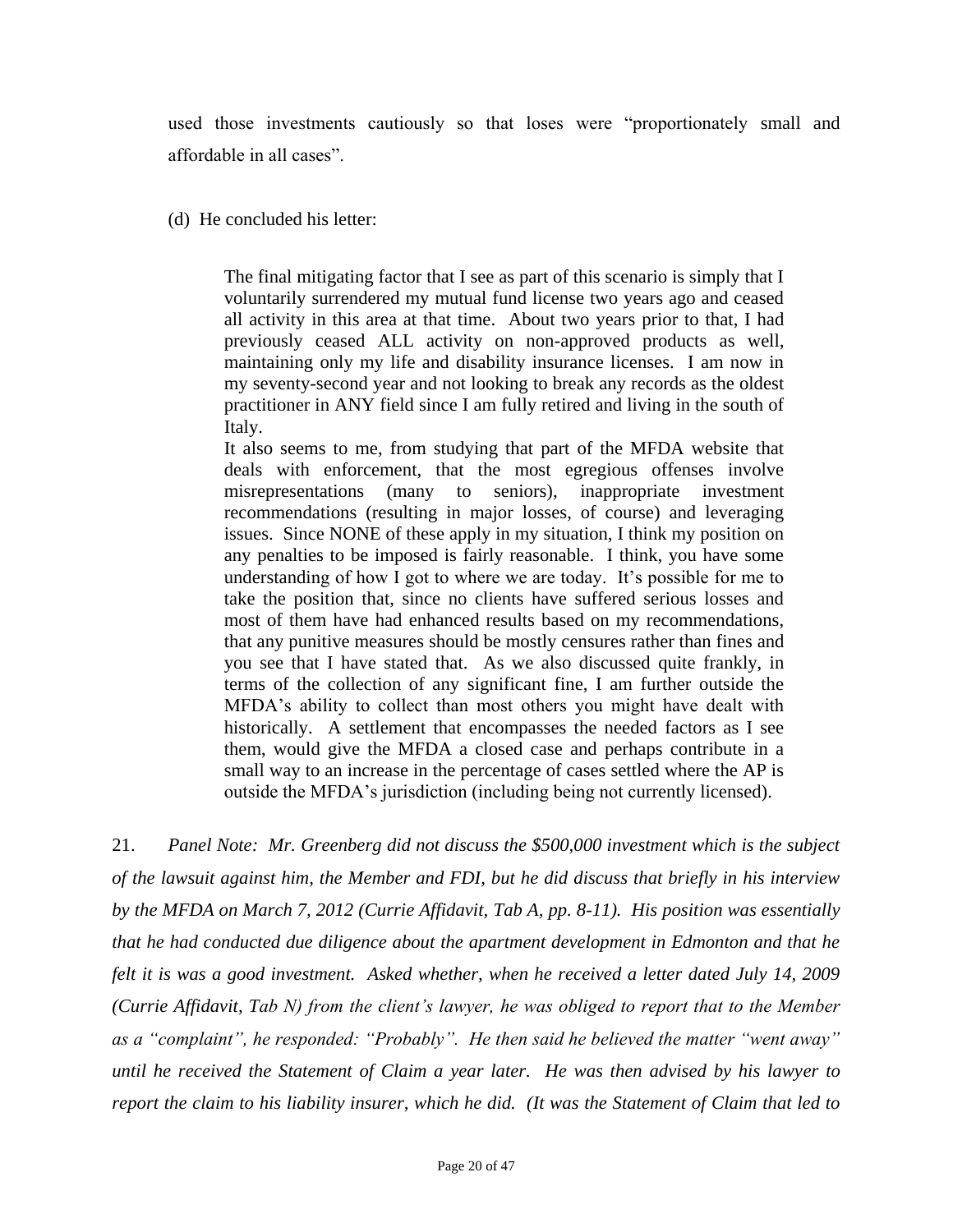*the investigation by the Member and the suspension of Mr. Greenberg, followed by reinstatement under close supervision and eventually to his termination.) He also explained, in the interview, that the client had "exchanged the asset…for a different one" without his participation. The letter from the client's lawyer indicates that the investment in Edmonton was "dead" and that although there were discussions about that investment being changed for another investment, investigations indicated that the possible replacement investment appeared very tenuous.*

.

22. As regards Ms. Powell, Mr. Greenberg in his interview with the MFDA (Transcript: Currie Affidavit, Tab A) was asked about the involvement of Ms. Powell, as the Branch Manager in the exempt products and his commissions. He said that Ms. Powell "was the one who did most of the processing" (Currie Affidavit, Tab A, p. 31), was aware of his meetings with clients to present the products (p. 32) and although she did not "reconcile the commissions to ensure he was paid correctly" she "generally verified that the commissions had been paid". When he was advised that Ms. Powell "denied knowing anything about this", he replied: "I'm not surprised" (p. 32). He was asked in terms of supervising, was he saying that Ms. Powell knew everything that was going on, he replied: "How could she not". He then seemed to qualify that answer but said Ms. Powell's signature was on a lot of documents, and he then said: "From an operational and client relations standpoint there's nothing that went on in the office that Katrina didn't know" (p. 36). Asked if Ms. Powell, as Branch Manager, ever told him he couldn't do anything, he said: "No, we discussed the fact that I'm dealing in a non-approved product, we knew that, okay. No question". Mr. Greenberg said that Ms. Powell "over time bent the rules for convenience". Asked if "Ms. Powell knew that all this was going on and knew that the Member - PIP - wouldn't be happy if they found out obviously", Mr. Greenberg replied: "H'hmm, that's why she had two sets of books…one showed only mutual funds, that's what she'd showed to PIP…the other (showed) life insurance…and other stuff" (pp. 38, 39). He said clients called Ms. Powell and asked about exempt products and "everything" (p. 39).

23. Ms. Powell, as referenced above, had negotiations with the MFDA regarding a possible settlement. She submitted to the MFDA on February 18, 2014 a proposed "Agreed Statement of Facts" and "Proposed Settlement Agreement". She also had sent an email to the MFDA on February 17, 2013, in which she sought to "clarify" some of the statements in the Notice of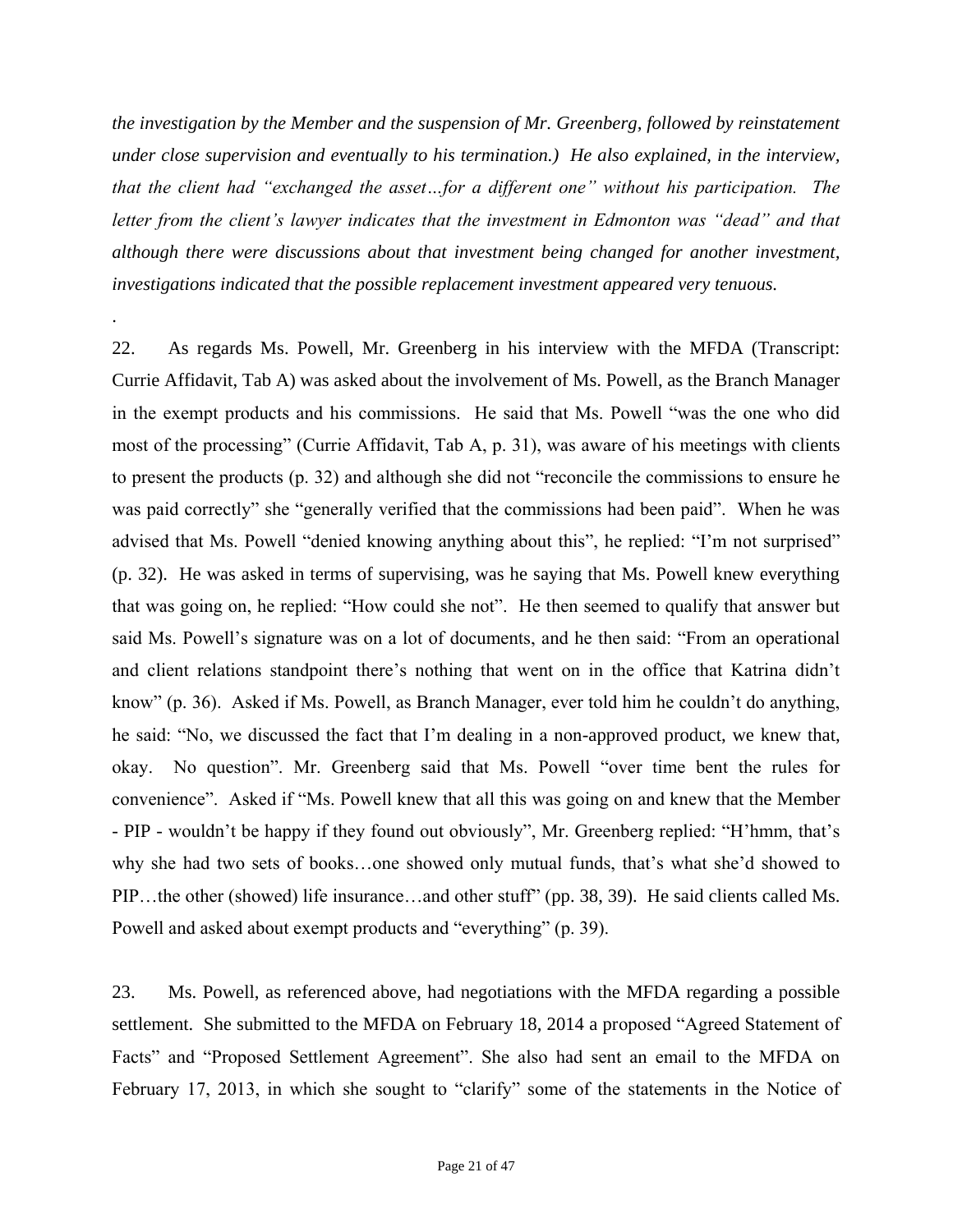hearing. Ms. Powell had been interviewed by the MFDA on May 31, 2012 (Transcript: Currie Affidavit, Tab B). Although Ms. Powell never did testify on any of the days of hearing, her position is set forth in these documents in considerable detail. She acknowledged having taken the Branch Manager's course "probably 10 years ago" (Transcript p. 6) and became Branch Manager five or six years ago (2006-07) when "it was decided that it wasn't really appropriate for Murray (*Greenberg*) to be his own branch manager" (Transcript p. 7). As an overall observation, Ms. Powell seemed knowledgeable about the securities industry and articulate in the interview but her answers were sometimes oblique. She acknowledged being aware of some of the products Mr. Greenberg was selling, or was introducing clients to were inappropriate, but she rationalized not getting involved as Branch Manager for various reasons such as (1) they had previously been approved and became unapproved; (2) Quadrexx was selling its own products and although Mr. Greenberg was introducing clients to Quadrexx, she did not know he was receiving referral fees; (3) Mr. Greenberg was in the course of selling his business to Quadrexx so she seemed to suggest that because that sale would probably happen (and did) selling Quadrexx products or referring clients to Quadrexx for the sales was not a concern; and (4) she just mainly performed administrative and miscellaneous duties in the office.

24. Illustrative of the equivocation in her answers about her knowledge of the situation and her role as Branch Manager are the following passages from the Transcript (pp. 21-25, 29):

- Q: This documentation for the sale of Carevest products, particularly Canadian Horizons First Mortgage and others, so the clients purchased these securities, they were reflected on your statements. You stated that the paperwork would pass through your office…
- A: Sometimes, yes.
- Q: And you would review it for completeness?
- A: … I might, yes.
- Q: But you had, at points, reviewed it for completeness?
- A: M'hmm.
- Q: And then if the document was completed properly you would send it off to Canadian Horizons?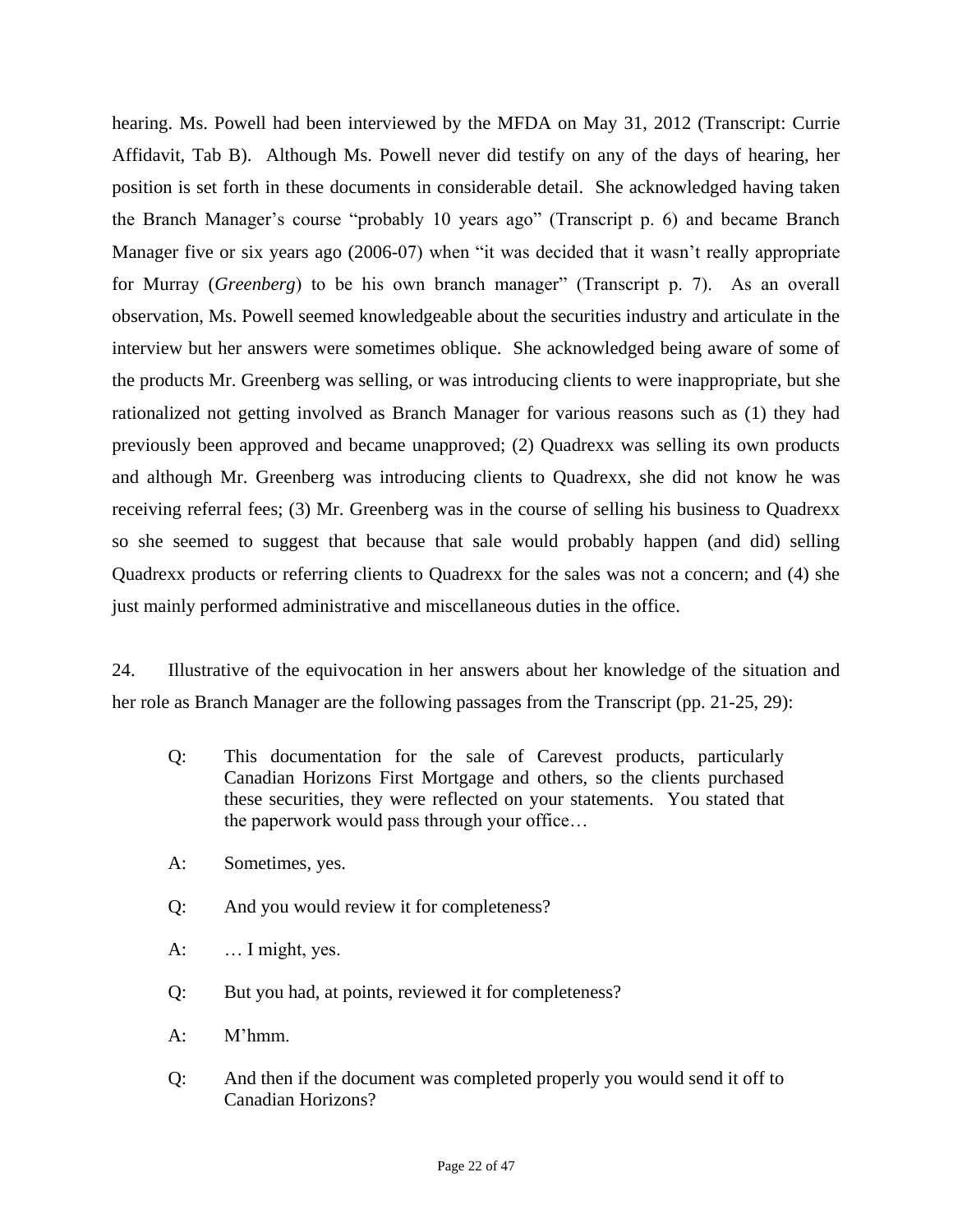- A: M'hmm.
- Q: Yes?
- A: Yes.
- Q: So why do you think that was happening? I mean, Murray was being paid for placing those products.
- A: Okay.
- Q: Are you denying that?
- A: I am saying, okay, I'm assuming that somehow he got something, yes, I assume. I wouldn't know for sure.
- Q: So did you question him on essentially why he was selling an unapproved product or why he was engaged in an unapproved or undisclosed referral arrangement with Carevest at that time?
- A: No, because I assumed it had something to do with Quadrexx. And because they had come into the picture and they were limited market dealer…it was all part of the same arrangement that Murray and Quadrexx had. And you say that they did some of these things before they actually signed the paperwork to purchase the business, well, maybe they did, but they certainly had an arrangement before that.
- Q: So this sounds like a referral arrangement, then, how come it was never reported?
- A: Well, it could have been if Murray was selling it --- if Murray was introducing them to his clients so they could sell his clients limited market products, then maybe it was a referral arrangement.
- Q: Did you ever question him on that?
- A: No, I did not.
- Q: And why didn't you?
- A: Well, because Quadrexx was selling these products to our clients and Quadrexx was going to buy the business and they were meeting our clients and they were going to take over when Murray retired. So, no, I did not.
- Q: Did you ever suspect that Murray was referring these clients?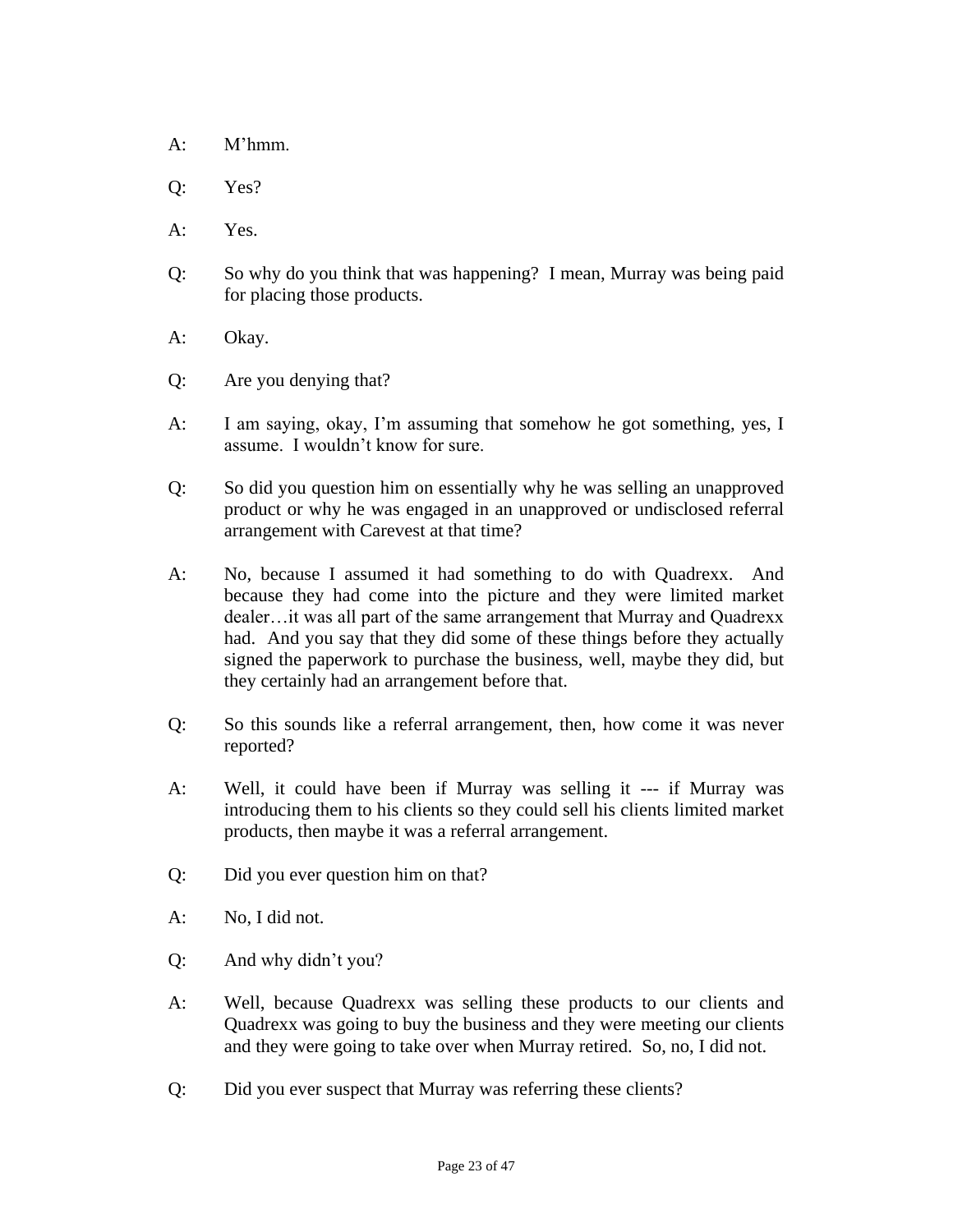- A: He referred all his clients to Quadrexx.
- Q: So this sounds like an undisclosed referral arrangement to me.
- A: Or preparation to introduce somebody to your clients so that you can sell them your business. We were told Quadrexx was buying the business. Charla and I were told that Quadrexx was buying the business and they were LMDs and they had products on their shelf and they could sell any of our clients anything they wanted.
- Q: Did you ever consider that Murray might have been getting paid for any of this?
- A: I just knew that he was going to get paid for the sale of his business. How that happened, I have no idea. I don't know what arrangements they had for that. They transferred his insurance book, I don't know exactly what date, I don't know what the split was after that point about the renewal commissions on the insurance, I don't know anything about commissions.
- Q: I guess regardless of whether he was intending to sell a portion of his business or not, if he's meeting with clients and referring business to another entity, regardless of what his intentions are, surely Partners in Planning would have wanted to know that; correct?
- A: Partners in Planning probably would want to know, yes, if he was making commissions for referrals that they didn't approve. I'm sure they would. If it was quite clear that that was going on, I'm sure they would have liked to have known that. Murray referred people to a lot of things… …where would my proof be that he was making any money on that? I don't have access to any of his commission information, I never did.
- Q: Well, there were signs, apparently, at the time, with all of this information coming through your office. Like, I don't understand why you, as the branch manager for a mutual fund salesperson, would be ensuring that a subscription agreement for an exempt product was properly completed.
- A: Because we were employees of Quadrexx as well, as we were told.
- Q: So you thought of yourself as an employee of Quadrexx at that time?
- A: Yes, because they were --- Gail made this quite clear.
- Q: Did you tell Partners in Planning that you were an employee of Quadrexx at the time?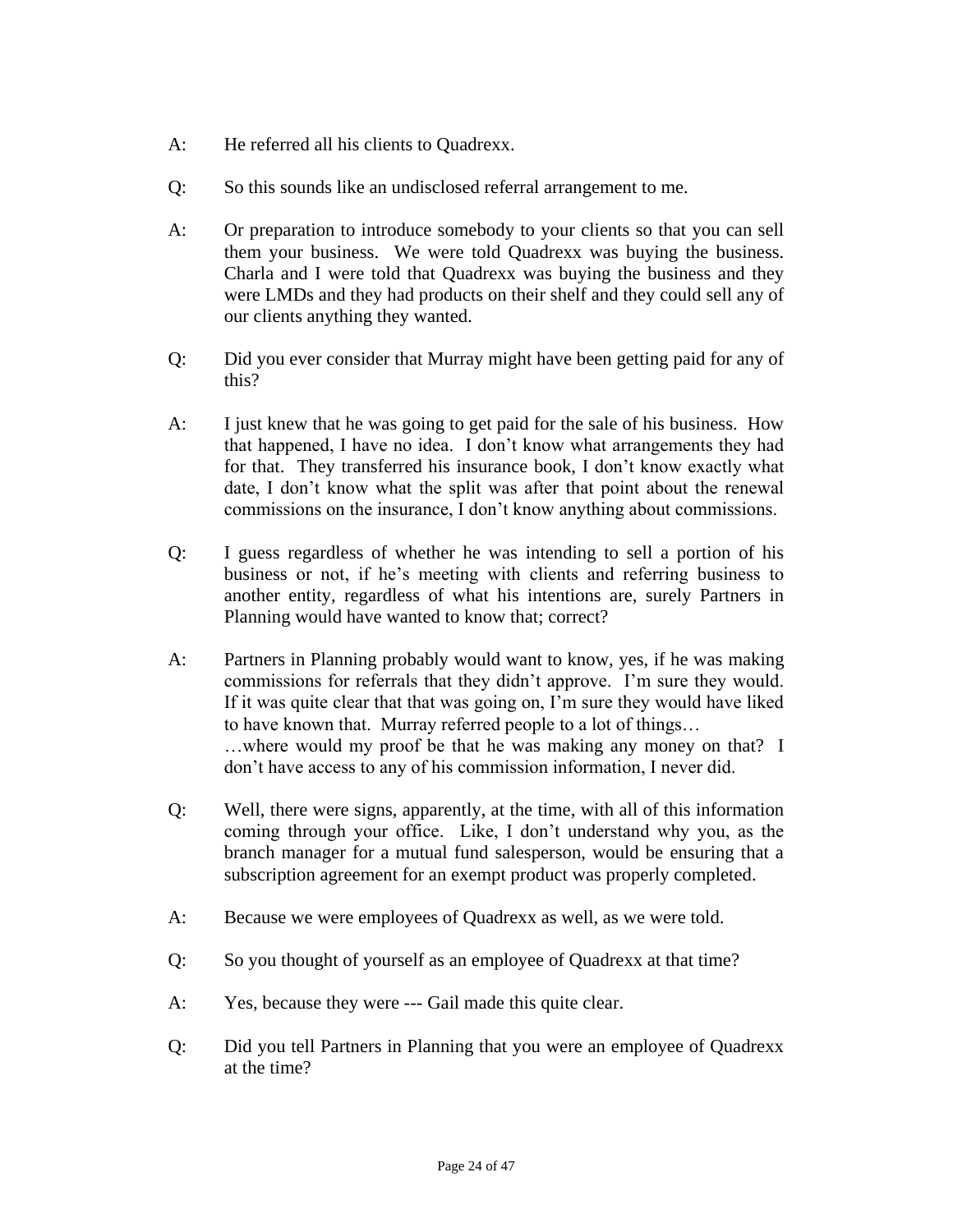- A: I don't know, I didn't have any proof of that, actually. Because my cheque was still coming from Financial Dynamics (*Mr. Greenberg's company*). But apparently we were supposed to give a certain amount of support to Quadrexx.
- Q: So you thought of yourself as an employee at that time, but you did not tell Partners in Planning that you were an employee of Quadrexx or acting as an employee.
- A: No, I did not. Because as a branch manager, I just figured, you know, there are things that I have to do in this office that I put a different hat on to do. Because I don't know a lot of branch managers that have to do the dishes or do insurance applications. …
- Q: So as his branch manager, you were responsible for supervising to ensure that Mr. Greenberg did not engage in outside business activities; is that correct?
- A: Yes.
- Q: And that he did not engage in undisclosed referral arrangements?
- A: M'hmm.
- Q: And it appears that you did not do so in these circumstances?
- A: It appears I made an assumption that was incorrect and I should have said something.

25. Regarding the unauthorized sale of Westmount Mortgage Products she said she knew about the sales but did not report them to the Member because "they knew about it…I'm sure there had been conversations" (Transcript p. 35, lines 10-17, 23-25; p. 36, line 1).

26. Ms. Powell said, in the interview and in the documents, that she had no knowledge of the Arcus Developments Inc. claim by the client until she learned from Compliance that the Statement of Claim had been issued, at which point she raised it with Mr. Greenberg (Transcript p. 34, lines 11-13):

A: And I said to Murray, "What the hell, do you know you're supposed to tell me these things?" And he says, "No, I didn't think about it because my lawyer said it's no big deal and it'll go away".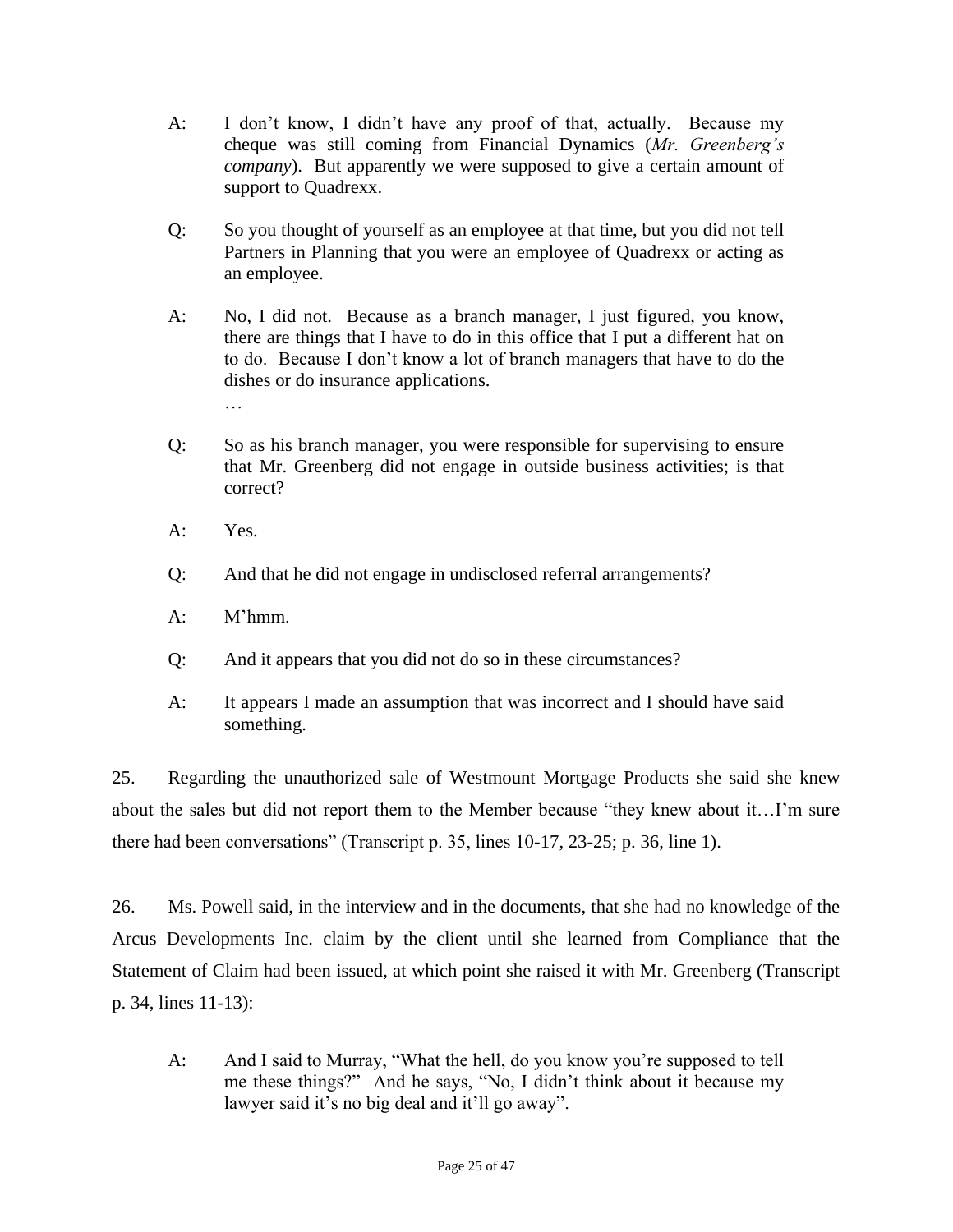27. However, she acknowledged that the client had earlier questioned why Arcus was not shown in their statements. She asked Mr. Greenberg about it and he said to "just put down \$500,000" (Transcript p. 34, line 5). (*She did not at that time question the unauthorized investment.*)

28. In her "Agreed Statement of Facts" Ms. Powell said she was not terminated by the Member. She resigned on August 2, 2011 and accepted a full-time position with Quadrexx Asset Management Inc. She stated:

It is correct that I am not currently registered in the securities industry in any capacity, and I do not intend to ever be registered in the securities industry in any capacity in the future.

29. Ms. Powell stated, in her proposed "Settlement Agreement":

10. The Respondent *(Ms. Powell)* believes that her actions were directly affected by extenuating circumstances, and influences beyond her control, and wishes to acknowledge and explain the incident without an admission of misconduct.

11. The Respondent's sole source of income was a salary earned from her employer, the same individual that she was responsible for supervising.

12. The Respondent feels the Dealer had an unrealistic expectation that the supervision of her employer could be adequate under the circumstances.

30. In her September 17, 2013 email to the MFDA she responds to Allegation #4 in the Notice of Hearing (para. 17 above):

I did question and challenge Murray Greenberg regarding the sale of unapproved products. I mentioned to Mr. Greenberg on more than one occasion that he would get into trouble for this activity.

31. In the same email, in response to Item 50 in the Notice of Hearing, she set out the essence of her position and her explanation of why she was not in a position to report Mr. Greenberg to the Member: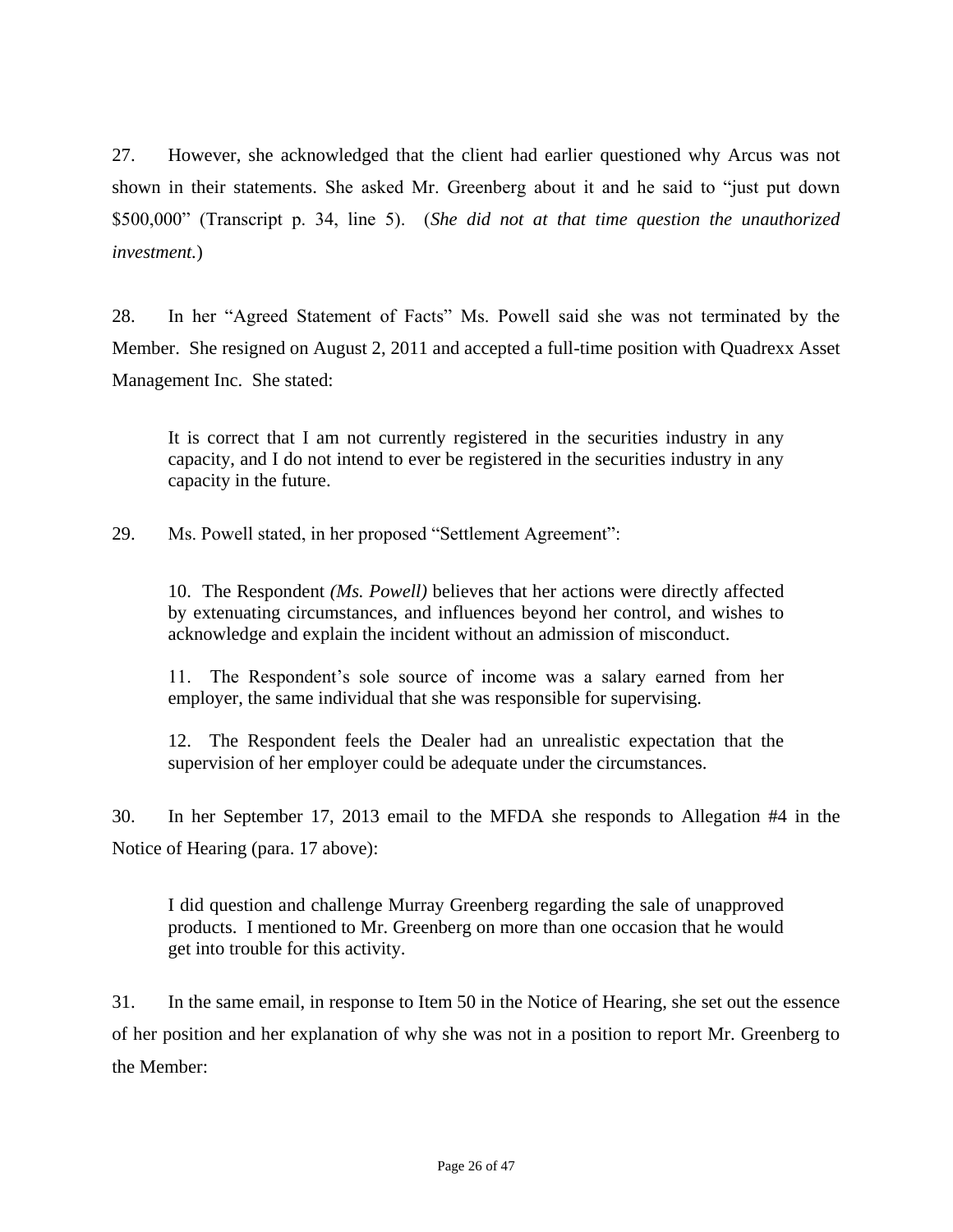It is true that I did not report Mr. Greenberg's unauthorized activities to PIP, and to that point I wish to make the following statement.

Financial Dynamics Inc., owned by Murray and Gail Greenberg, was my only source of income. I did not receive any share of his commissions or trailers for any of his business activities. My monthly salary was not increased for the last seven years before I resigned. My cost of living increases were paid by way of increases to my Christmas Bonus.

As a female in my late 50's, with several chronic health conditions, I am quite sure it would have been a challenge for me to find similar employment.

I think it is very unrealistic to expect that I could report Murray Greenberg to PIP or IPC, and jeopardize my only source of income.

Does anyone seriously think that I would have kept my job if I had reported my boss for outside business activities?

Can anyone really believe that I had a choice in the matter?

# **6. SUBMISSIONS OF STAFF ON ALLEGATIONS AND PENALTY**

# **6A. SUBMISSIONS OF STAFF REGARDING MR. GREENBERG SUBMISSIONS OF STAFF ON THE ALLEGATIONS (GREENBERG)**

32. At the hearing, Enforcement Counsel for the MFDA summarized the Association's position which is set forth in written "Submissions of Staff of the MFDA" and "Book of Authorities".

#### **Allegation #1 - Securities related business outside the Member**

33. MFDA Rule 1.1.1 states, in part, that no Approved Person ("AP") shall directly or indirectly, engage in any securities related business unless it is carried on for the account of the Member, through the facilities of the Member, and in accordance with the By-laws and Rules. The subject of "Outside Business Activities" is addressed in MSN - 0040 - ("Staff Notice") dated May 20, 2005.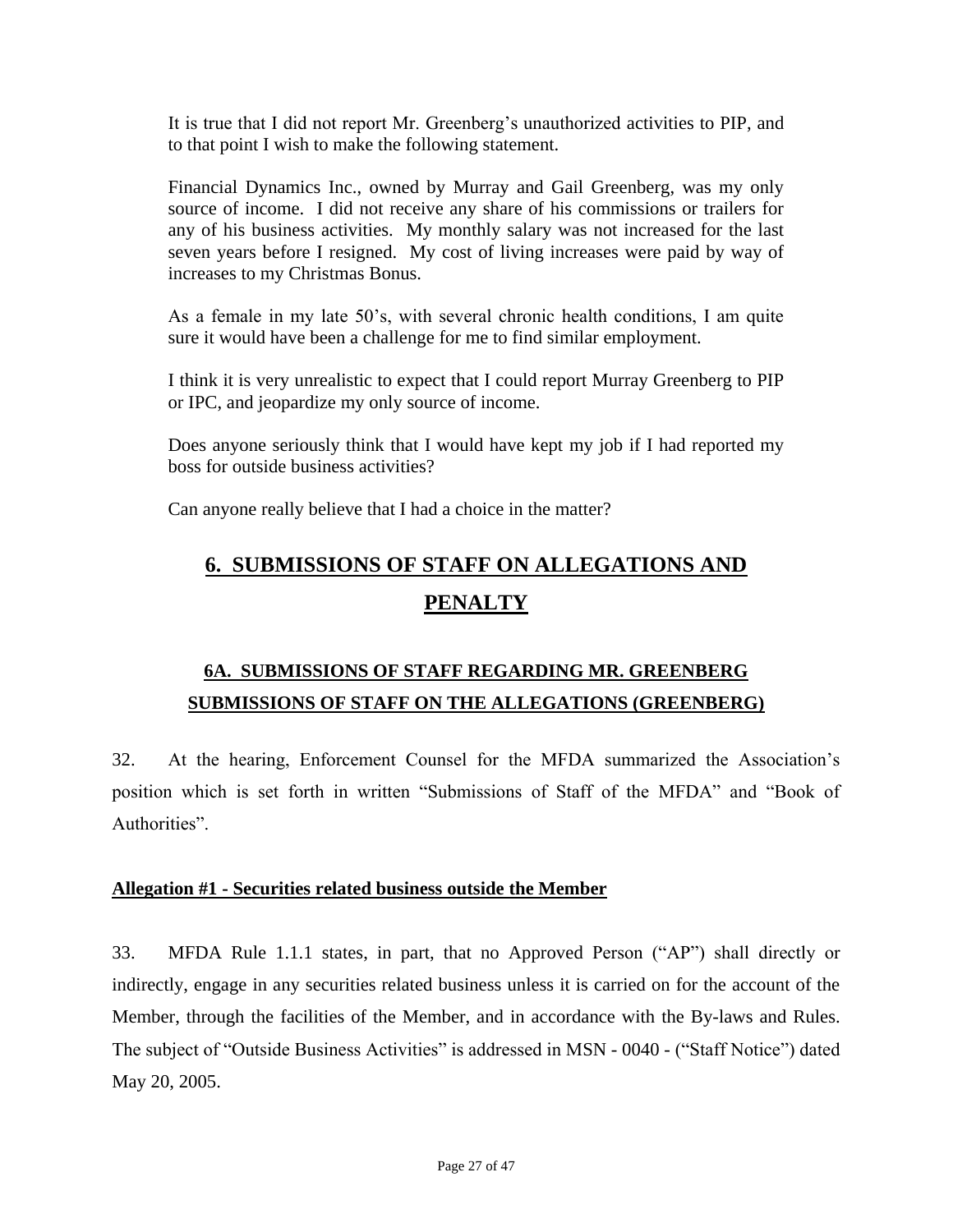34. "Securities Related Business" is defined in MFDA By-law No. 1 as follows:

…any business or activity (whether or not carried on for gain) engaged in, directly or indirectly, which constitutes trading or advising in securities for the purposes of applicable securities legislation in any jurisdiction in Canada, including for greater certainty, securities sold pursuant to exemptions under applicable securities legislation.

35. The rule on securities related business was described in *Laverdière* as "fundamental to the regulatory mandate of the MFDA". The policy rationale underlying the prohibition on offbook business is that when transactions are carried out off a Member's books, the Member loses its ability to supervise the transaction and to take responsibility for the suitability of the transaction for the investor. As such, the Rule protects both investors and Members.

*Luc Marc Andre Laverdière*, Pacific Regional Council decision dated May 12, 2010, MFDA File No. 200936, at para. 5.

36. In *Larson*, it was found that Approved Persons who facilitate investments by clients in products or companies unknown to and unapproved by the Member, or who act as an intermediary between clients and the perpetrators of an investment scheme, are engaged in securities related business outside of the Member and have breached Rule 1.1.1.

*Wayne Larson*, Prairie Regional Council decision dated October 14, 2009, MFDA File No. 200826, at para. 59.

37. As set out in section A5 of the Partners In Planning Financial Services Ltd. ("PIP") Compliance Manual set out in the Currie Affidavit, Exhibit M, IPC Final Investigation Report, p.  $7:$ 

Apart from the specific exception in Rule 1.1.1, Approved Persons are prohibited from selling or advising on any investments that would be considered securities under applicable legislation through any entity other than the Member (often referred to as "selling away" or "off book trading").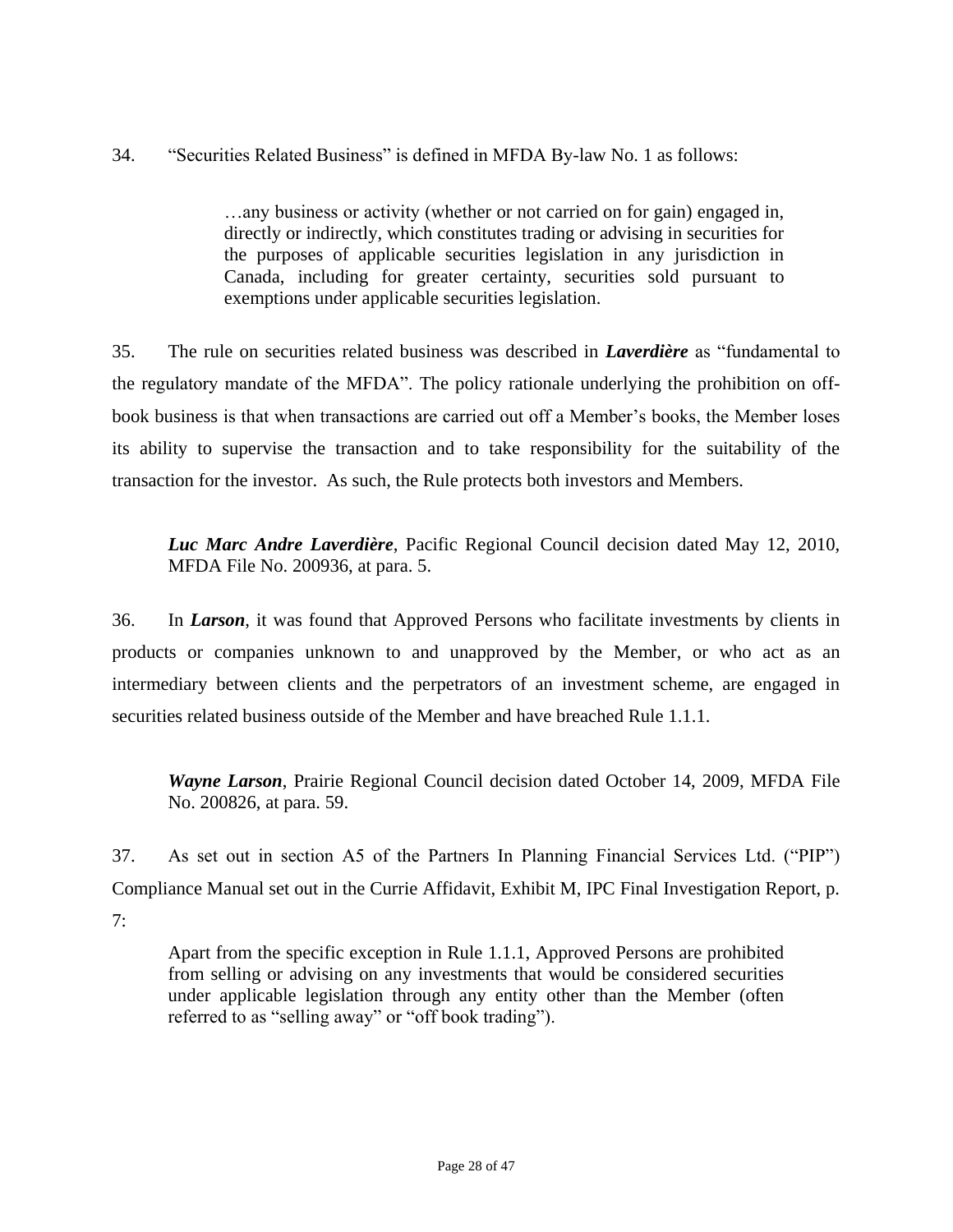38. MFDA Rule 2.4.2 sets out the conditions that must be met for permitted referral arrangements under MFDA Rules. As set out in Rule 2.4.2, Approved Persons are not permitted to enter in referral arrangements.

39. The MFDA has provided guidance to Members and their Approved Persons in complying with MFDA Rules and securities legislation when engaging in referral arrangements in Member Regulation Notices, MR-0030 and MR-0071.

40. Approved Persons are obligated to deal fairly, honestly and in good faith with clients and observe high standards of ethics and conduct in the transaction of business in accordance with MFDA Rule 2.1.1. The rule encompasses the most fundamental obligations of all registrants in the securities industry and is designed to protect the public interest.

# **Allegation #2 - Dual Occupation**

41. MFDA Rule 1.2.1(d) articulates the rights and restrictions on an Approved Person to hold dual occupations or conduct business activities outside the Member. The Rule seeks to ensure that only authorized dual occupations are carried on by an Approved Person and that they are done so with the knowledge and approval of the Member.

# **Allegation #3 - Failing to Inform Member of a Complaint**

42. MFDA Policy No. 3 is titled "Complaint Handling, Supervisory Investigations and Internal Discipline" and provides in section 2 a definition of "complaint":

A "complaint" shall be deemed to include any written or verbal statement of grievance, including electronic communications from a client, former client, or any person who is acting on behalf of a client and had written authorization to so act, or of a prospective client who has dealt with a Member or an Approved Person, alleging a grievance involving the Member, Approved Person of the Member or former Approved Person of the Member, if the grievance involves matters that occurred while the Approved Person was an Approved Person of the Member.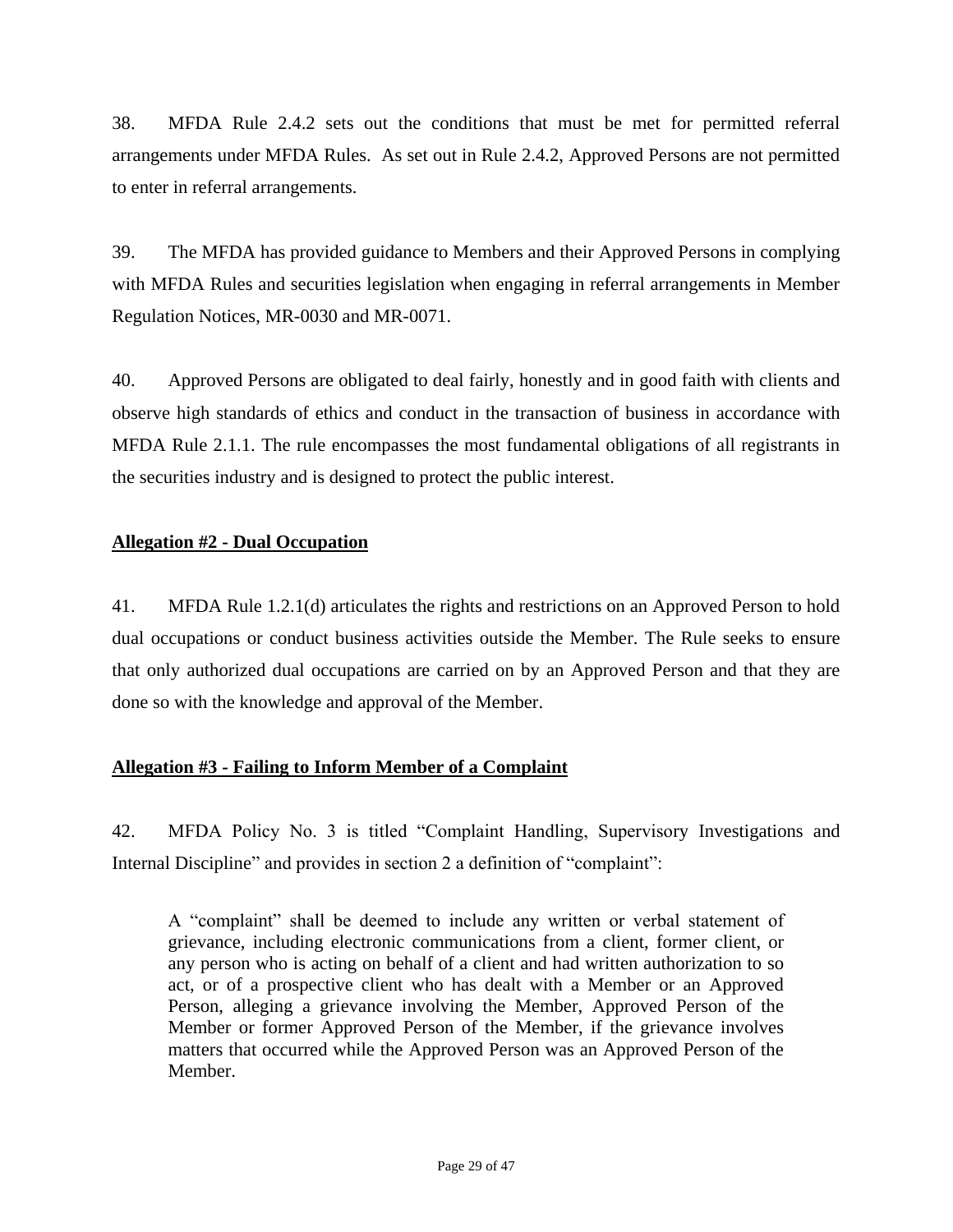43. The relevant portion of MFDA Policy No. 6 which was in effect at the material time, provides as follows:

- 4.1 An Approved Person shall report the following events to his or her current Member in such detail as required by the Member, within 2 business days:
	- (a) the Approved Person is the subject of a client complaint in writing;…

44. The obligation of Approved Persons to comply with the policies and procedures of the Members that they are registered with is a cornerstone of the self-regulatory system. MFDA Members are expected to be aware of their regulatory obligations and to implement policies and procedures to ensure compliance. When Approved Persons disregard those obligations, the Member's ability to supervise the conduct of such Approved Persons and protect the interests of clients and the public is undermined.

# *Summary*

45. The self-regulatory system works with checks and balances which ensure that investors are protected. In this system it is paramount that Approved Person's operate with complete honesty and candor with their Member. When an Approved Person sells products outside of their Member's approved list and off the books and records of their Member, they place their client's investment at risk in the following manner:

- (a) the Member has not had the opportunity to conduct due diligence on the product to determine whether the product should in fact be sold or referred to investors and that any limitations or conditions on its authorization of dealings with the product are observed;
- (b) the Member has not had an opportunity to ensure that the Approved Person's involvement with the investment does not impair the ability of the Approved Person and the Member to provide continuous and effective service to clients;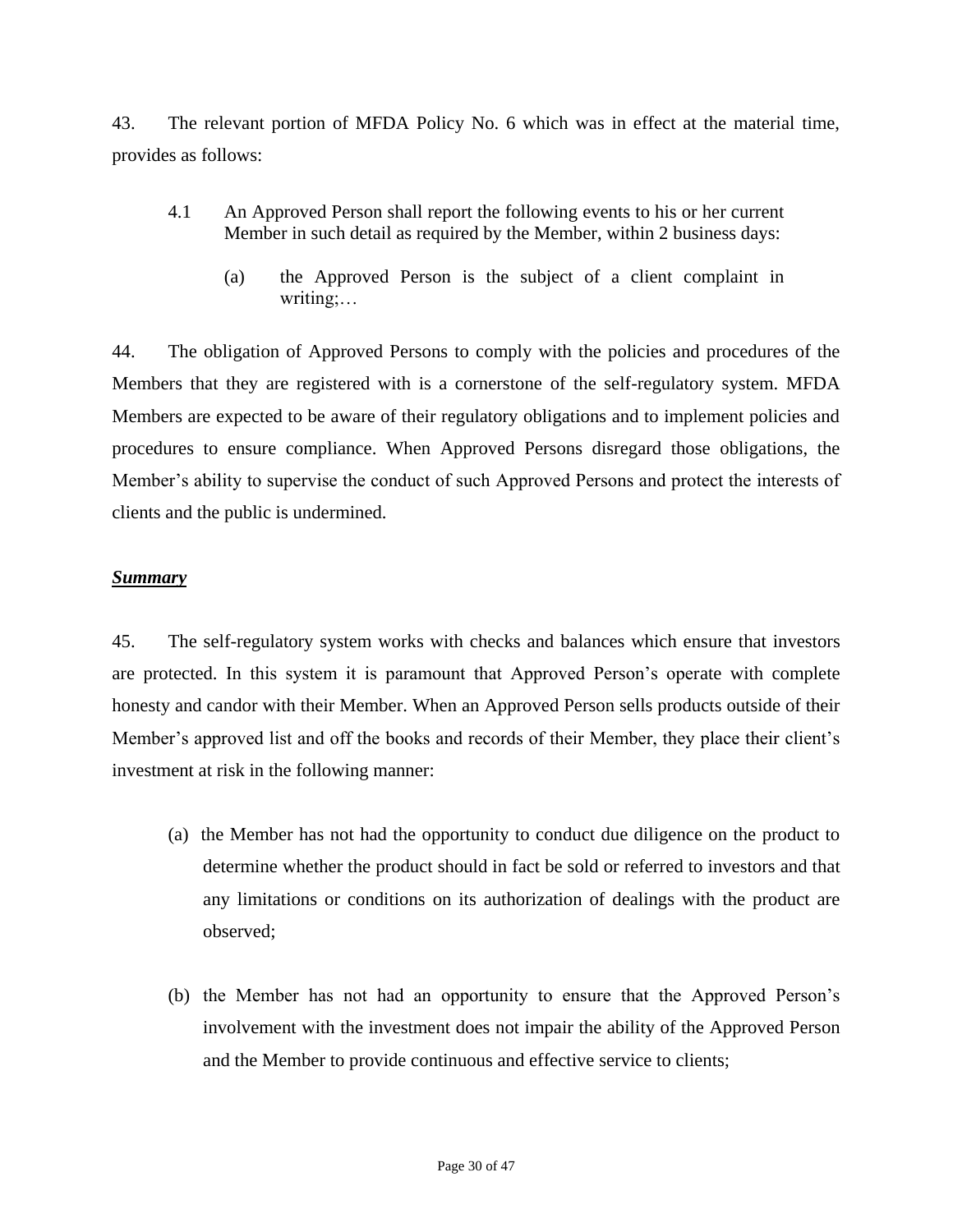- (c) the Member is prevented from supervising the sale or referral process to ensure that transaction recommendations are suitable and (meet) all regulatory requirements;
- (d) the Member's compliance staff does not have an opportunity to apply any guidance received from regulators concerning the product even after the sale or referral of the product has been approved; and
- (e) the Member has not had the opportunity to deal with any actual or potential conflicts of interest to ensure they are addressed by the exercise of responsible business judgment influenced only by the best interests of the client.

46. Where Approved Persons fail to inform their Member of client complaints and/or settle complaints or claims directly with the client without Member authorization, the Member is frustrated in its ability to conduct a supervisory investigation and deal with the client complaint in a timely manner. Further, investors may be at risk as the Member is unable to assess the full scope and nature of the Approved Person's misconduct.

# **SUBMISSIONS OF STAFF ON PENALTY (GREENBERG)**

# **Factors Concerning the Appropriateness of the Penalty**

47. The primary goal of securities regulation is the protection of the investor.

*Pezim v. British Columbia (Superintendent of Brokers)*, [1994], S.C.J. 58, Iacobucci, J. at paras. 59 and 68.

- 48. When determining the appropriate sanctions to impose, a Hearing Panel should consider:
	- (a) the protection of the investing public;
	- (b) the integrity of the securities markets;
	- (c) specific and general deterrence;
	- (d) the protection of the MFDA's membership; and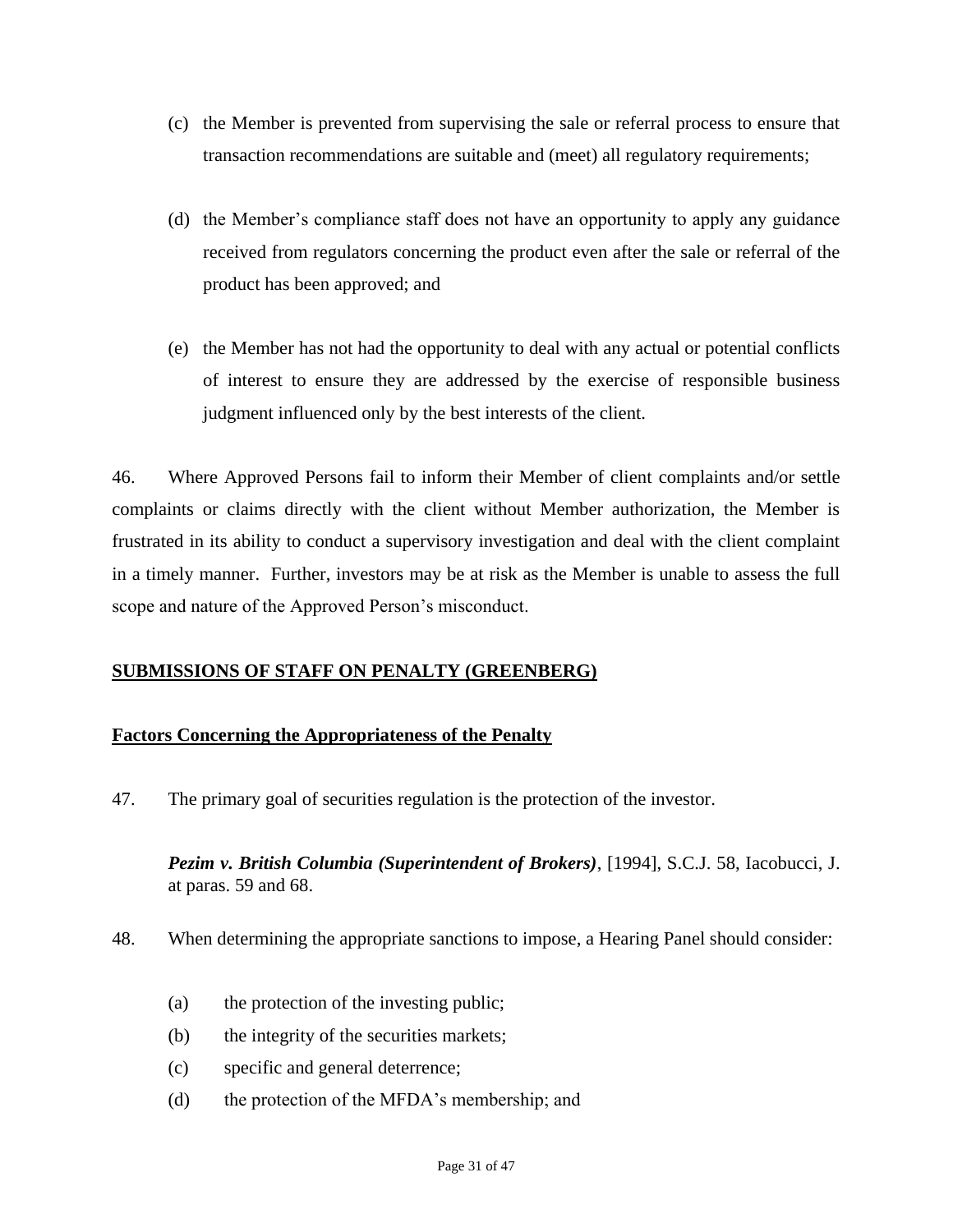(e) the protection of the integrity of the MFDA's enforcement processes.

*Arnold Tonnies,* Prairie Regional Council decision dated June 27, 2005, MFDA File No. 200503 at p. 22.

49. Factors that Hearing Panels frequently consider when determining whether a penalty is appropriate include the following:

- (a) The seriousness of the allegations proved against the Respondent;
- (b) The Respondent's past conduct, including prior sanctions;
- (c) The Respondent's experience and level of activity in the capital markets;
- (d) Whether the Respondent recognizes the seriousness of the improper activity;
- (e) The harm suffered by investors as a result of the Respondent's activities;
- (f) The benefits received by the Respondent as a result of the improper activity;
- (g) The risk to investors and the capital markets in the jurisdiction, were the Respondent to continue to operate in capital markets in the jurisdiction;
- (h) The damage caused to the integrity of the capital markets in the jurisdiction by the Respondent's improper activities;
- (i) The need to deter not only those involved in the case being considered, but also any others who participate in the capital markets, from engaging in similar improper activity;
- (j) The need to alert others to the consequences of inappropriate activities to those who are permitted to participate in the capital markets; and
- (k) Previous decisions made in similar circumstances.

# *Tonnies, Supra* at p. 23

50. Sanctions are intended to be preventive, protective and prospective in nature. One of the objectives of securities regulation is to prevent harm to investors and capital markets. It is therefore appropriate for a Hearing Panel to impose sanctions on the basis of past conduct that will protect the public interest and prevent future conduct detrimental to the integrity of the capital markets by "removing from the capital markets - wholly or partially, permanently or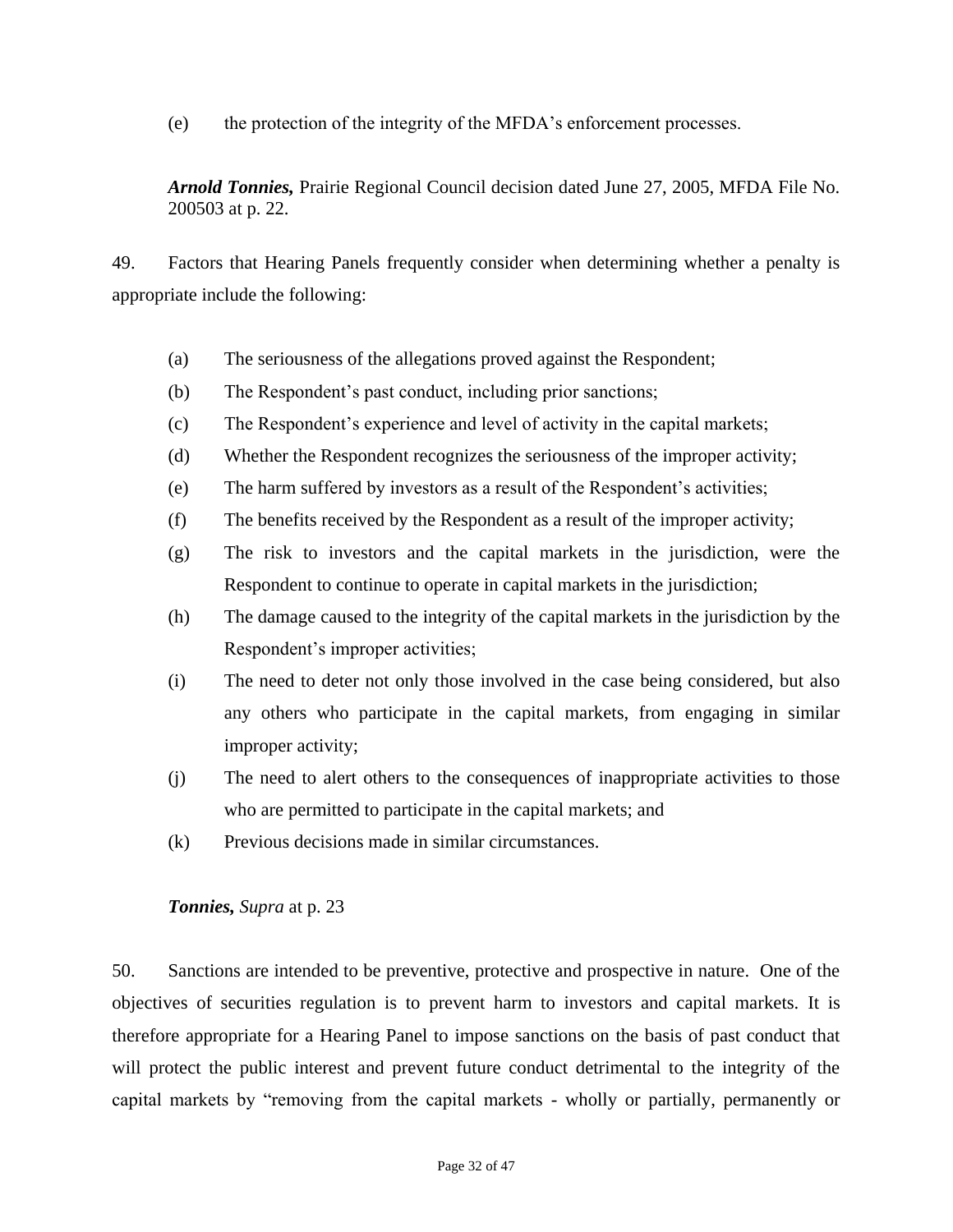temporarily as the circumstances may warrant - those whose conduct in the past leads us to conclude that their conduct in the future may well be detrimental to the integrity of those capital markets".

# *Tonnies, supra* at pp. 21-22.

51. The effect of general deterrence should thereby advance the goal of protecting investors. Thus, the penalty levied should be sufficient so as to affirm public confidence in the regulatory system and ensure that the misconduct is not repeated by others in the industry. As the Supreme Court of Canada stated in *Re: Cartaway Resources Corp.* [2004] 1 S.C.R. 672 at para. 61:

A penalty that is meant to deter generally is a penalty that is designed to keep an occurrence from happening; it discourages similar wrongdoing in others. In a word, a general deterrent is preventative. It is therefore reasonable to consider general deterrence as a factor, albeit not the only one, in imposing a sanction…The respective importance of general deterrence as a factor will vary according to the breach of the Act and the circumstances of the person charged…

52. An additional source that may be taken into account when determining the appropriate penalties are the MFDA Penalty Guidelines. The Penalty Guidelines are intended to assist Hearing Panels, MFDA Staff and Respondents in considering the appropriate penalties in MFDA disciplinary proceedings. As stated in the introduction to the Penalty Guidelines under the hearing "Purpose Of The MFDA Penalty Guidelines":

# *Range Is Guideline Only*

The penalty types and ranges stated in the Guidelines are not mandatory. The Guidelines suggest the types and ranges of penalties that would be appropriate for particular case types. The Guidelines are intended to provide a basis upon which discretion can be exercised consistently and fairly in like circumstances but are not binding on a Hearing Panel.

53. The MFDA Penalty Guidelines set out "Specific Factors To Consider" and "Penalty Types & Ranges" for the various allegations in this case being Outside Business Activity and Complaint Handling. The Specific Factors are discussed below in relation to the present case. The Guideline Penalties include minimum fines of \$10,000 (Outside Business Activity) and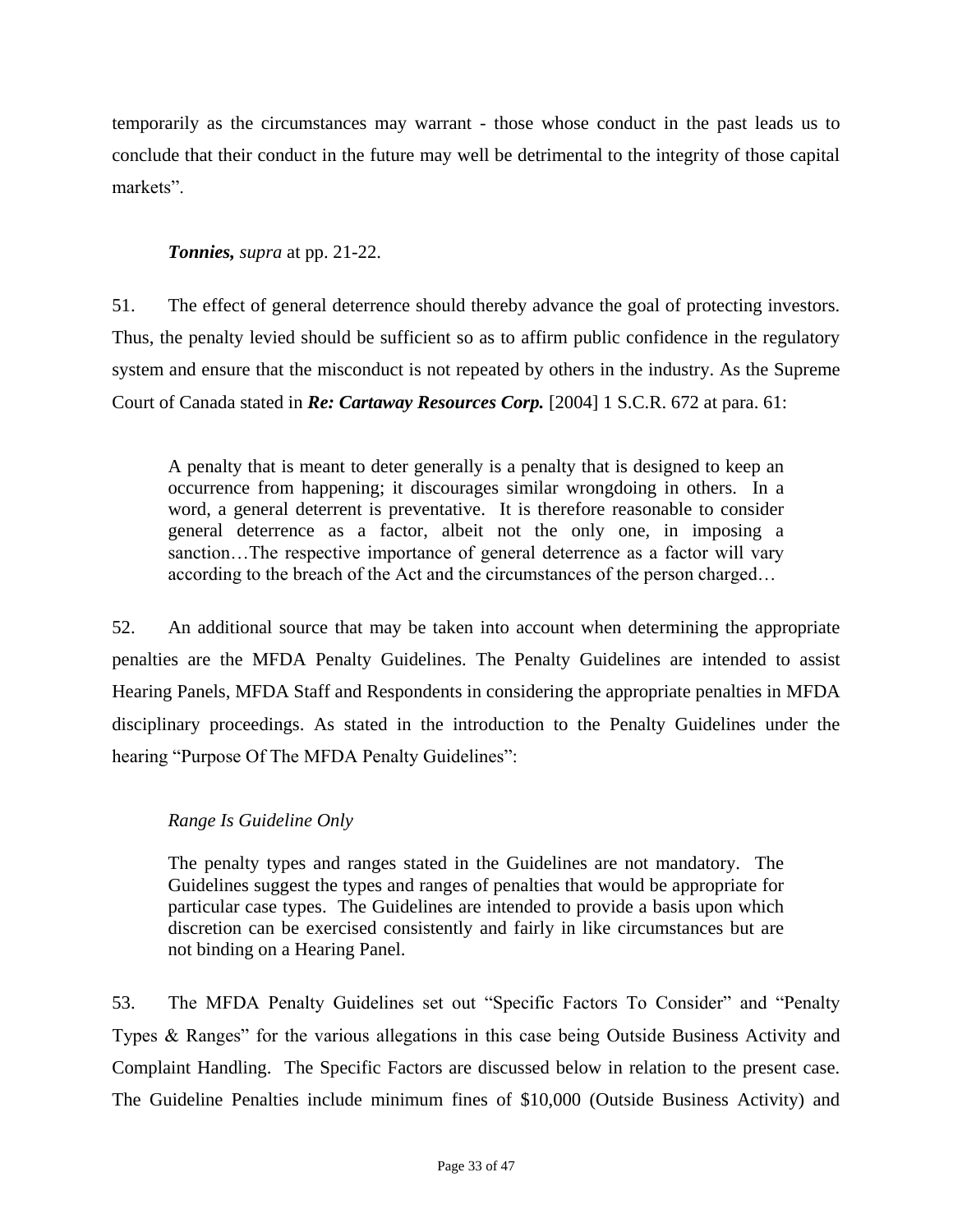\$5,000 (Complaint Handling), to suspensions to "permanent prohibition in egregious cases (e.g. undisclosed activity resulting in client loss).

54. The MFDA Penalty Guidelines recommend the following penalties and considerations for Standard of Conduct:

|    | <b>SPECIFIC FACTORS TO CONSIDER</b>                                                                                 |           | <b>PENALTY TYPES &amp; RANGES</b>                                                                                                                    |
|----|---------------------------------------------------------------------------------------------------------------------|-----------|------------------------------------------------------------------------------------------------------------------------------------------------------|
|    | Nature of the circumstances and conduct.                                                                            | $\bullet$ | Fine: Minimum of \$5,000                                                                                                                             |
|    | 2. Number of individuals affected.                                                                                  | $\bullet$ | Write or rewrite an appropriate industry<br>course (e.g. IFIC Officers', Partners' and<br>Directors' Course or Canadian Investment<br>Funds Course). |
| 3. | Whether the conduct is likely to bring the<br>individual, the Member or the mutual fund<br>industry into disrepute. | ٠         | Suspension.                                                                                                                                          |
|    |                                                                                                                     | ٠         | Permanent prohibition in egregious cases.                                                                                                            |

#### *Considerations in the Present Case*

55. It is submitted that the penalties sought by MFDA Staff in the present case are appropriate for the following reasons:

#### (i) Seriousness of the misconduct

56. Conducting securities related business or outside business activity without the approval or knowledge of the Member is serious misconduct. The Member loses its ability to supervise the transactions and to assess the suitability of the transactions for the investors. The misconduct can have dire consequences for the investors involved as the off-book investments may not be suitable for the investors or even legitimate investments. The misconduct may bring the Member or the mutual fund industry into disrepute. (In the Statement of Claim regarding the Arcus Developments Inc. it is alleged that the investment was not suitable for the client.)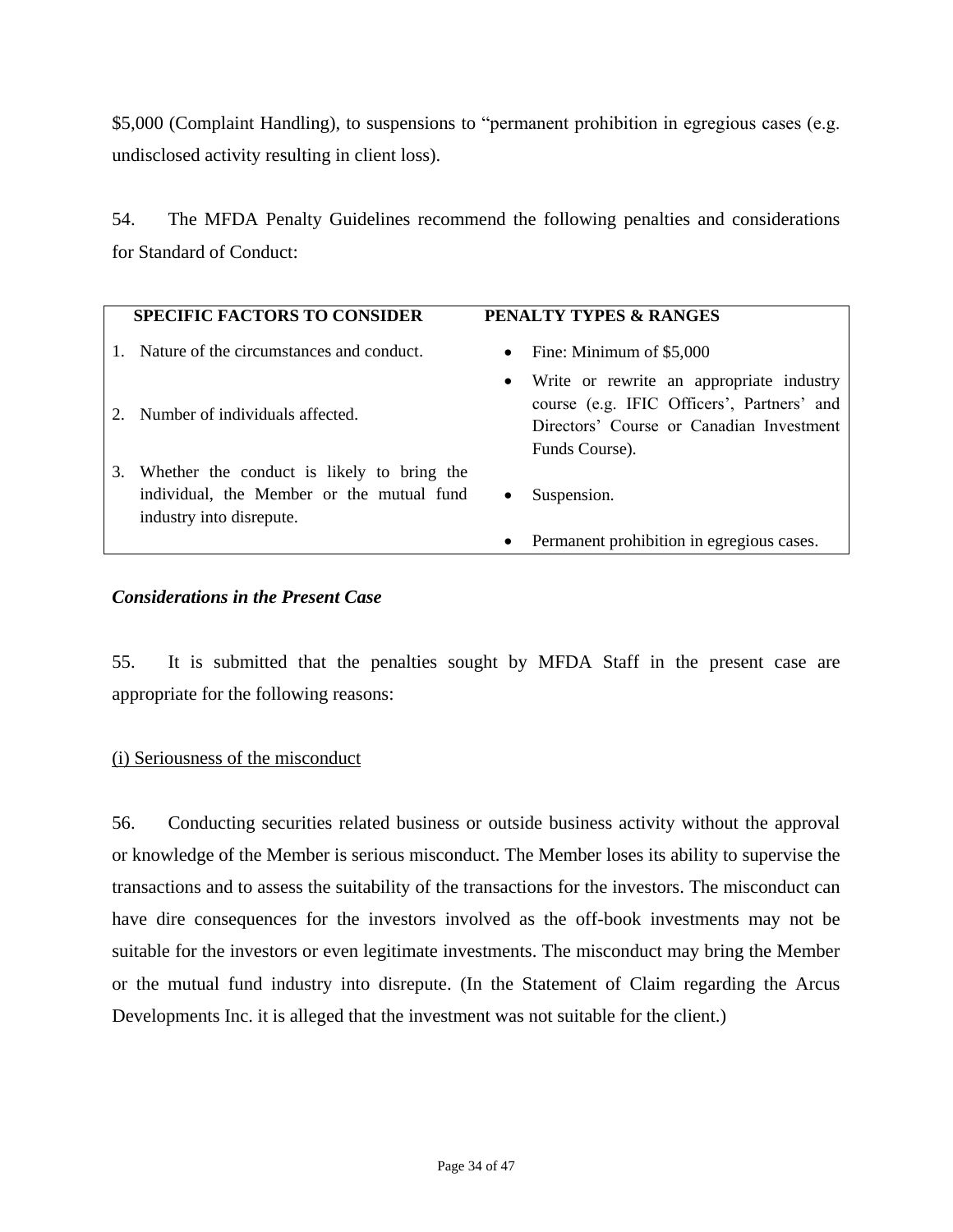57. The outside business activity occurred over a period of 3.5 years involving approximately 40 individuals that purchased approximately \$13.45 million of investment products. The misconduct was repeated and intentional. The misconduct was egregious.

58. The Respondent also took measures to conceal the activity from the Member by having his spouse as the signatory of referral agreements entered into on his behalf.

59. The requirement that Approved Persons inform their Member of client complaints ensures that the Member is able to fulfill their duty to engage in an adequate and reasonable assessment of all complaints. When an Approved Person fails to inform their Member, the Member's ability to assess the complaint as well as their ability to determine if there are further issues with the Approved Person is subverted. (The Member did not learn of the initial complaint regarding Arcus Developments Inc. until one year after the complaint when the Statement of Claim was issued.)

### (ii) Investor harm

60. It is alleged by client NH in the Statement of Claim that NH's investment of \$500,000 in Arcus Developments Inc. facilitated by the Respondent is now worthless.

61. The Respondent has stated that there have been no "significant losses" as a result of the outside business activity however the Respondent has not provided any evidence in support of this. It is very difficult for the MFDA to determine the extent of client losses as there were no other client complaints or evidence of losses, other than the claim regarding Arcus.

#### (iii) The Respondent's recognition of the seriousness of his misconduct

62. The Respondent has cooperated with Staff's investigation as well as the Member's investigation into the matter (although he, perhaps understandably, did not attend the hearing). In addition he has admitted to the material facts and misconduct as alleged in the Notice of Hearing.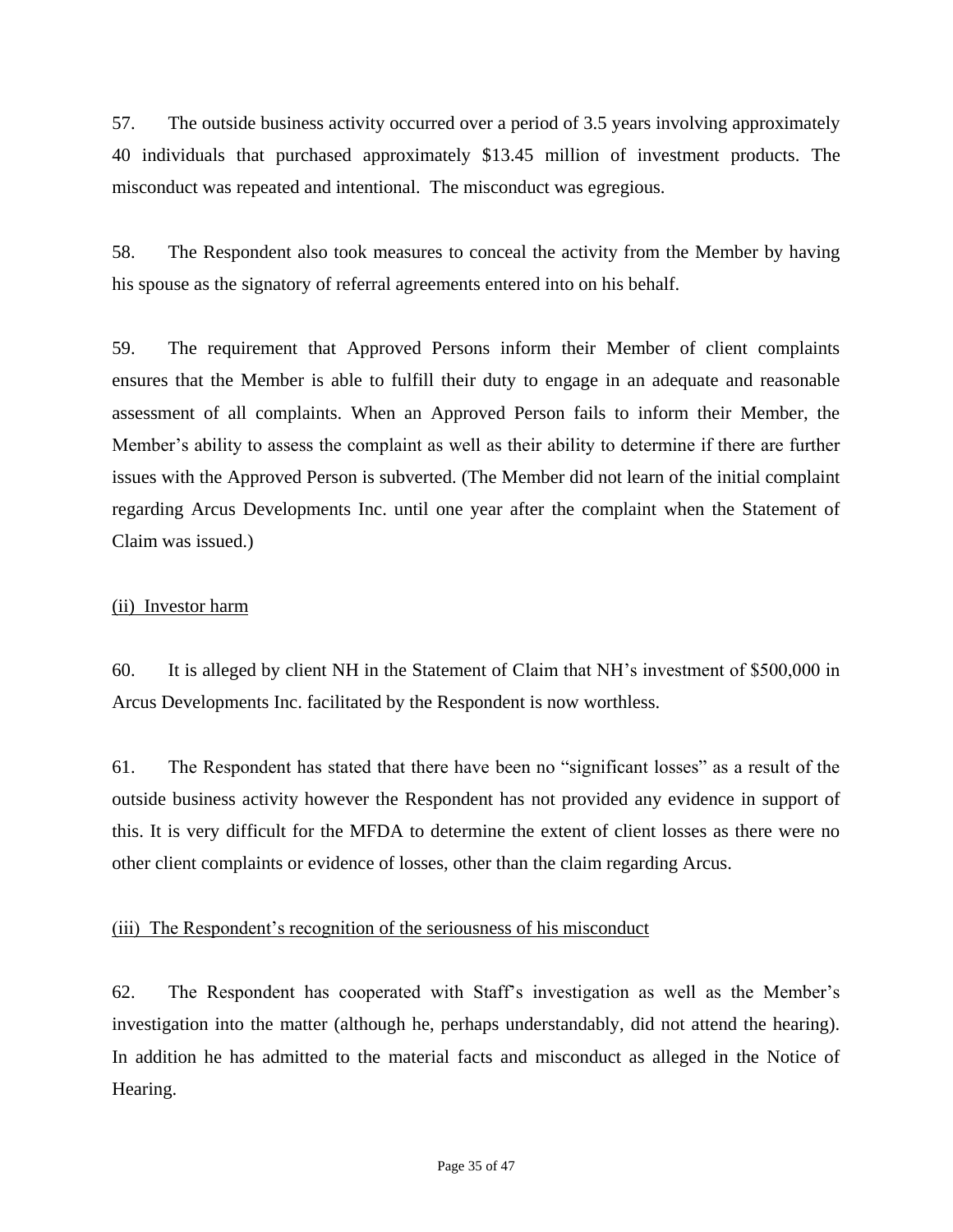#### iv Benefits received by the Respondent

63. In total, the Respondent received sales commission, referral fees or other compensation, either paid to him directly or indirectly to FDI, Dootkey or his spouse, in the amount of approximately \$1.06 million in relation to these sales and referrals.

#### (v) Whether the Respondent was aware of the prohibited nature of the activity

64. Respondent was aware that the products were not approved by the Member and were not permitted to be sold to the clients. This was not merely a technical failure to comply with the PIP's policies and procedures but an intentional disregard of them.

# (vi) The Respondent's past conduct and level of activity in the capital markets

65. Although the Respondent has no past disciplinary history with the MFDA, this factor should be given very little weight in light of the serious nature of the misconduct in this matter.

# (vii) Previous decisions made in similar circumstances

66. Generally, in matters involving outside business activity, Hearing Panels have imposed penalties which include a permanent prohibition and fines.

67. The penalties proposed by Staff are consistent with previous decisions made in similar circumstances.

68. In *Re: Meiz Mohammed Majdoub*, Central Regional Council decision dated November 12, 2010, MFDA File No. 201010, the Respondent facilitated the sale of about \$840,000 in offbook investments in an entity used to raise capital for proposed business enterprises. The Respondent received about \$120,000 in commissions and thereby also engaged in a dual occupation not disclosed to the Member. 19 individuals, including family members and friends,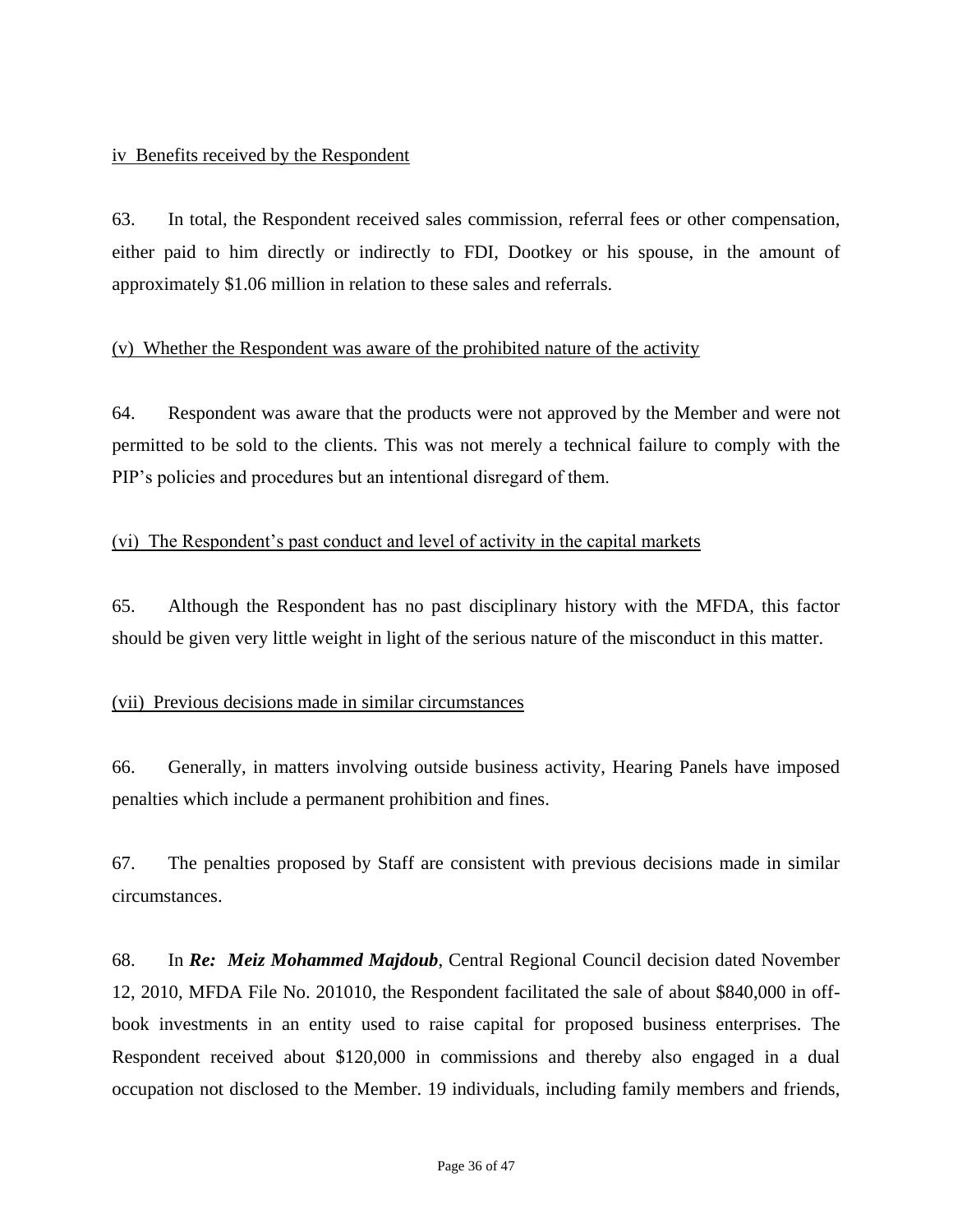lost all, or most of, the money they had invested. Following an uncontested hearing, the Panel imposed a permanent prohibition; a fine of \$120,000; and costs of \$10,000.

69. In *Re: Wijaysri Sivasubramanian*, Central Regional Council decision dated May 4, 2011, MFDA File No. 201002, over a period of approximately six years, the Respondent solicited and accepted investments by eight clients and two individuals in the amount of about \$750,000 in companies he owned and operated. Substantially all of the principal and interest pursuant to the terms of the investment (in most cases a promissory note) remained outstanding at the time of the hearing. The Respondent was also found to have engaged in a dual occupation in regards to this activity. The Respondent was also in a conflict of interest with respect to this activity and failed to provide answers to his undertakings. Following an uncontested hearing, the Panel imposed a permanent prohibition from conducting securities related business in any capacity while in the employ of or associated with any MFDA Member; a global fine of \$1 million; and \$25,000 in costs.

70. In *Re: Tadeusz ("Ted") Bytnar*, Prairie Regional Council decision dated April 6, 2011, MFDA File No. 201015, the Respondent engaged in securities related business that was not carried on for the account of the Member and through the facilities of the Member, interfered with the Member's ability to conduct a reasonable supervisory investigation and failed to cooperate with the MFDA. The Respondent was found to have sold, referred or facilitated the sale of an investment product to 4 individuals, 2 of whom were clients of the Member. The Hearing Panel ordered the following penalties: (1) permanent prohibition from conducting securities related business in any capacity while in the employ of or associated with any MFDA Member; (2) \$90,000 fine for engaging in securities related business outside the Member/undisclosed dual occupation; (3) \$10,000 fine for interfering with the Member's ability to conduct a reasonable supervisory investigation; (4) \$50,000 fine for failing to cooperate with an MFDA investigation; and (5) \$7,500 in costs.

#### *Summary on Penalty*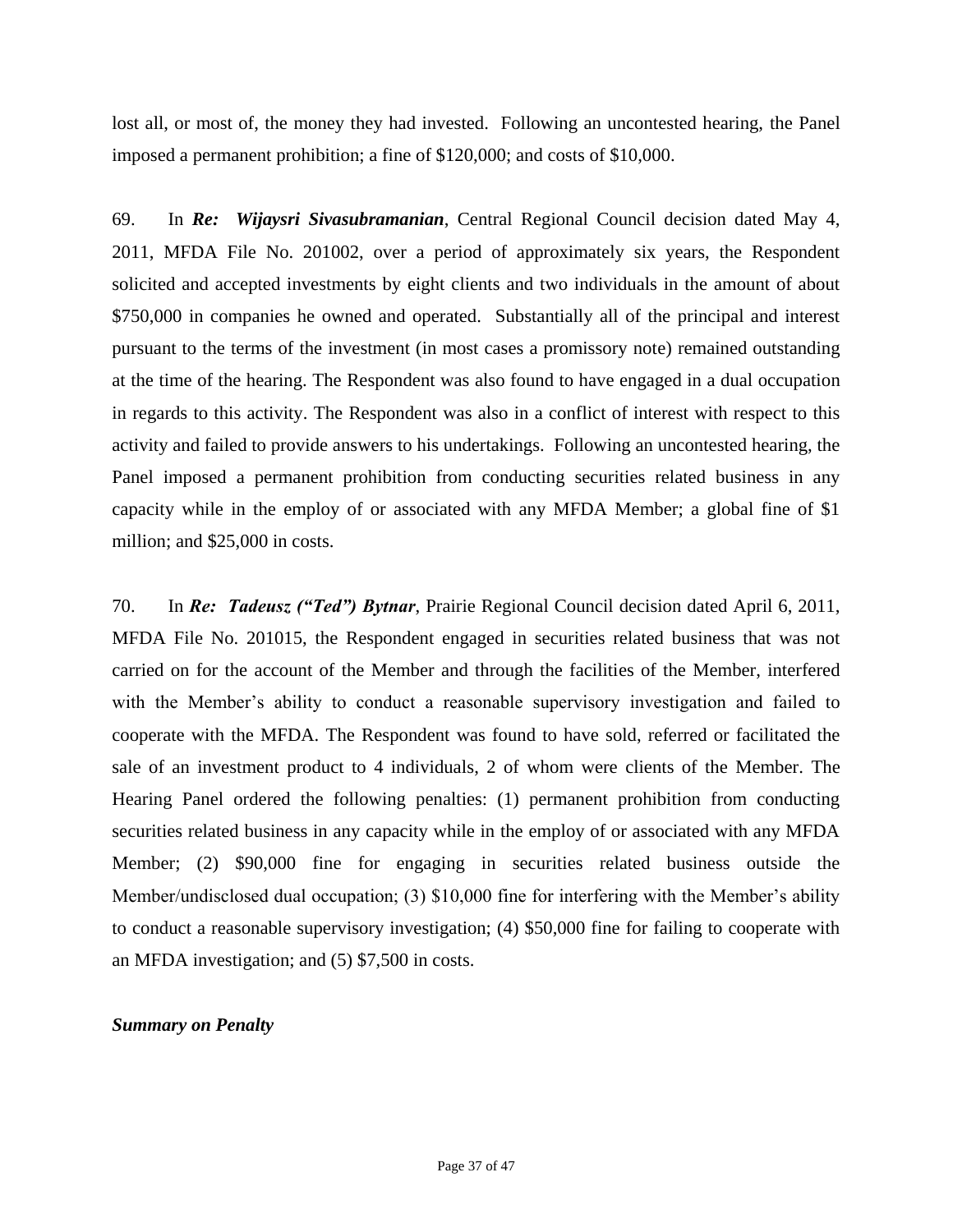71. The proposed penalties reflect the seriousness of the Respondent's misconduct and are in keeping with the purpose of the MFDA to enhance investor protection and strengthen public confidence in the Canadian mutual fund industry by ensuring high standards of conduct by its Members and Approved Persons.

72. A permanent prohibition of the Respondent from conducting securities related business will prevent future misconduct by the Respondent, although it is recognized by the MFDA that in the Respondent's circumstances (age, absence from Canada and no longer involved in the industry) it will have little effect on him. However, the proposed sanctions will deter others from engaging in similar misconduct, improve overall compliance by mutual fund industry participants, and foster public confidence in the securities industry.

73. Having regard to all of the foregoing considerations, it is submitted that the proposed penalties are reasonable and proportionate having regard to the conduct of the Respondents and the circumstances of this case.

#### *Costs*

74. Staff also request that an order for costs be made against the Respondent Greenberg. The amount requested will permit the MFDA to recover from the Respondent a portion of the costs attributable to conducting the investigation and this hearing, such that these costs do not have to be borne by the MFDA or subsidized by those Members and Approved Persons of the MFDA who do not engage in this type of activity.

# **6B. SUBMISSIONS OF STAFF REGARDING MS. POWELL**

# **SUBMISSIONS OF STAFF ON THE ALLEGATIONS (POWELL)**

75. A branch manager has a duty pursuant to Rule 2.5.3(b) and Policy 2 to ensure that activities of the Member at a branch or sub-branch are compliant with MFDA By-laws, Rules and Policies and with applicable securities legislation. This duty includes ensuring that all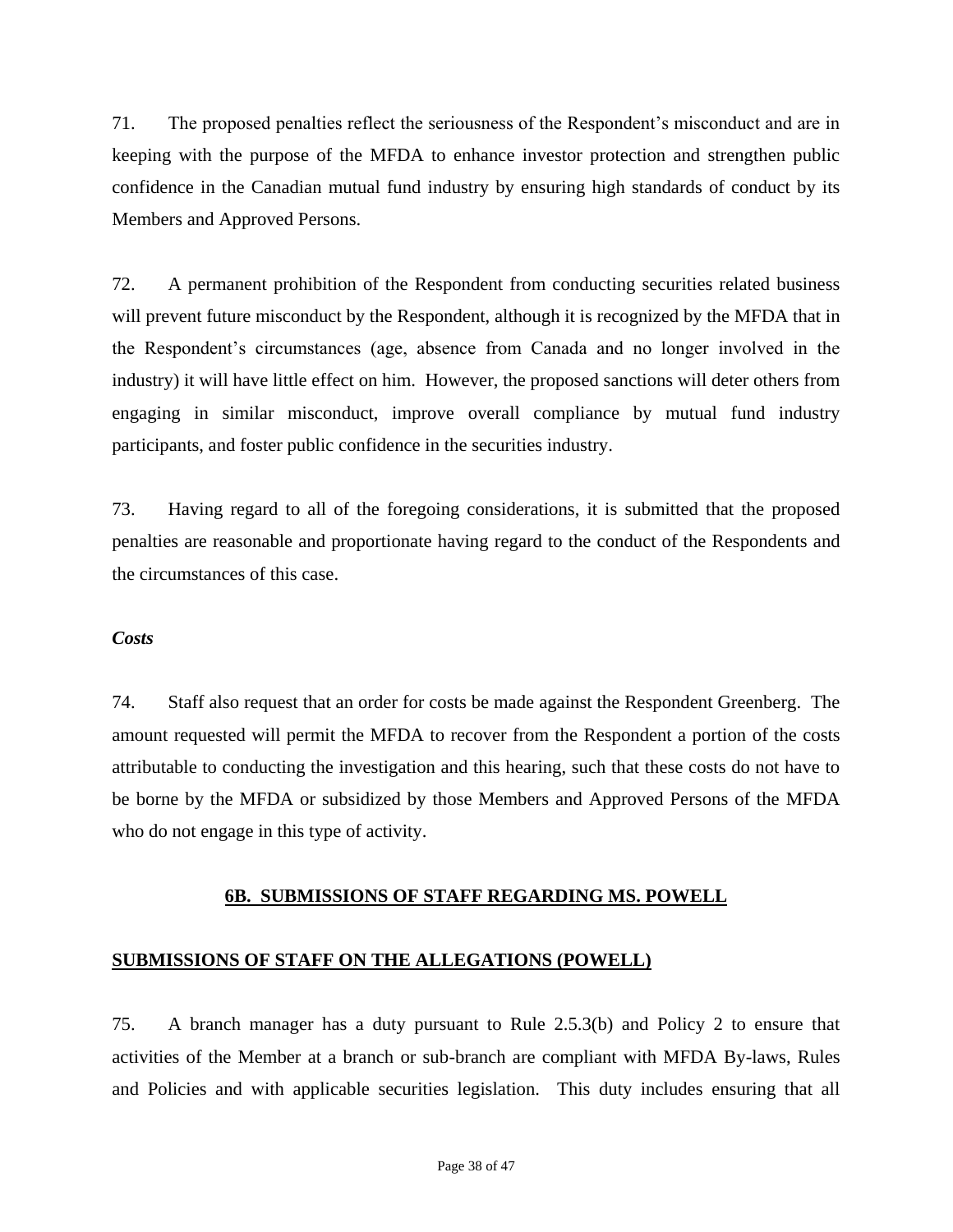securities related business in conducted through the accounts and facilities of the Member and all outside business activities carried on at the branch have been approved.

76. Approved Persons are obligated to deal fairly, honestly and in good faith with clients and observe high standards of ethics and conduct in the transaction of business in accordance with MFDA Rule 2.1.1. The rule encompasses the most fundamental obligations of all registrants in the securities industry and is designed to protect the public interest.

77. As a branch manager, Powell's position required her to play an important compliance role on the front line of investor protection. A branch manager who fails to ensure compliance of Approved Persons under his or her supervision, where they knew or ought to have known the Approved Person was in breach of the Rules, is in breach of Rule 2.5.3(b) and MFDA Policy 2.

78. Generally, a branch manager's responsibilities include, among other things, the training and supervision of branch employees to ensure that they understand what practices are and are not acceptable. The heightened responsibility of a Branch Manager is indicated in MFDA Rule 1.2.2, which sets out the experience, education and proficiency requirements to be registered as a branch manager.

# **SUBMISSIONS OF STAFF ON PENALTY (POWELL)**

# **Factors Concerning the Appropriateness of the Penalty**

79. Factors that Hearing Panels frequently consider when determining whether a penalty is appropriate include many of the factors set out at para. 49 above. Those factors are enumerated and discussed in *Robert Roy Parkinson*, Ontario Regional Council decision dated April 29, 2005, MFDA File No. 200501 at p. 22.

80. An additional source of factors to be taken into account when determining the appropriate penalties to be imposed in disciplinary proceedings is the MFDA Penalty Guidelines described in paras. 52-54 above. The MFDA Penalty Guidelines state the following for supervision: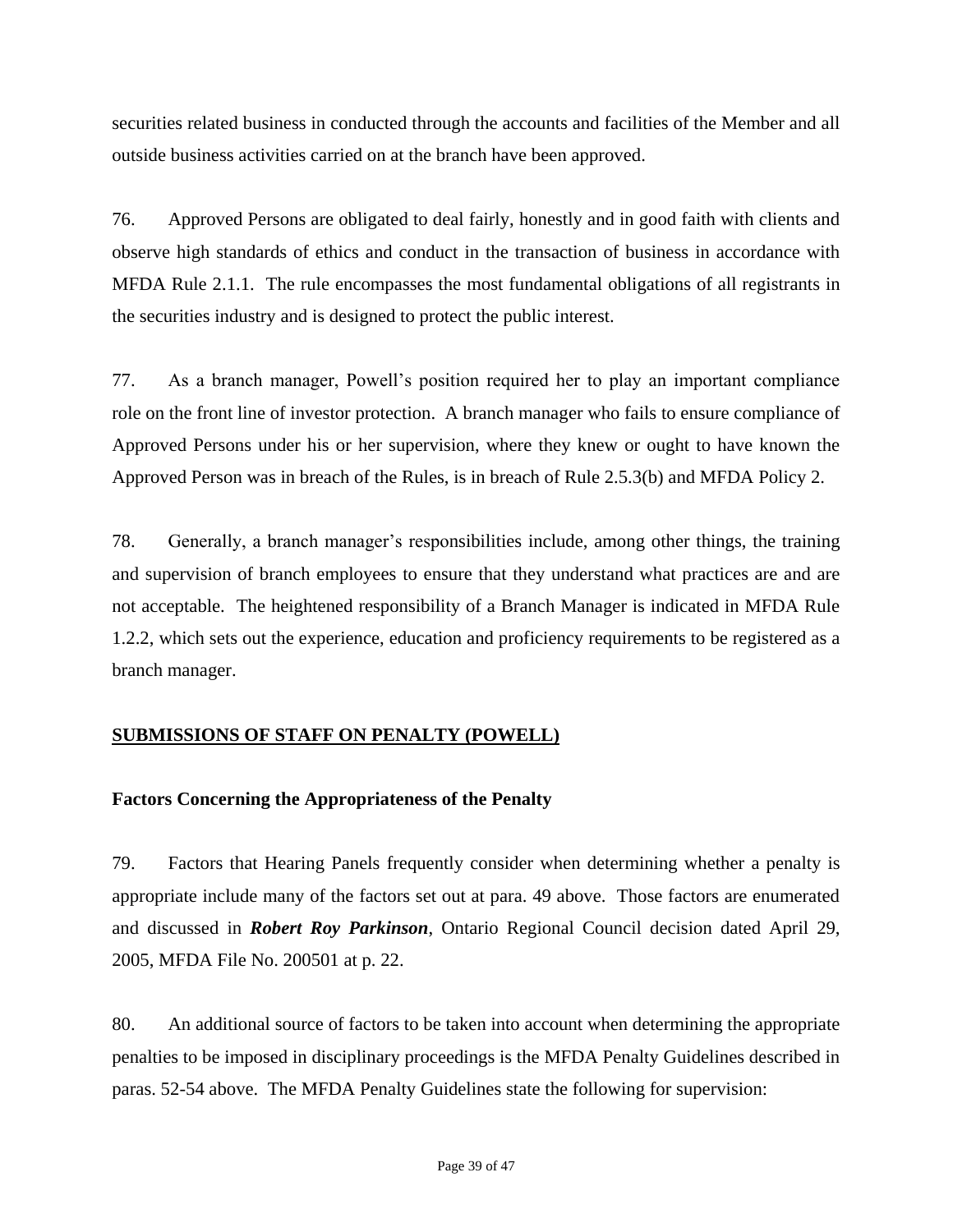|    | 1. Extent of inadequacy in the procedures for<br>supervision or the actual supervision of Approved Person:<br>$employee(s)$ .                                         |                                                                                                                                                                                |
|----|-----------------------------------------------------------------------------------------------------------------------------------------------------------------------|--------------------------------------------------------------------------------------------------------------------------------------------------------------------------------|
| 3. | 2. Extent of employee(s) misconduct.<br>the Member is liable as a result of the                                                                                       | • Fine: Minimum of $$10,000$<br>Amount of losses or compensation for which • Write or rewrite an appropriate industry course<br>(e.g. IFIC Officers', Partners' and Directors' |
|    | employee(s) misconduct.<br>4. "Red flag" warnings that should have been<br>caught by a proper system of supervision or • Conditions on Approved Person.<br>follow-up. | Course).                                                                                                                                                                       |
|    | 5. Corrective measures taken since discovery of<br>problem.                                                                                                           | Suspension.                                                                                                                                                                    |
| 6. | Intentional or reckless disregard<br>for<br>requirements or whether due to carelessness or • Permanent prohibition in egregious cases<br>inadvertence.                |                                                                                                                                                                                |

#### **Considerations in the Present Case**

81. It is submitted that the penalties sought by MFDA Staff are appropriate for the following reasons:

#### (i) Nature of the Misconduct

82. At all material times, Powell was the designated branch manager of PIP responsible for supervising trading activity at the branch (Greenberg was the sole mutual fund salesperson at the branch) and ensuring that any business conduct on behalf of PIP was in compliance with PIP's policies and procedures, MFDA By-laws, Rules and Policies and applicable securities legislation.

83. Powell was aware that Greenberg was involved in facilitating approximately \$13.45 million of investment products to over 40 clients of PIP outside the accounts and facilities of PIP.

84. Powell processed most of the documents relating to the outside business activity, was responsible for sending the documents to the issuers or companies selling the investments, and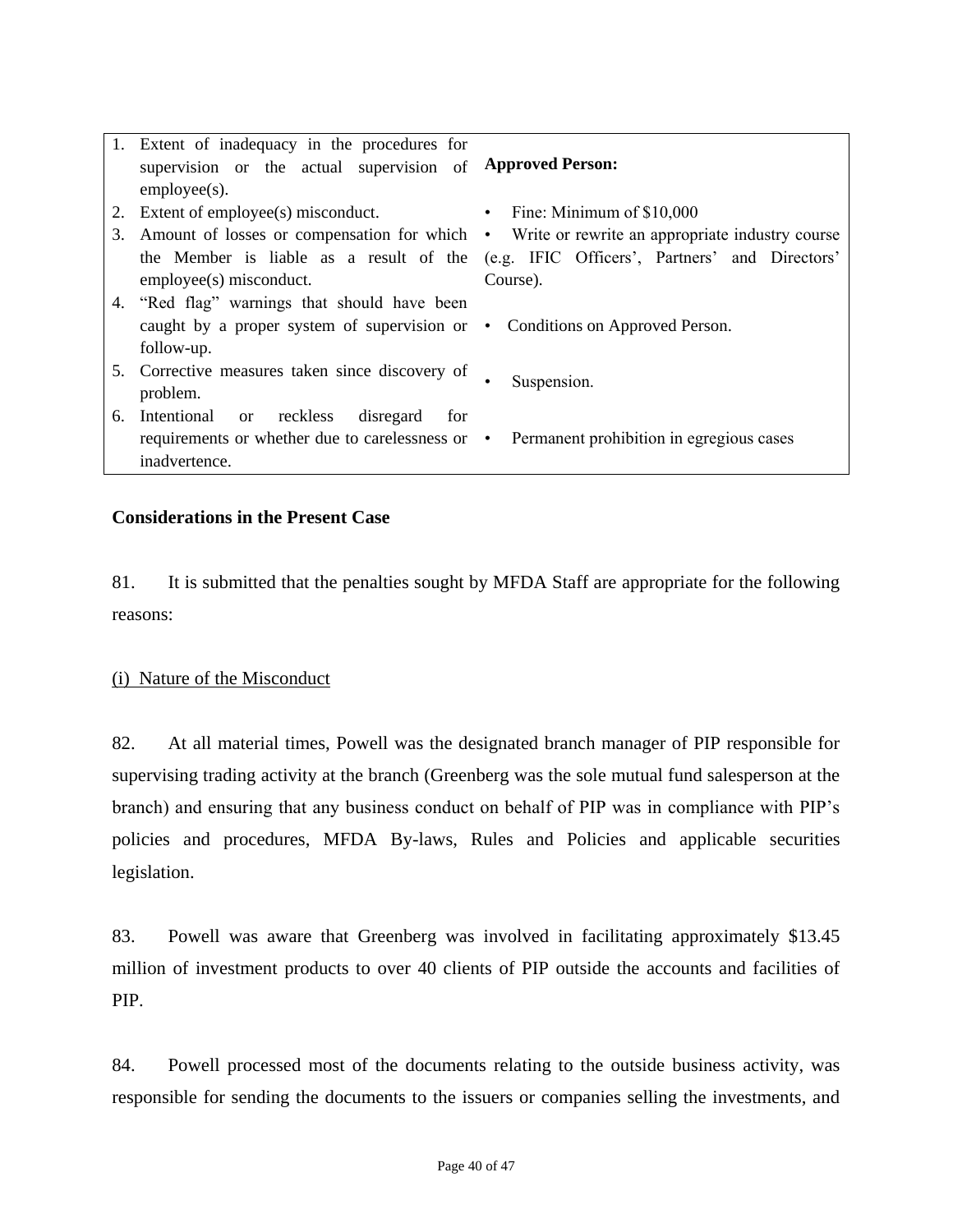verified with the issuers or companies whether the commissions, fees or other compensation to which Greenberg was entitled had been paid.

85. The outside business activity which Powell failed to properly supervise occurred over a period of approximately 3.5 years. Powell's misconduct was intentional and was not on account of carelessness or inadvertence.

# (ii) The Respondent's Past Conduct and Sanctions

86. Powell has not been the subject of any previous MFDA disciplinary proceedings.

#### (iii) The Respondent's Experience in the Capital Markets

87. Powell has been registered as a dealing representative in the category of mutual fund dealer and was designated as a branch manager IPC Investment Corporation ("IPC") since August 2004. As a branch manager, Powell's position required her to play an important role in ensuring compliance of the branch.

88. Greenberg and Powell have worked together since around 1993. At all material times, Greenberg employed Powell, initially as his administrative assistant and subsequently when she was the designated branch manager for the branch office from which Greenberg carried on business. While acting as the designated branch manager, Powell continued to provide administrative and other support services to Greenberg's clients and to act as a client contact person for the clients.

89. Powell's position as a branch manager was far from the typical case and consideration should be made to the inherent conflict that would exist for Powell in exercising her role as the branch manager supervising Greenberg who was also her employer.

#### (iv) The Respondent's Recognition of the Seriousness of her Misconduct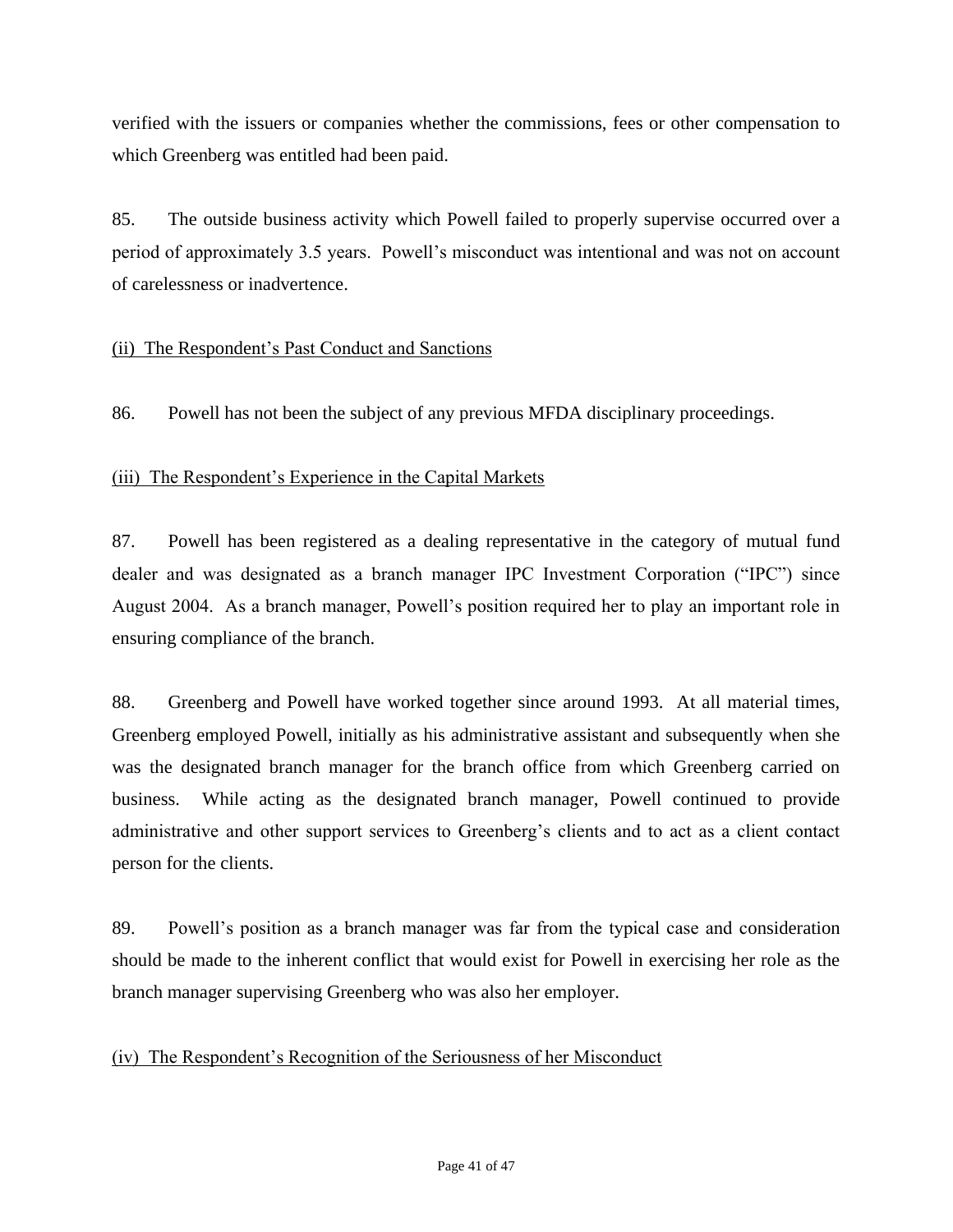- 90. Powell has cooperated with both the Member and Staff's investigation.
- 91. Powell is not currently registered in the securities industry in any capacity.

### (v) Client Harm

92. It is alleged by client NH in the Statement of Claim that NH's investment of \$500,000 in Arcus Developments Inc. facilitated by Greenberg is now worthless.

#### (vi) Benefits received by the Respondent

93. There is no evidence that Powell received any commissions related to the outside business activity. Often branch managers receive an override; there was none here. Her motivation of "blind eye" was not for more money but to keep her job.

#### (vii) Previous Decisions in Similar Circumstances

94. The penalties proposed are consistent with previous decisions made in similar circumstances.

95. In *Re: Leo Alexander O'Brien and David Baxter Snow*, Atlantic Regional Council decision dated November 25, 2008, MFDA File No. 200809, the branch manager (Snow) failed fulfill his supervisory obligations when he failed to make reasonable inquiries of O'Brien to question the excessive number of switches that were made in client accounts and the substantial switch fees charged to the clients during a short period of time*.* The Panel imposed a prohibition from acting in a compliance or supervisory capacity with a Member for a period of 3 years; reeducation prior to becoming registered in any compliance or supervisory position; a fine of \$10,000; and costs of \$5,000.

96. In determining the appropriate penalty (permanent ban, penalty of \$5,000 and costs of \$5,000) in *Re Elizabeth Anne VandenBoomen*, Central Regional Council decision dated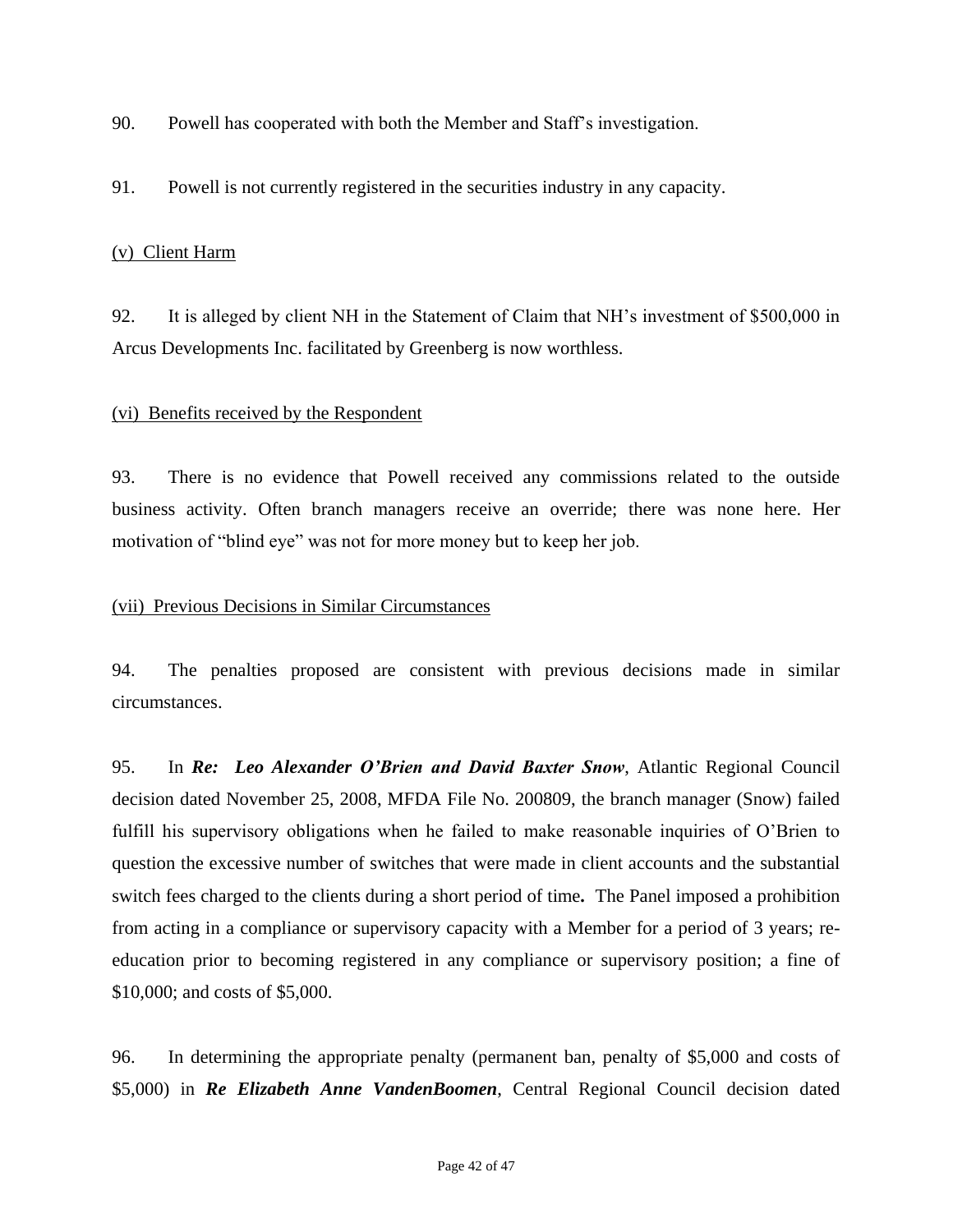October 30, 2013, MFDA File No. 201306, the Panel considered that the Respondent had worked essentially as the administrative assistant and was not the central figure in the misconduct.

#### (viii) Specific and General Deterrence

97. These are significant penalties which will deter future misconduct by Powell as she will be permanently prohibited from the industry, deter others from engaging in similar misconduct, and improve overall compliance by mutual fund industry participants.

#### (ix) The Protection of the Investing Public

98. The proposed penalties are in keeping with the purpose of the MFDA to enhance investor protection and strengthen public confidence in the Canadian mutual fund industry by ensuring high standards of conduct by its Members and Approved Persons.

99. The costs of \$5,000 to be paid by Powell to the MFDA will contribute to partially offsetting the considerable resources called upon to conduct the investigation and prosecution of this matter.

# **7. REASONS FOR DECISION**

100. We confirm our decisions declared at the conclusion of the hearing that we are satisfied the allegations of misconduct against both Defendants have been proven and accept that the penalties proposed by the MFDA are reasonable and appropriate.

101. We accept and adopt the submissions made by Enforcement Counsel for the MFDA (paras. 38-99), including the factors which a Hearing Panel should consider in exercising its discretion to impose penalties.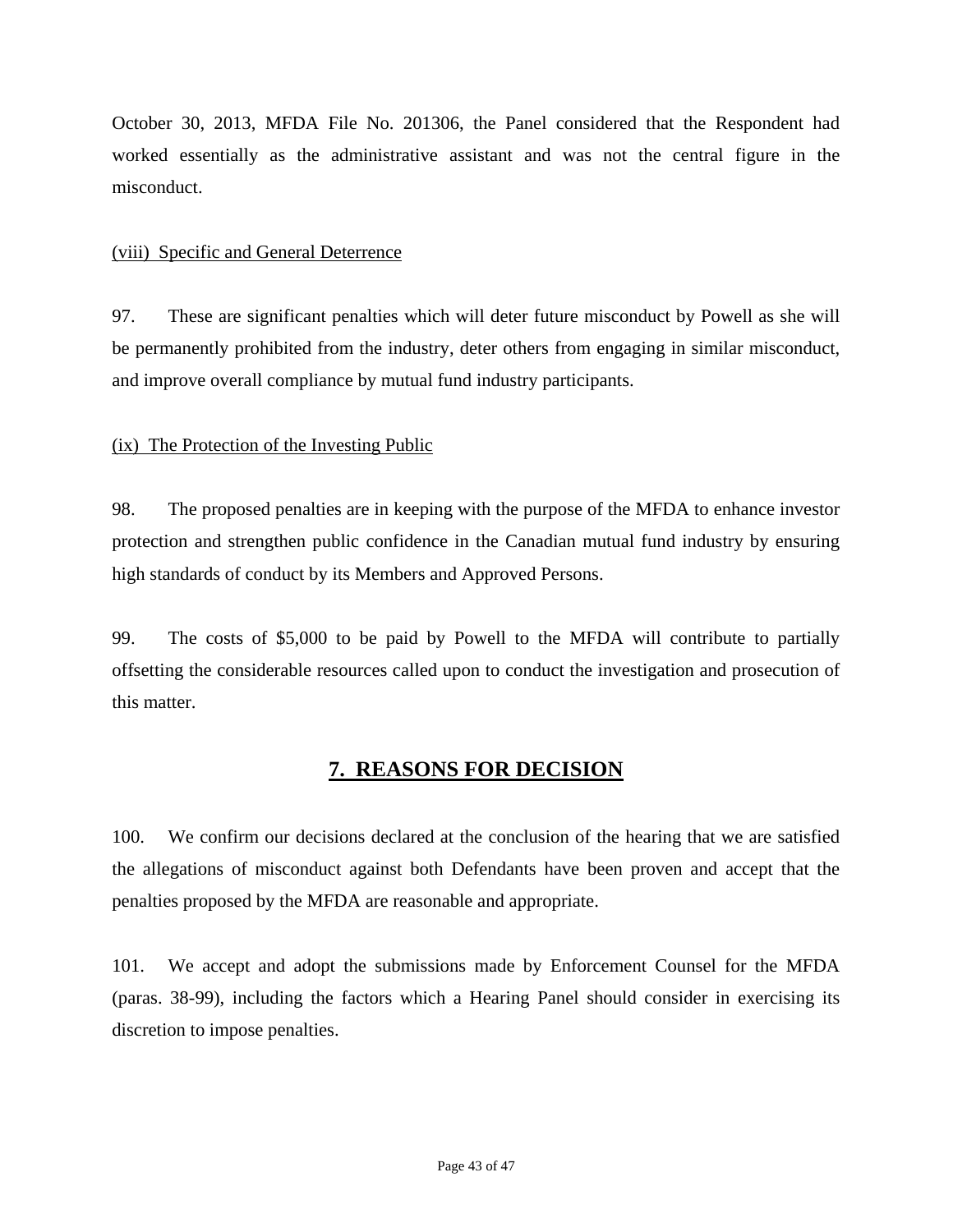102. We recognize that there are mitigating factors in favour of the Respondents including that both had discipline-free records and they cooperated with the MFDA (up to the point of not appearing at the final hearings).

103. Decisions of Hearing Panels, in circumstances similar to those in the present case, support the penalties proposed, and the cost sought by the MFDA. We take into account the protection of the investing public, the integrity of the securities markets, specific and general deterrence, the protection of the MFDA's membership and the protection of the integrity of the MFDA's enforcement processes.

#### **7A. REASONS REGARDING MR. GREENBERG**

104. There is no doubt that the allegations of misconduct against Mr. Greenberg have been proven. He has admitted the wrongdoing in his Reply (and was seeking only to persuade the MFDA that any penalties assessed against him would have no practical effect). We recognize that the penalties will not have a specific deterrence effect as regards Mr. Greenberg at his age, long removed from the securities industry and living in Italy. However, general deterrence of other Approved Persons is a major factor to be taken into consideration in assessing penalties.

105. It is not possible, on the information available, to determine the extent of losses suffered by clients other than the probable loss of \$500,000 by client NH Ltd. on the Arcus Developments Inc. investment. What is significant is the irresponsible manner in which Mr. Greenberg carried on making investments and referrals for clients in "off book", unapproved securities or other investments, which deprived clients and the Member of the protection provided by the Member being able to supervise the investments and be responsible for the suitability of the investments for the clients. These are serious offences and breach the most fundamental of the rules governing conduct of Approved Persons. Such misconduct can bring the mutual fund industry into disrepute.

106. Mr. Greenberg benefited greatly in commissions received from the unapproved transactions and the magnitude of that benefit should be reflected in the fine imposed. The fine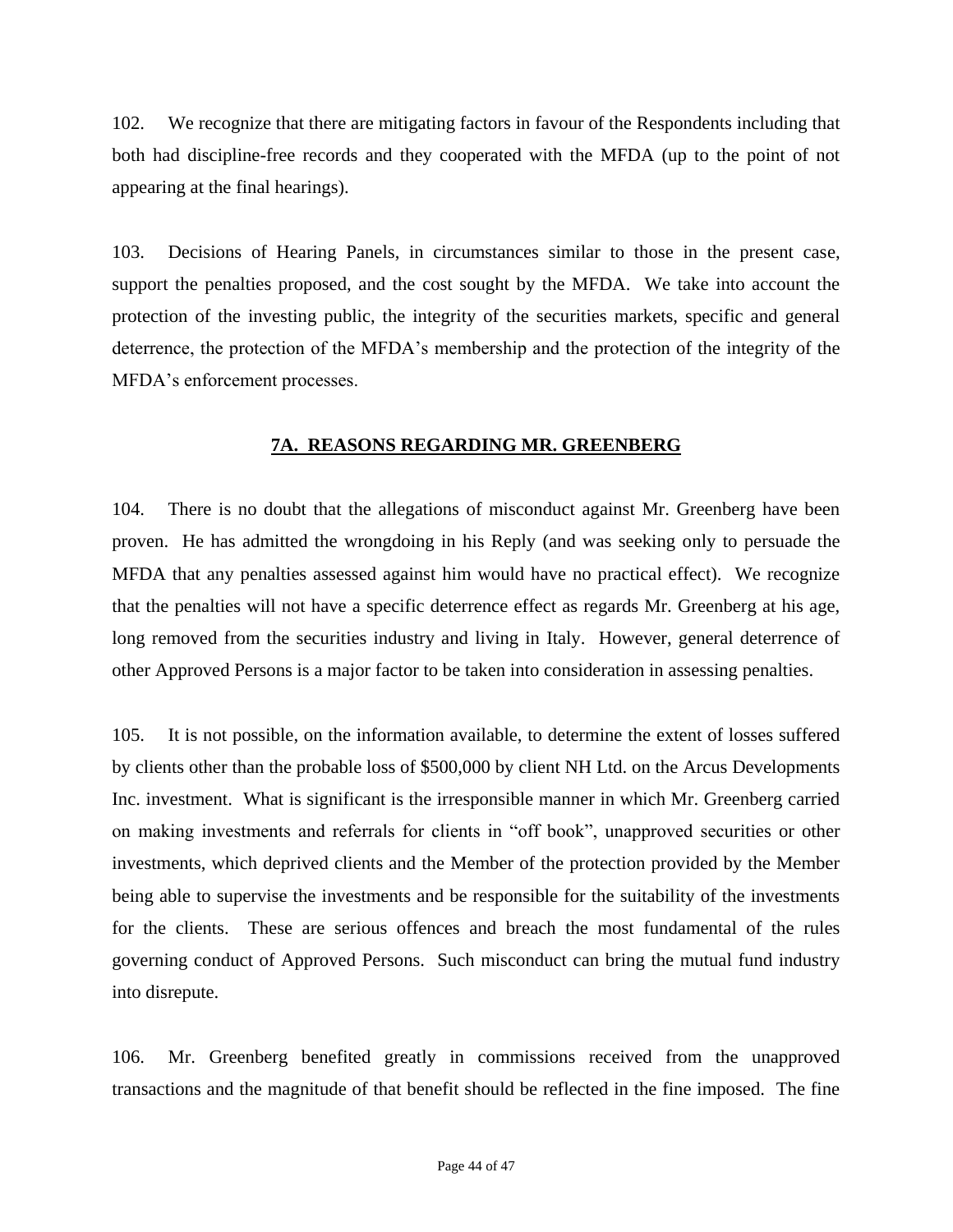sought by the MFDA, \$250,000 appears to take into account the lack of proof of the extent of client losses since it does not approximate the commissions earned by Mr. Greenberg. In the circumstances of this case we consider the fine appropriate.

107. Ironically in this case, as much as Mr. Greenberg needed supervision, there was no supervision because his supervisor was his employee (discussed below).

108. See "Conclusion On Penalties And Costs" below at p. 46.

#### **7B. REASONS REGARDING MS. POWELL**

109. There is no doubt that the allegations of misconduct against Ms. Powell have been proven. She acknowledges performing virtually **no** supervision of Mr. Greenberg with whom she was in close contact for many years and observed circumstances beyond the "red flags" which are often referred to in securities cases. She attempted to explain and rationalize her failure to supervise on the basis that she could not be expected to prejudice her job as an employee of Mr. Greenberg by reporting his improper activities. She also seemed incapable of recognizing that any functions she was performing on behalf of Quadrexx could not affect her responsibilities as Branch Manager of the Member. While we can have some empathy for Ms. Powell because of her very difficult situation and her health issues, lack of supervision cannot be condoned. These situations involving "captive branch managers" are fraught with the potential for disaster for clients and Members. Such situations should not be permitted to exist. Ms. Powell had taken the Branch Manager's course, had extensive experience in the securities industry and had to know her responsibilities as Branch Manager. She should not have accepted the position if she was not prepared to carry out her duties. General deterrence of other branch managers from engaging in similar misconduct is an important factor in assessing penalties.

110. The Panel has referenced information regarding Ms. Powell provided by Mr. Greenberg in his interview (para. 22). That information is not accepted as being proven evidence since it was not given under oath and was not subject to cross-examination. It does, however, serve to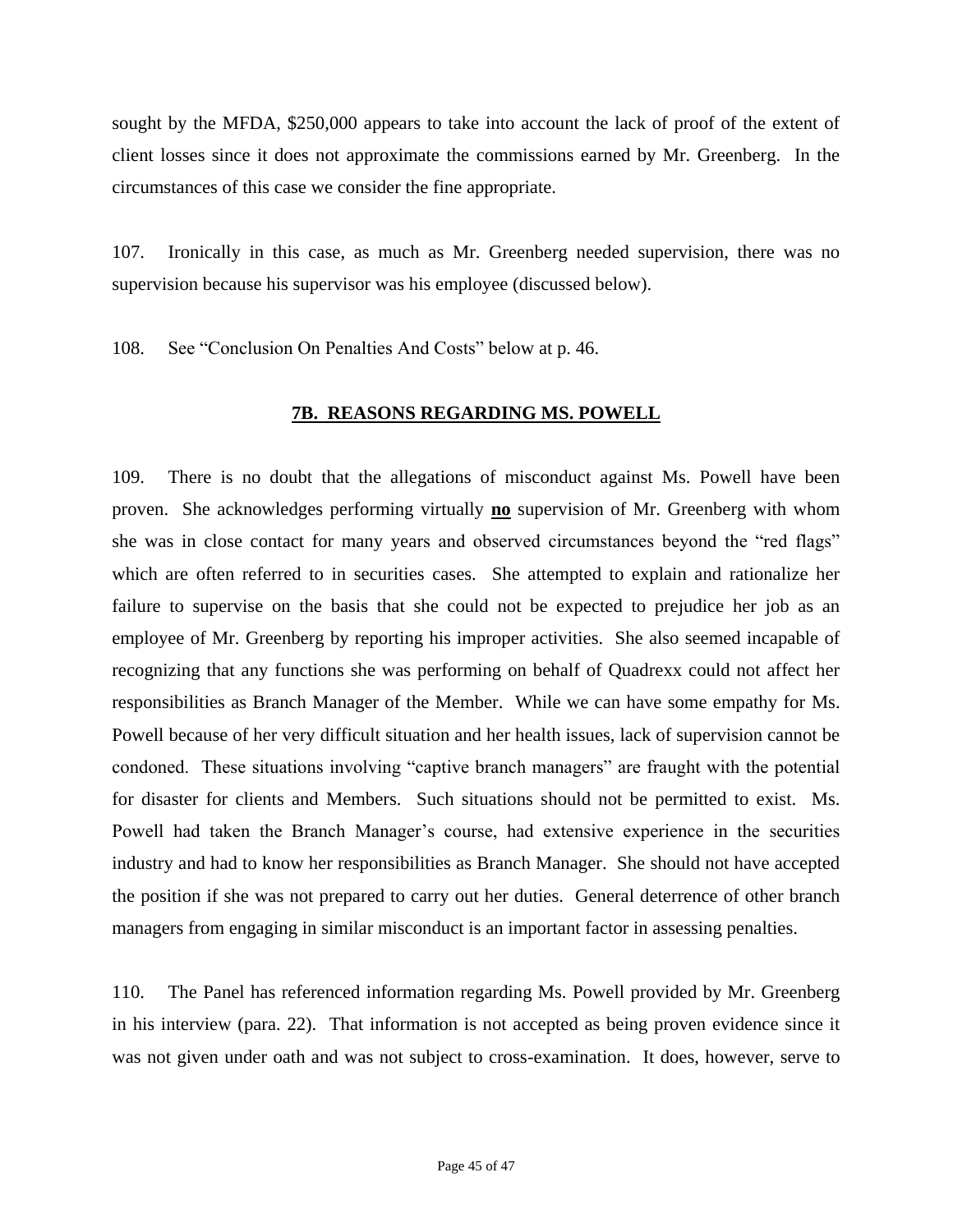provide some context for much of what one would reasonably expect to be occurring in the small office with the close interaction between Ms. Powell and Mr. Greenberg for many years.

111. In our view Ms. Powell's lack of judgment and failure to act, her rationalization and unwillingness to admit wrongdoing, do not speak well for her being able to continue in the industry. In any event, that is not an issue for her as she has acknowledged that she has no interest in being in the industry.

112. In the circumstances of this case, we consider that the MFDA has acted very reasonably and compassionately in not proposing that a fine be imposed and in proposing that costs of only \$5,000 be imposed.

#### **7C. CONCLUSION ON PENALTY AND COSTS**

113. We confirm our decisions declared at the conclusion of each hearing that the penalties proposed by the MFDA are reasonable and appropriate, and we confirm our Orders:

#### **As Against Mr. Greenberg**

(a) A permanent prohibition on the authority of the Respondent to conduct securities related business in any capacity while in the employ of, or in association with, any MFDA Member, pursuant to s. 24.1.1(e) of MFDA By-law No. 1;

- (b) A fine of \$250,000, pursuant to s. 24.1(b) of MFDA By-law No. 1; and
- (c) Costs attributable to conducting the investigation and hearing of this matter in the amount of \$10,000, pursuant to s. 24.2 of MFDA By-law No. 1.

#### **As Against Ms. Powell**

(a) A permanent prohibition on the authority of Ms. Powell to conduct securities related business in any capacity while in the employ of or associated with any MFDA Member, pursuant to s. 24.1.1(e) of MFDA By-law No. l; and